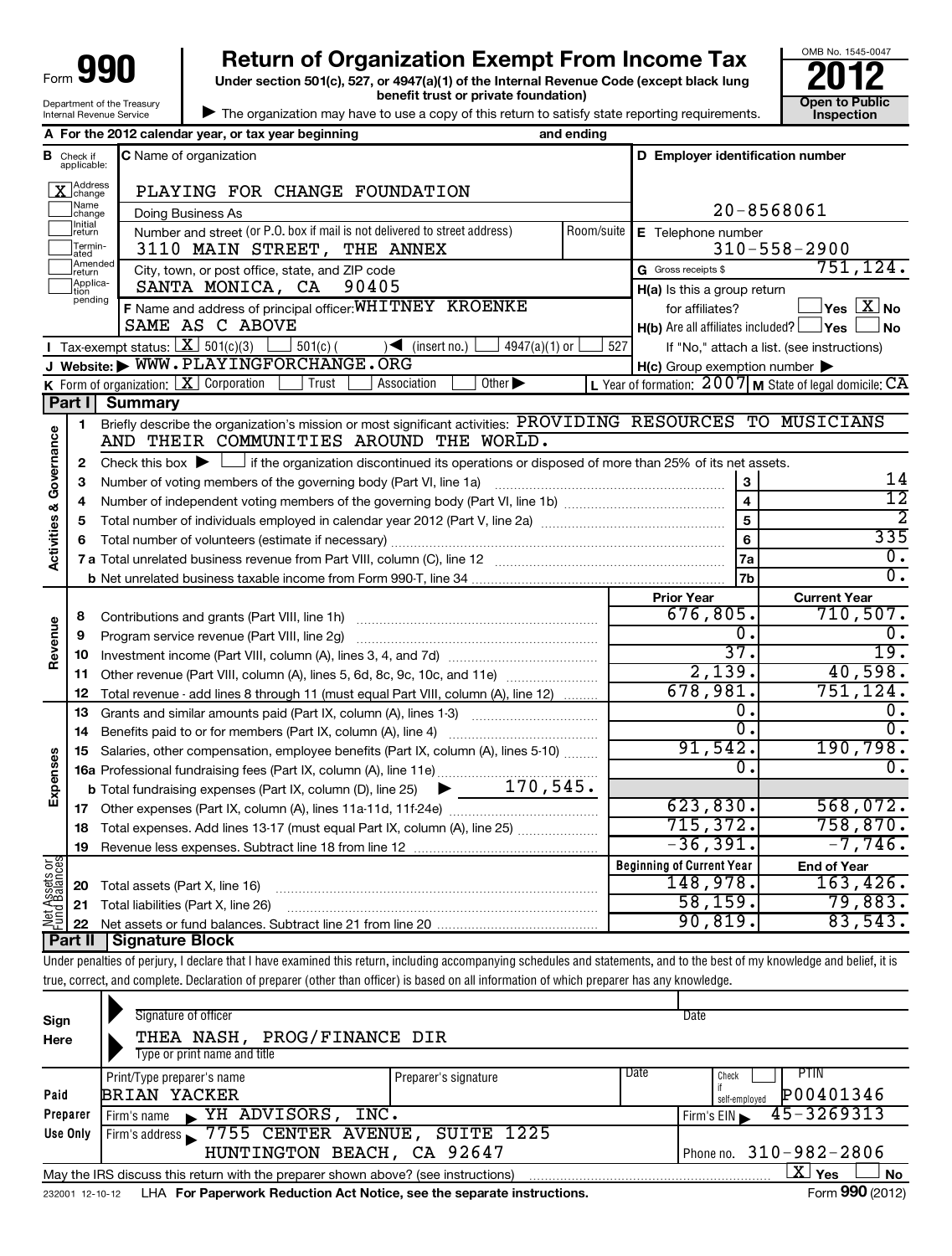|                | PLAYING FOR CHANGE FOUNDATION<br>Form 990 (2012)                                                                                             | 20-8568061                                | Page 2               |
|----------------|----------------------------------------------------------------------------------------------------------------------------------------------|-------------------------------------------|----------------------|
|                | Part III   Statement of Program Service Accomplishments                                                                                      |                                           |                      |
|                |                                                                                                                                              |                                           | $\boxed{\textbf{X}}$ |
| 1              | Briefly describe the organization's mission:                                                                                                 |                                           |                      |
|                | CREATE POSITIVE CHANGE THROUGH MUSIC AND ARTS EDUCATION BY SUPPORTING                                                                        |                                           |                      |
|                | MUSIC SCHOOLS AND PROGRAMS THAT ARE CREATED AND OPERATED BY THE LOCAL                                                                        |                                           |                      |
|                | COMMUNITY, AND THEN PURPOSEFULLY CONNECT THOSE COMMUNITIES AROUND THE                                                                        |                                           |                      |
|                | WORLD.                                                                                                                                       |                                           |                      |
| $\mathbf{2}$   | Did the organization undertake any significant program services during the year which were not listed on                                     |                                           |                      |
|                | the prior Form 990 or 990-EZ?                                                                                                                | $\overline{\ }$ Yes $\overline{\rm X}$ No |                      |
|                | If "Yes," describe these new services on Schedule O.                                                                                         |                                           |                      |
| 3              | Did the organization cease conducting, or make significant changes in how it conducts, any program services?                                 | $\Box$ Yes $\boxed{\text{X}}$ No          |                      |
|                | If "Yes," describe these changes on Schedule O.                                                                                              |                                           |                      |
| 4              | Describe the organization's program service accomplishments for each of its three largest program services, as measured by expenses.         |                                           |                      |
|                | Section 501(c)(3) and 501(c)(4) organizations are required to report the amount of grants and allocations to others, the total expenses, and |                                           |                      |
|                | revenue, if any, for each program service reported.                                                                                          |                                           |                      |
| 4a             | $357$ , $581$ . including grants of \$<br>) (Expenses \$<br>(Code:<br>) (Revenue \$                                                          |                                           |                      |
|                | TO DATE, THE PLAYING FOR CHANGE FOUNDATION HAS CREATED EIGHT MUSIC                                                                           |                                           |                      |
|                | PROGRAMS, INCLUDING THE CONSTRUCTION OF THREE MUSIC SCHOOLS IN SOUTH                                                                         |                                           |                      |
|                | AFRICA, GHANA, AND MALI, AND THE CREATION OF ADDITIONAL PROGRAMS IN                                                                          |                                           |                      |
|                |                                                                                                                                              |                                           |                      |
|                | RWANDA AND IN SEVERAL LOCATIONS IN NEPAL. MORE THAN 600 CHILDREN                                                                             |                                           |                      |
|                | PARTICIPATE IN FREE CLASSES EACH WEEK AND SUBJECTS INCLUDE SONG, DANCE,                                                                      |                                           |                      |
|                | PLAYING INSTRUMENTS, TEACHING CULTURAL TRADITIONS, AND, IN SOME CASES,                                                                       |                                           |                      |
|                | BASIC LITERACY. BY PROVIDING CHILDREN A SAFE PLACE TO LEARN, FLOURISH,                                                                       |                                           |                      |
|                | AND EXPRESS THEMSELVES, PFCF OFFERS A CREATIVE ALTERNATIVE TO THE                                                                            |                                           |                      |
|                | STRUGGLES MANY OF THESE CHILDREN FACE DAILY. EACH PROGRAM IS EVALUATED                                                                       |                                           |                      |
|                | ANNUALLY AND BOTH CHILDREN AND INSTRUCTORS HAVE THE OPPORTUNITY TO                                                                           |                                           |                      |
|                | SHARE WITH US WHAT THEY ARE LEARNING AND TO HELP US UNDERSTAND HOW WE                                                                        |                                           |                      |
|                | CAN CONTINUE TO PROVIDE GREAT LEARNING OPPORTUNITIES TO THEM THAT                                                                            |                                           |                      |
| 4b             | $\overline{69}$ , $\overline{437}$ . including grants of \$<br>(Expenses \$<br>) (Revenue \$<br>(Code:                                       |                                           |                      |
|                | PLAYING FOR CHANGE DAY IS A CREATIVE DAY OF ACTION THAT USES THE                                                                             |                                           |                      |
|                | UNIVERSAL POWER OF MUSIC TO CREATE POSITIVE SOCIAL CHANGE. MUSICIANS                                                                         |                                           |                      |
|                | FROM ALL OVER THE WORLD PERFORM ON STAGES, STREET CORNERS, SCHOOLS,                                                                          |                                           |                      |
|                | YOGA STUDIOS, AND CAFES TO BRING MUSIC INTO THE LIVES OF YOUNG PEOPLE.                                                                       |                                           |                      |
|                | IN RESPONSE TO THE ENTHUSIASM OF THOSE INSPIRED BY 'SONGS AROUND THE                                                                         |                                           |                      |
|                | WORLD' AND THE MISSION OF THE PLAYING FOR CHANGE FOUNDATION, PFC DAY                                                                         |                                           |                      |
|                | WAS BORN SO THAT EVERYONE COULD GET INVOLVED AND BECOME A PART OF OUR                                                                        |                                           |                      |
|                | GLOBAL COMMUNITY. ALIGNS WITH OUR OVERARCHING ORGANIZATIONAL MISSION OF                                                                      |                                           |                      |
|                | CREATING POSITIVE CHANGE THROUGH MUSIC AND ARTS EDUCATION. OUR DIRECT                                                                        |                                           |                      |
|                | PROGRAMS ALSO PARTICIPATE IN PFC DAY AND THE PERFORMING THEY DO IN                                                                           |                                           |                      |
|                | FRONT OF A GROUP, COLLECTIVELY AND ON STAGE IS PART OF THEIR                                                                                 |                                           |                      |
|                | PROGRAMMATIC GROWTH AND CURRICULUM GOALS. PFC DAY ALSO BRINGS AWARENESS                                                                      |                                           |                      |
|                |                                                                                                                                              |                                           |                      |
| 4c             | including grants of \$<br>) (Revenue \$<br>(Code:<br>) (Expenses \$                                                                          |                                           |                      |
|                |                                                                                                                                              |                                           |                      |
|                |                                                                                                                                              |                                           |                      |
|                |                                                                                                                                              |                                           |                      |
|                |                                                                                                                                              |                                           |                      |
|                |                                                                                                                                              |                                           |                      |
|                |                                                                                                                                              |                                           |                      |
|                |                                                                                                                                              |                                           |                      |
|                |                                                                                                                                              |                                           |                      |
|                |                                                                                                                                              |                                           |                      |
|                |                                                                                                                                              |                                           |                      |
|                |                                                                                                                                              |                                           |                      |
|                |                                                                                                                                              |                                           |                      |
| 4d -           | Other program services (Describe in Schedule O.)                                                                                             |                                           |                      |
|                | Expenses \$<br>including grants of \$<br>(Revenue \$                                                                                         |                                           |                      |
|                | 427,018.<br>4e Total program service expenses                                                                                                |                                           |                      |
| 232002         |                                                                                                                                              | Form 990 (2012)                           |                      |
| $12 - 10 - 12$ | SEE SCHEDULE O FOR CONTINUATION(S)                                                                                                           |                                           |                      |
|                | $\overline{a}$                                                                                                                               |                                           |                      |
|                | 16291008 144414 1170<br>2012.04030 PLAYING FOR CHANGE FOUNDATI 1170 1                                                                        |                                           |                      |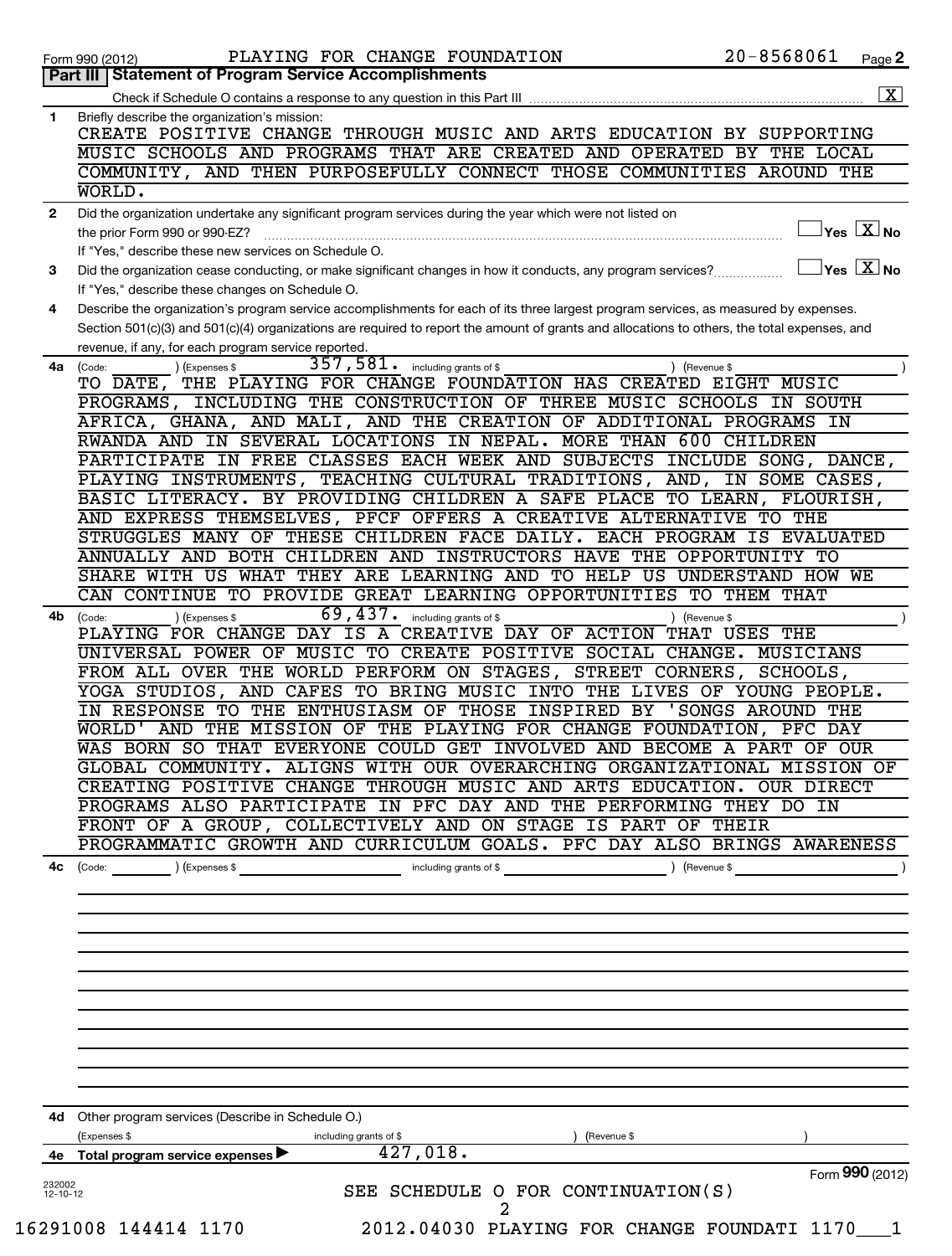16291008 144414 1170 2012.04030 PLAYING FOR CHANGE FOUNDATI 1170\_\_\_1

**Part IV Checklist of Required Schedules**

|     |                                                                                                                                                                                                                                |                | Yes                   | No                      |
|-----|--------------------------------------------------------------------------------------------------------------------------------------------------------------------------------------------------------------------------------|----------------|-----------------------|-------------------------|
| 1.  | Is the organization described in section 501(c)(3) or 4947(a)(1) (other than a private foundation)?                                                                                                                            |                |                       |                         |
|     | If "Yes," complete Schedule A                                                                                                                                                                                                  | 1              | х                     |                         |
| 2   | Is the organization required to complete Schedule B, Schedule of Contributors? [111] [12] the organization required to complete Schedule B, Schedule of Contributors? [11] [12] [12] the organization required to complete Sch | $\overline{2}$ | $\overline{\text{x}}$ |                         |
| 3   | Did the organization engage in direct or indirect political campaign activities on behalf of or in opposition to candidates for<br>public office? If "Yes," complete Schedule C, Part I                                        | 3              |                       | х                       |
| 4   | Section 501(c)(3) organizations. Did the organization engage in lobbying activities, or have a section 501(h) election in effect                                                                                               | 4              |                       | х                       |
| 5   | Is the organization a section 501(c)(4), 501(c)(5), or 501(c)(6) organization that receives membership dues, assessments, or                                                                                                   |                |                       |                         |
|     |                                                                                                                                                                                                                                | 5              |                       | X                       |
| 6   | Did the organization maintain any donor advised funds or any similar funds or accounts for which donors have the right to                                                                                                      |                |                       |                         |
|     | provide advice on the distribution or investment of amounts in such funds or accounts? If "Yes," complete Schedule D, Part I                                                                                                   | 6              |                       | х                       |
| 7   | Did the organization receive or hold a conservation easement, including easements to preserve open space,                                                                                                                      |                |                       |                         |
|     | the environment, historic land areas, or historic structures? If "Yes," complete Schedule D, Part II                                                                                                                           | $\overline{7}$ |                       | X                       |
| 8   | Did the organization maintain collections of works of art, historical treasures, or other similar assets? If "Yes," complete                                                                                                   | 8              |                       | x                       |
| 9   | Did the organization report an amount in Part X, line 21, for escrow or custodial account liability; serve as a custodian for                                                                                                  |                |                       |                         |
|     | amounts not listed in Part X; or provide credit counseling, debt management, credit repair, or debt negotiation services?                                                                                                      |                |                       |                         |
|     | If "Yes," complete Schedule D, Part IV                                                                                                                                                                                         | 9              |                       | x                       |
| 10  | Did the organization, directly or through a related organization, hold assets in temporarily restricted endowments, permanent                                                                                                  | 10             |                       | х                       |
| 11  | If the organization's answer to any of the following questions is "Yes," then complete Schedule D, Parts VI, VII, VIII, IX, or X                                                                                               |                |                       |                         |
|     | as applicable.                                                                                                                                                                                                                 |                |                       |                         |
|     | a Did the organization report an amount for land, buildings, and equipment in Part X, line 10? If "Yes," complete Schedule D,                                                                                                  |                |                       |                         |
|     | Part VI                                                                                                                                                                                                                        | 11a            |                       | x                       |
|     | <b>b</b> Did the organization report an amount for investments - other securities in Part X, line 12 that is 5% or more of its total                                                                                           |                |                       |                         |
|     |                                                                                                                                                                                                                                | 11b            |                       | X                       |
| c   | Did the organization report an amount for investments - program related in Part X, line 13 that is 5% or more of its total                                                                                                     |                |                       |                         |
|     |                                                                                                                                                                                                                                | 11c            |                       | х                       |
|     | d Did the organization report an amount for other assets in Part X, line 15 that is 5% or more of its total assets reported in                                                                                                 |                |                       |                         |
|     |                                                                                                                                                                                                                                | 11d            |                       | х                       |
|     | e Did the organization report an amount for other liabilities in Part X, line 25? If "Yes," complete Schedule D, Part X                                                                                                        | 11e            |                       | $\overline{\mathtt{x}}$ |
| f   | Did the organization's separate or consolidated financial statements for the tax year include a footnote that addresses                                                                                                        |                |                       |                         |
|     | the organization's liability for uncertain tax positions under FIN 48 (ASC 740)? If "Yes," complete Schedule D, Part X                                                                                                         | 11f            |                       | х                       |
|     | 12a Did the organization obtain separate, independent audited financial statements for the tax year? If "Yes," complete<br>Schedule D, Parts XI and XII                                                                        | 12a            |                       | X                       |
|     | <b>b</b> Was the organization included in consolidated, independent audited financial statements for the tax year?                                                                                                             |                |                       |                         |
|     | If "Yes," and if the organization answered "No" to line 12a, then completing Schedule D, Parts XI and XII is optional                                                                                                          | 12b            |                       | Χ                       |
| 13  | Is the organization a school described in section 170(b)(1)(A)(ii)? If "Yes," complete Schedule E                                                                                                                              | 13             |                       | $\overline{\text{x}}$   |
| 14a | Did the organization maintain an office, employees, or agents outside of the United States?                                                                                                                                    | 14a            | х                     |                         |
|     | <b>b</b> Did the organization have aggregate revenues or expenses of more than \$10,000 from grantmaking, fundraising, business,                                                                                               |                |                       |                         |
|     | investment, and program service activities outside the United States, or aggregate foreign investments valued at \$100,000                                                                                                     | 14b            | х                     |                         |
| 15  | Did the organization report on Part IX, column (A), line 3, more than \$5,000 of grants or assistance to any organization                                                                                                      |                |                       |                         |
|     |                                                                                                                                                                                                                                | 15             |                       | x                       |
| 16  | Did the organization report on Part IX, column (A), line 3, more than \$5,000 of aggregate grants or assistance to individuals                                                                                                 |                |                       |                         |
|     |                                                                                                                                                                                                                                | 16             |                       | x                       |
| 17  | Did the organization report a total of more than \$15,000 of expenses for professional fundraising services on Part IX,                                                                                                        | 17             |                       | х                       |
| 18  | Did the organization report more than \$15,000 total of fundraising event gross income and contributions on Part VIII, lines                                                                                                   |                |                       |                         |
|     |                                                                                                                                                                                                                                | 18             |                       | х                       |
| 19  | Did the organization report more than \$15,000 of gross income from gaming activities on Part VIII, line 9a? If "Yes,"                                                                                                         |                |                       |                         |
|     |                                                                                                                                                                                                                                | 19             |                       | x                       |
|     |                                                                                                                                                                                                                                | <b>20a</b>     |                       | $\overline{\text{x}}$   |

**b** If "Yes" to line 20a, did the organization attach a copy of its audited financial statements to this return? Form (2012) **990**

**20b**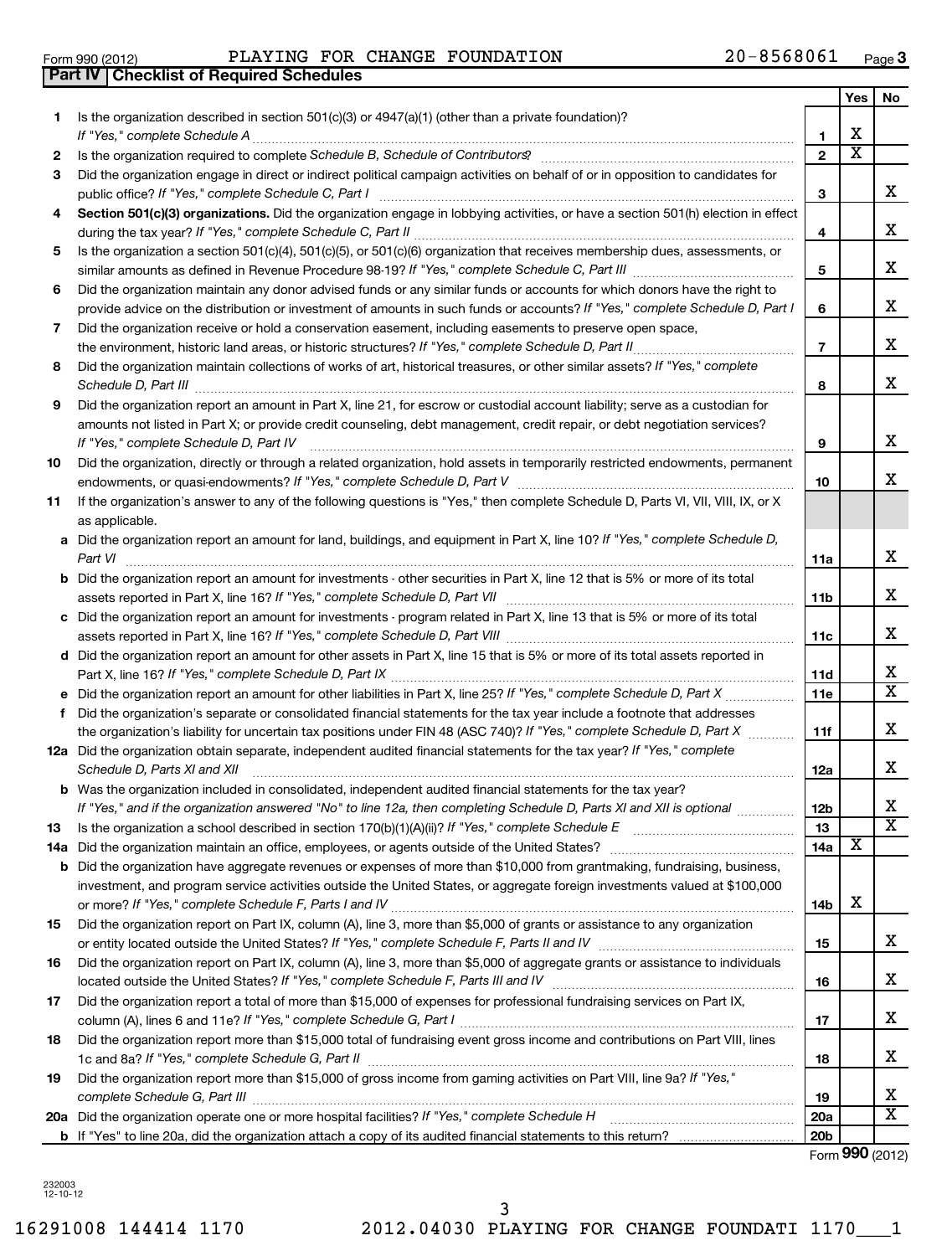Form 990 (2012)  $PLAYING$  FOR CHANGE FOUNDATION  $20-8568061$  Page

*(continued)* **Part IV Checklist of Required Schedules**

|    |                                                                                                                                                                                                                                                                                         |     | Yes | No                      |
|----|-----------------------------------------------------------------------------------------------------------------------------------------------------------------------------------------------------------------------------------------------------------------------------------------|-----|-----|-------------------------|
| 21 | Did the organization report more than \$5,000 of grants and other assistance to any government or organization in the                                                                                                                                                                   | 21  |     | X                       |
| 22 | Did the organization report more than \$5,000 of grants and other assistance to individuals in the United States on Part IX,<br>column (A), line 2? If "Yes," complete Schedule I, Parts I and III                                                                                      | 22  |     | х                       |
| 23 | Did the organization answer "Yes" to Part VII, Section A, line 3, 4, or 5 about compensation of the organization's current<br>and former officers, directors, trustees, key employees, and highest compensated employees? If "Yes," complete<br>Schedule J                              | 23  |     | x                       |
|    | 24a Did the organization have a tax-exempt bond issue with an outstanding principal amount of more than \$100,000 as of the<br>last day of the year, that was issued after December 31, 2002? If "Yes," answer lines 24b through 24d and complete<br>Schedule K. If "No", go to line 25 | 24a |     | x                       |
| b  |                                                                                                                                                                                                                                                                                         | 24b |     |                         |
|    | Did the organization maintain an escrow account other than a refunding escrow at any time during the year to defease                                                                                                                                                                    | 24c |     |                         |
|    |                                                                                                                                                                                                                                                                                         | 24d |     |                         |
|    | 25a Section 501(c)(3) and 501(c)(4) organizations. Did the organization engage in an excess benefit transaction with a<br>disqualified person during the year? If "Yes," complete Schedule L, Part I                                                                                    | 25a |     | x                       |
| b  | Is the organization aware that it engaged in an excess benefit transaction with a disqualified person in a prior year, and<br>that the transaction has not been reported on any of the organization's prior Forms 990 or 990-EZ? If "Yes," complete<br>Schedule L, Part I               | 25b |     | x                       |
| 26 | Was a loan to or by a current or former officer, director, trustee, key employee, highest compensated employee, or disqualified<br>person outstanding as of the end of the organization's tax year? If "Yes," complete Schedule L, Part II manumerrow                                   | 26  |     | x                       |
| 27 | Did the organization provide a grant or other assistance to an officer, director, trustee, key employee, substantial                                                                                                                                                                    |     |     |                         |
|    | contributor or employee thereof, a grant selection committee member, or to a 35% controlled entity or family member                                                                                                                                                                     | 27  |     | х                       |
| 28 | Was the organization a party to a business transaction with one of the following parties (see Schedule L, Part IV<br>instructions for applicable filing thresholds, conditions, and exceptions):                                                                                        |     |     |                         |
| а  | A current or former officer, director, trustee, or key employee? If "Yes," complete Schedule L, Part IV                                                                                                                                                                                 | 28a |     | X                       |
| b  | A family member of a current or former officer, director, trustee, or key employee? If "Yes," complete Schedule L, Part IV                                                                                                                                                              | 28b |     | $\overline{\texttt{x}}$ |
|    | c An entity of which a current or former officer, director, trustee, or key employee (or a family member thereof) was an officer,<br>director, trustee, or direct or indirect owner? If "Yes," complete Schedule L, Part IV                                                             | 28c |     | х                       |
| 29 |                                                                                                                                                                                                                                                                                         | 29  |     | $\overline{\texttt{x}}$ |
| 30 | Did the organization receive contributions of art, historical treasures, or other similar assets, or qualified conservation                                                                                                                                                             | 30  |     | x                       |
| 31 | Did the organization liquidate, terminate, or dissolve and cease operations?<br>If "Yes," complete Schedule N, Part I                                                                                                                                                                   | 31  |     | x                       |
| 32 | Did the organization sell, exchange, dispose of, or transfer more than 25% of its net assets? If "Yes," complete<br>Schedule N, Part II                                                                                                                                                 | 32  |     | Χ                       |
| 33 | Did the organization own 100% of an entity disregarded as separate from the organization under Regulations                                                                                                                                                                              | 33  |     | x                       |
| 34 | Was the organization related to any tax-exempt or taxable entity? If "Yes," complete Schedule R, Part II, III, or IV, and<br>Part V, line 1                                                                                                                                             | 34  |     | x                       |
|    |                                                                                                                                                                                                                                                                                         | 35a |     | $\overline{\mathtt{x}}$ |
|    | b If "Yes" to line 35a, did the organization receive any payment from or engage in any transaction with a controlled entity                                                                                                                                                             | 35b |     |                         |
| 36 | Section 501(c)(3) organizations. Did the organization make any transfers to an exempt non-charitable related organization?                                                                                                                                                              | 36  |     | x                       |
| 37 | Did the organization conduct more than 5% of its activities through an entity that is not a related organization                                                                                                                                                                        |     |     |                         |
|    |                                                                                                                                                                                                                                                                                         | 37  |     | x                       |
| 38 | Did the organization complete Schedule O and provide explanations in Schedule O for Part VI, lines 11b and 19?                                                                                                                                                                          | 38  | х   |                         |
|    |                                                                                                                                                                                                                                                                                         |     |     |                         |

Form (2012) **990**

232004 12-10-12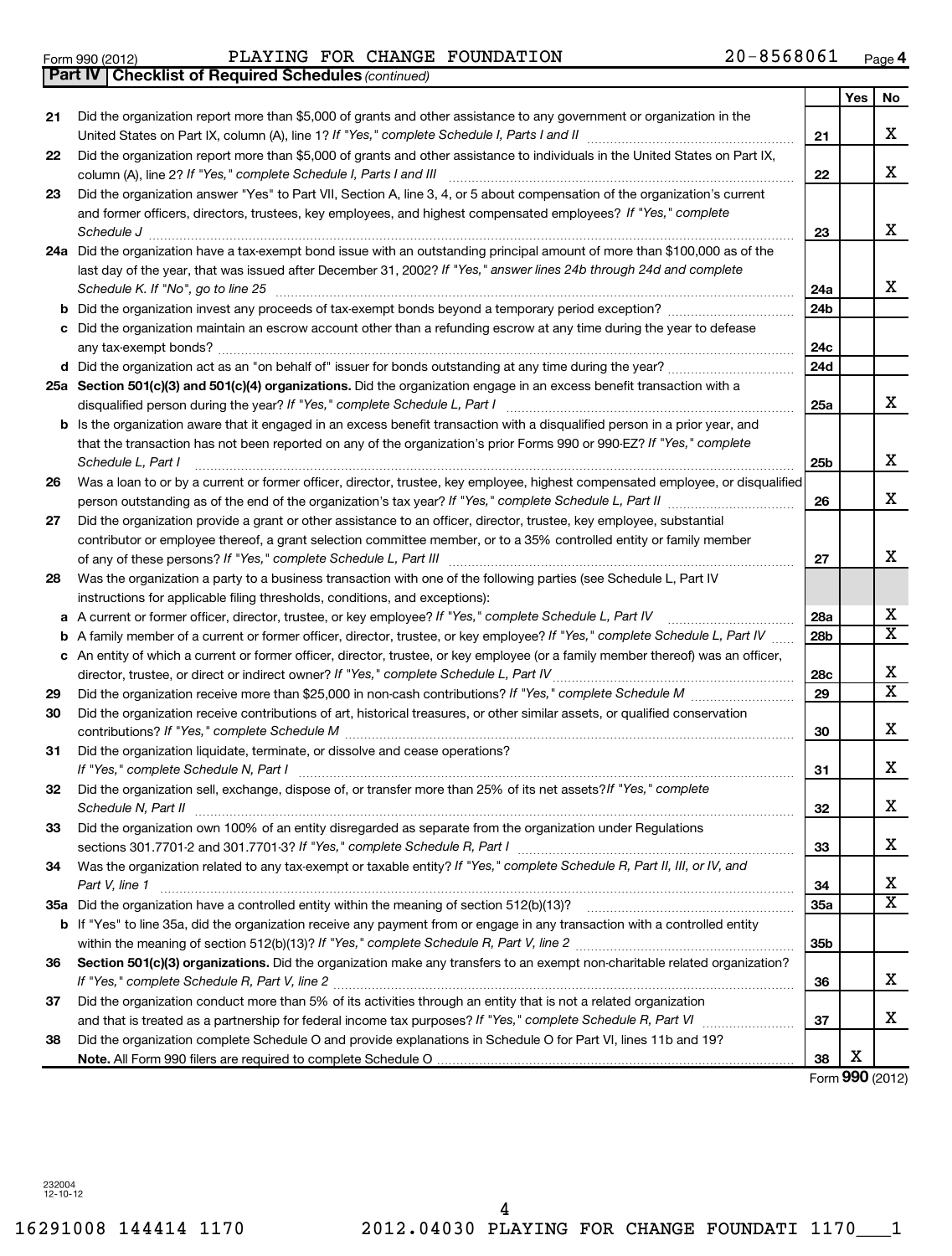|    | Check if Schedule O contains a response to any question in this Part V                                                                                                                                           |                 |                |     |                         |  |  |  |  |  |  |
|----|------------------------------------------------------------------------------------------------------------------------------------------------------------------------------------------------------------------|-----------------|----------------|-----|-------------------------|--|--|--|--|--|--|
|    |                                                                                                                                                                                                                  |                 |                | Yes | No                      |  |  |  |  |  |  |
|    |                                                                                                                                                                                                                  | 11<br>1a        |                |     |                         |  |  |  |  |  |  |
| b  | Enter the number of Forms W-2G included in line 1a. Enter -0- if not applicable                                                                                                                                  | 1 <sub>b</sub>  |                |     |                         |  |  |  |  |  |  |
| c  | Did the organization comply with backup withholding rules for reportable payments to vendors and reportable gaming                                                                                               |                 |                |     |                         |  |  |  |  |  |  |
|    |                                                                                                                                                                                                                  |                 | 1c             | х   |                         |  |  |  |  |  |  |
|    | 2a Enter the number of employees reported on Form W-3, Transmittal of Wage and Tax Statements,                                                                                                                   |                 |                |     |                         |  |  |  |  |  |  |
|    | filed for the calendar year ending with or within the year covered by this return                                                                                                                                | 2a              | $\mathbf{2}$   |     |                         |  |  |  |  |  |  |
|    |                                                                                                                                                                                                                  |                 | 2 <sub>b</sub> | х   |                         |  |  |  |  |  |  |
|    | Note. If the sum of lines 1a and 2a is greater than 250, you may be required to e-file (see instructions)                                                                                                        |                 |                |     |                         |  |  |  |  |  |  |
|    | 3a Did the organization have unrelated business gross income of \$1,000 or more during the year?                                                                                                                 |                 | За             |     | x                       |  |  |  |  |  |  |
|    | <b>b</b> If "Yes," has it filed a Form 990-T for this year? If "No," provide an explanation in Schedule O                                                                                                        |                 |                |     |                         |  |  |  |  |  |  |
|    | 4a At any time during the calendar year, did the organization have an interest in, or a signature or other authority over, a                                                                                     |                 |                |     |                         |  |  |  |  |  |  |
|    | financial account in a foreign country (such as a bank account, securities account, or other financial account)?                                                                                                 |                 | 4a             |     | х                       |  |  |  |  |  |  |
|    | <b>b</b> If "Yes," enter the name of the foreign country:                                                                                                                                                        |                 |                |     |                         |  |  |  |  |  |  |
|    | See instructions for filing requirements for Form TD F 90-22.1, Report of Foreign Bank and Financial Accounts.                                                                                                   |                 |                |     |                         |  |  |  |  |  |  |
|    |                                                                                                                                                                                                                  |                 | 5a             |     | х                       |  |  |  |  |  |  |
|    |                                                                                                                                                                                                                  |                 | 5 <sub>b</sub> |     | $\overline{\texttt{x}}$ |  |  |  |  |  |  |
|    |                                                                                                                                                                                                                  |                 | 5 <sub>c</sub> |     |                         |  |  |  |  |  |  |
|    | 6a Does the organization have annual gross receipts that are normally greater than \$100,000, and did the organization solicit                                                                                   |                 |                |     |                         |  |  |  |  |  |  |
|    | any contributions that were not tax deductible as charitable contributions?                                                                                                                                      |                 | 6a             |     | x                       |  |  |  |  |  |  |
|    | b If "Yes," did the organization include with every solicitation an express statement that such contributions or gifts                                                                                           |                 |                |     |                         |  |  |  |  |  |  |
|    | were not tax deductible?                                                                                                                                                                                         |                 | 6b             |     |                         |  |  |  |  |  |  |
| 7  | Organizations that may receive deductible contributions under section 170(c).                                                                                                                                    |                 | 7a             |     | x                       |  |  |  |  |  |  |
|    | Did the organization receive a payment in excess of \$75 made partly as a contribution and partly for goods and services provided to the payor?<br>a                                                             |                 |                |     |                         |  |  |  |  |  |  |
|    |                                                                                                                                                                                                                  |                 | 7b             |     |                         |  |  |  |  |  |  |
|    | c Did the organization sell, exchange, or otherwise dispose of tangible personal property for which it was required                                                                                              |                 | 7c             |     | х                       |  |  |  |  |  |  |
|    | to file Form 8282?<br>7d<br>d If "Yes," indicate the number of Forms 8282 filed during the year manufactured in the second of the number of Forms 8282 filed during the year manufactured in the second of the S |                 |                |     |                         |  |  |  |  |  |  |
| е  | Did the organization receive any funds, directly or indirectly, to pay premiums on a personal benefit contract?                                                                                                  |                 | 7e             |     | х                       |  |  |  |  |  |  |
| f  |                                                                                                                                                                                                                  |                 | 7f             |     | $\overline{\textbf{x}}$ |  |  |  |  |  |  |
| g  | If the organization received a contribution of qualified intellectual property, did the organization file Form 8899 as required?                                                                                 |                 | 7g             |     |                         |  |  |  |  |  |  |
|    | h If the organization received a contribution of cars, boats, airplanes, or other vehicles, did the organization file a Form 1098-C?                                                                             |                 | 7h             |     |                         |  |  |  |  |  |  |
| 8  | Sponsoring organizations maintaining donor advised funds and section 509(a)(3) supporting organizations. Did the supporting                                                                                      |                 |                |     |                         |  |  |  |  |  |  |
|    | organization, or a donor advised fund maintained by a sponsoring organization, have excess business holdings at any time during the year?                                                                        |                 | 8              |     |                         |  |  |  |  |  |  |
| 9  | Sponsoring organizations maintaining donor advised funds.                                                                                                                                                        |                 |                |     |                         |  |  |  |  |  |  |
| а  | Did the organization make any taxable distributions under section 4966? [[[[[[[[[[[[[[[[[[[[[[[[[[[[[[[[[[]]]]                                                                                                   |                 | 9а             |     |                         |  |  |  |  |  |  |
|    |                                                                                                                                                                                                                  |                 | 9b             |     |                         |  |  |  |  |  |  |
| 10 | Section 501(c)(7) organizations. Enter:                                                                                                                                                                          |                 |                |     |                         |  |  |  |  |  |  |
| a  |                                                                                                                                                                                                                  | 10a             |                |     |                         |  |  |  |  |  |  |
| b  | Gross receipts, included on Form 990, Part VIII, line 12, for public use of club facilities                                                                                                                      | 10 <sub>b</sub> |                |     |                         |  |  |  |  |  |  |
| 11 | Section 501(c)(12) organizations. Enter:                                                                                                                                                                         |                 |                |     |                         |  |  |  |  |  |  |
| а  |                                                                                                                                                                                                                  | 11a             |                |     |                         |  |  |  |  |  |  |
| b  | Gross income from other sources (Do not net amounts due or paid to other sources against                                                                                                                         |                 |                |     |                         |  |  |  |  |  |  |
|    |                                                                                                                                                                                                                  | 11b             |                |     |                         |  |  |  |  |  |  |
|    | 12a Section 4947(a)(1) non-exempt charitable trusts. Is the organization filing Form 990 in lieu of Form 1041?                                                                                                   |                 | 12a            |     |                         |  |  |  |  |  |  |
|    | <b>b</b> If "Yes," enter the amount of tax-exempt interest received or accrued during the year                                                                                                                   | 12b             |                |     |                         |  |  |  |  |  |  |
| 13 | Section 501(c)(29) qualified nonprofit health insurance issuers.                                                                                                                                                 |                 | 1За            |     |                         |  |  |  |  |  |  |
|    |                                                                                                                                                                                                                  |                 |                |     |                         |  |  |  |  |  |  |
|    | Note. See the instructions for additional information the organization must report on Schedule O.                                                                                                                |                 |                |     |                         |  |  |  |  |  |  |
|    | <b>b</b> Enter the amount of reserves the organization is required to maintain by the states in which the                                                                                                        |                 |                |     |                         |  |  |  |  |  |  |
|    | 13 <sub>b</sub>                                                                                                                                                                                                  |                 |                |     |                         |  |  |  |  |  |  |
|    |                                                                                                                                                                                                                  | 13c             |                |     | x                       |  |  |  |  |  |  |
|    | <b>14a</b> Did the organization receive any payments for indoor tanning services during the tax year?                                                                                                            |                 | 14a            |     |                         |  |  |  |  |  |  |
|    |                                                                                                                                                                                                                  |                 | 14b            |     |                         |  |  |  |  |  |  |

232005 12-10-12

16291008 144414 1170 2012.04030 PLAYING FOR CHANGE FOUNDATI 1170\_\_\_1 5

### Form 990 (2012)  $PLAYING$  FOR CHANGE FOUNDATION  $20-8568061$  Page **Part V Statements Regarding Other IRS Filings and Tax Compliance**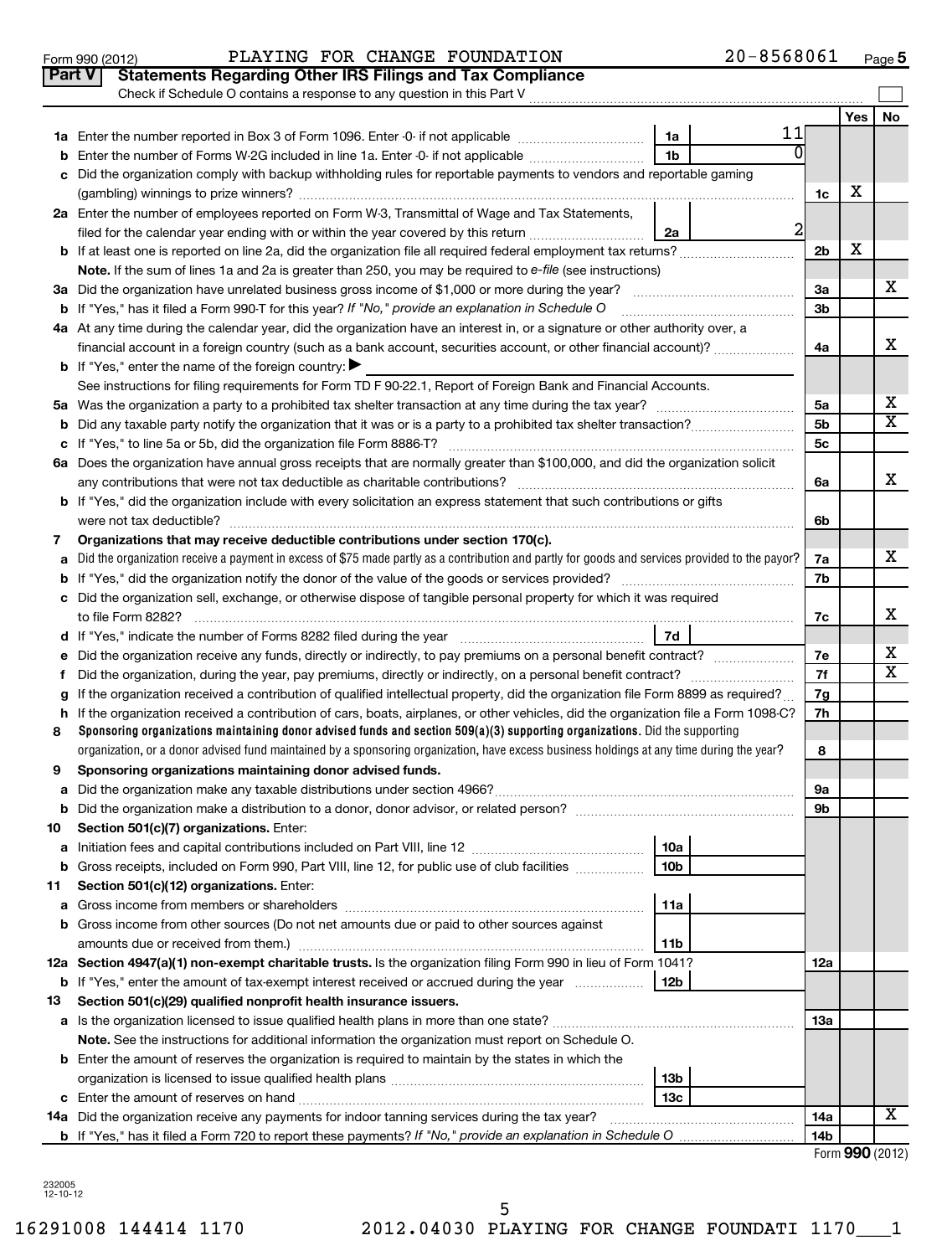### Form 990 (2012)  $PLAYING$  FOR CHANGE FOUNDATION  $20-8568061$  Page

**6**

| <b>VI   Governance, Management, and Disclosure</b> For each "Yes" response to lines 2 through 7b below, and for a "No" response |  |  |  |  |  |
|---------------------------------------------------------------------------------------------------------------------------------|--|--|--|--|--|
| to line 8a, 8b, or 10b below, describe the circumstances, processes, or changes in Schedule O. See instructions.                |  |  |  |  |  |

|    | to line 8a, 8b, or 10b below, describe the circumstances, processes, or changes in Schedule O. See instructions.                  |    |    |    |     |                         |  |  |  |  |
|----|-----------------------------------------------------------------------------------------------------------------------------------|----|----|----|-----|-------------------------|--|--|--|--|
|    | Section A. Governing Body and Management                                                                                          |    |    |    |     | $\lfloor x \rfloor$     |  |  |  |  |
|    |                                                                                                                                   |    |    |    | Yes | <b>No</b>               |  |  |  |  |
|    | <b>1a</b> Enter the number of voting members of the governing body at the end of the tax year                                     | 1a | 14 |    |     |                         |  |  |  |  |
|    | If there are material differences in voting rights among members of the governing body, or if the governing                       |    |    |    |     |                         |  |  |  |  |
|    | body delegated broad authority to an executive committee or similar committee, explain in Schedule O.                             |    |    |    |     |                         |  |  |  |  |
|    | 12<br>Enter the number of voting members included in line 1a, above, who are independent<br>1b<br>b                               |    |    |    |     |                         |  |  |  |  |
| 2  | Did any officer, director, trustee, or key employee have a family relationship or a business relationship with any other          |    |    |    |     |                         |  |  |  |  |
|    | officer, director, trustee, or key employee?                                                                                      |    |    |    |     |                         |  |  |  |  |
| 3  | Did the organization delegate control over management duties customarily performed by or under the direct supervision             |    |    |    |     |                         |  |  |  |  |
|    |                                                                                                                                   |    |    |    |     |                         |  |  |  |  |
| 4  | Did the organization make any significant changes to its governing documents since the prior Form 990 was filed?                  |    |    |    |     |                         |  |  |  |  |
| 5  |                                                                                                                                   |    |    | 5  |     | X                       |  |  |  |  |
| 6  | Did the organization have members or stockholders?                                                                                |    |    | 6  |     | $\overline{\mathbf{X}}$ |  |  |  |  |
| 7a | Did the organization have members, stockholders, or other persons who had the power to elect or appoint one or                    |    |    |    |     |                         |  |  |  |  |
|    | more members of the governing body?                                                                                               |    |    | 7a |     | x                       |  |  |  |  |
|    | <b>b</b> Are any governance decisions of the organization reserved to (or subject to approval by) members, stockholders, or       |    |    |    |     |                         |  |  |  |  |
|    | persons other than the governing body?                                                                                            |    |    | 7b |     | x                       |  |  |  |  |
| 8  | Did the organization contemporaneously document the meetings held or written actions undertaken during the year by the following: |    |    |    |     |                         |  |  |  |  |
| а  | The governing body?                                                                                                               |    |    | 8a | х   |                         |  |  |  |  |
| b  |                                                                                                                                   |    |    | 8b | x   |                         |  |  |  |  |
| 9  | Is there any officer, director, trustee, or key employee listed in Part VII, Section A, who cannot be reached at the              |    |    |    |     | х                       |  |  |  |  |
|    | organization's mailing address? If "Yes," provide the names and addresses in Schedule O                                           |    |    |    |     |                         |  |  |  |  |

|                          | <b>Section B. Policies</b> (This Section B requests information about policies not required by the Internal Revenue Code.)                                                                                               |                 |                         |                 |
|--------------------------|--------------------------------------------------------------------------------------------------------------------------------------------------------------------------------------------------------------------------|-----------------|-------------------------|-----------------|
|                          |                                                                                                                                                                                                                          |                 | Yes                     | No              |
|                          |                                                                                                                                                                                                                          | 10a             |                         | X               |
|                          | <b>b</b> If "Yes," did the organization have written policies and procedures governing the activities of such chapters, affiliates,                                                                                      |                 |                         |                 |
|                          |                                                                                                                                                                                                                          | 10 <sub>b</sub> |                         |                 |
|                          | 11a Has the organization provided a complete copy of this Form 990 to all members of its governing body before filing the form?                                                                                          | 11a             | х                       |                 |
| b                        | Describe in Schedule O the process, if any, used by the organization to review this Form 990.                                                                                                                            |                 |                         |                 |
| 12a                      | Did the organization have a written conflict of interest policy? If "No," go to line 13                                                                                                                                  | 12a             | X                       |                 |
| b                        | Were officers, directors, or trustees, and key employees required to disclose annually interests that could give rise to conflicts?                                                                                      | 12 <sub>b</sub> | $\overline{\textbf{x}}$ |                 |
| c                        | Did the organization regularly and consistently monitor and enforce compliance with the policy? If "Yes," describe                                                                                                       |                 |                         |                 |
|                          | in Schedule O how this was done                                                                                                                                                                                          | 12c             | X                       |                 |
| 13                       |                                                                                                                                                                                                                          | 13              | X                       |                 |
| 14                       | Did the organization have a written document retention and destruction policy? [11] manufaction in the organization have a written document retention and destruction policy?                                            | 14              | $\overline{\textbf{x}}$ |                 |
| 15                       | Did the process for determining compensation of the following persons include a review and approval by independent                                                                                                       |                 |                         |                 |
|                          | persons, comparability data, and contemporaneous substantiation of the deliberation and decision?                                                                                                                        |                 |                         |                 |
| a                        | The organization's CEO, Executive Director, or top management official manufactured content content of the organization's CEO, Executive Director, or top management official manufactured content of the organization's | 15a             | х                       |                 |
|                          |                                                                                                                                                                                                                          | 15 <sub>b</sub> | $\overline{\textbf{X}}$ |                 |
|                          | If "Yes" to line 15a or 15b, describe the process in Schedule O (see instructions).                                                                                                                                      |                 |                         |                 |
|                          | 16a Did the organization invest in, contribute assets to, or participate in a joint venture or similar arrangement with a                                                                                                |                 |                         |                 |
|                          | taxable entity during the year?                                                                                                                                                                                          | <b>16a</b>      |                         | x               |
|                          | b If "Yes," did the organization follow a written policy or procedure requiring the organization to evaluate its participation                                                                                           |                 |                         |                 |
|                          | in joint venture arrangements under applicable federal tax law, and take steps to safeguard the organization's                                                                                                           |                 |                         |                 |
|                          | exempt status with respect to such arrangements?                                                                                                                                                                         | 16b             |                         |                 |
|                          | <b>Section C. Disclosure</b>                                                                                                                                                                                             |                 |                         |                 |
| 17                       | List the states with which a copy of this Form 990 is required to be filed $\blacktriangleright$ CA                                                                                                                      |                 |                         |                 |
| 18                       | Section 6104 requires an organization to make its Forms 1023 (or 1024 if applicable), 990, and 990-T (Section 501(c)(3)s only) available                                                                                 |                 |                         |                 |
|                          | for public inspection. Indicate how you made these available. Check all that apply.                                                                                                                                      |                 |                         |                 |
|                          | $\lfloor x \rfloor$ Own website<br>$\lfloor x \rfloor$ Upon request<br>Another's website<br>Other (explain in Schedule O)                                                                                                |                 |                         |                 |
| 19                       | Describe in Schedule O whether (and if so, how), the organization made its governing documents, conflict of interest policy, and financial                                                                               |                 |                         |                 |
|                          | statements available to the public during the tax year.                                                                                                                                                                  |                 |                         |                 |
| 20                       | State the name, physical address, and telephone number of the person who possesses the books and records of the organization:                                                                                            |                 |                         |                 |
|                          | JAN LANGER - 310-558-2900                                                                                                                                                                                                |                 |                         |                 |
|                          | 3110 MAIN STREET, THE ANNEX, SANTA MONICA,<br>90405<br>CA                                                                                                                                                                |                 |                         |                 |
| 232000<br>$12 - 10 - 12$ |                                                                                                                                                                                                                          |                 |                         | Form 990 (2012) |
|                          | 6                                                                                                                                                                                                                        |                 |                         |                 |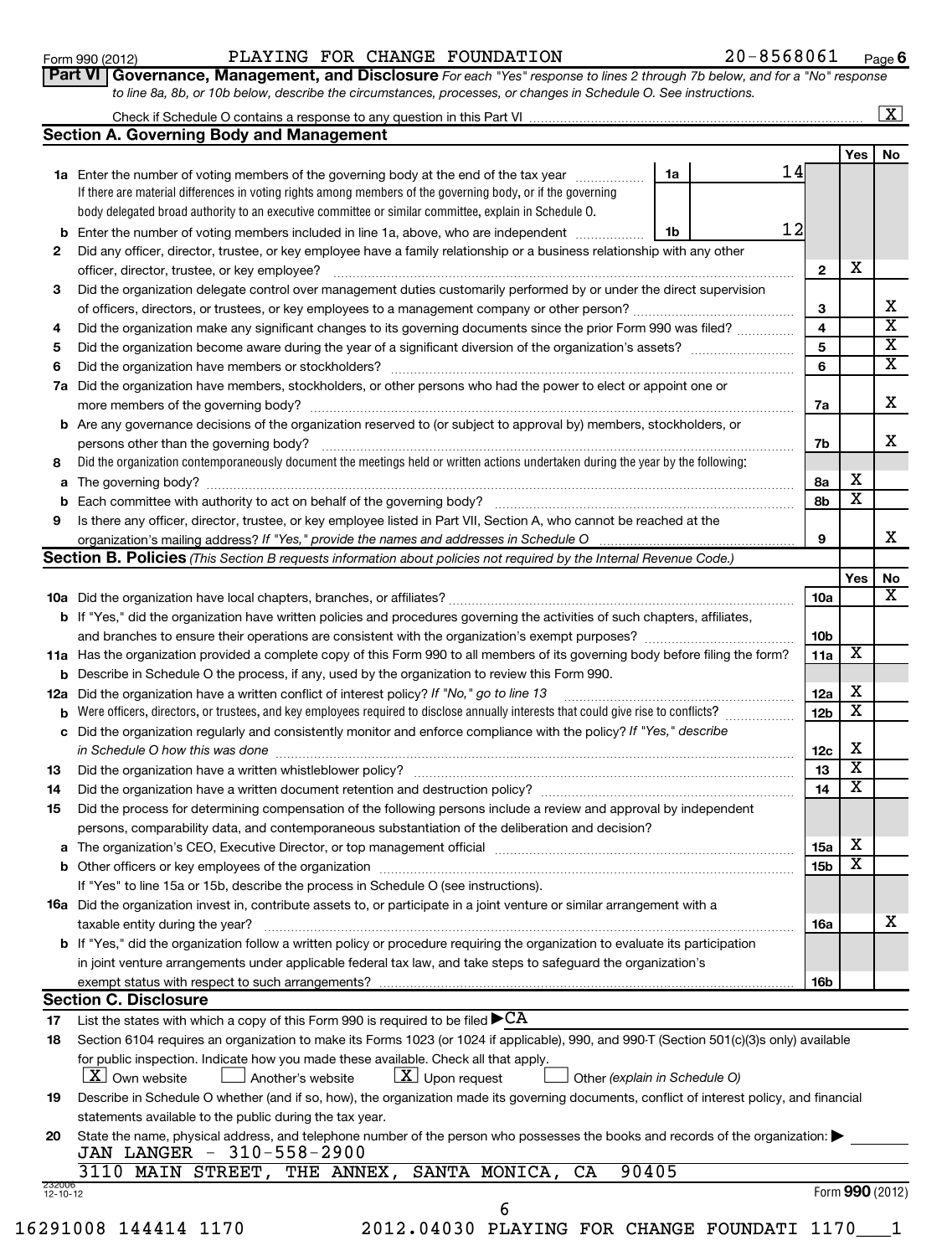## **Part VII Compensation of Officers, Directors, Trustees, Key Employees, Highest Compensated Employees, and Independent Contractors**  $\sim$

Check if Schedule O contains a response to any question in this Part VII

**Section A. Officers, Directors, Trustees, Key Employees, and Highest Compensated Employees**

**1a**  Complete this table for all persons required to be listed. Report compensation for the calendar year ending with or within the organization's tax year.

**•** List all of the organization's current officers, directors, trustees (whether individuals or organizations), regardless of amount of compensation. Enter -0- in columns  $(D)$ ,  $(E)$ , and  $(F)$  if no compensation was paid.

**•** List all of the organization's **current** key employees, if any. See instructions for definition of "key employee."

 $\bullet$  List the organization's five  $\tt current$  highest compensated employees (other than an officer, director, trustee, or key employee) who received reportable

compensation (Box 5 of Form W-2 and/or Box 7 of Form 1099-MISC) of more than \$100,000 from the organization and any related organizations .

 $\bullet$  List all of the organization's former officers, key employees, and highest compensated employees who received more than \$100,000 of reportable compensation from the organization and any related organizations.

**•** List all of the organization's former directors or trustees that received, in the capacity as a former director or trustee of the organization, more than \$10,000 of reportable compensation from the organization and any related organizations.

List persons in the following order: individual trustees or directors; institutional trustees; officers; key employees; highest compensated employees; and former such persons.

Check this box if neither the organization nor any related organization compensated any current officer, director, or trustee.  $\pm$ 

| (A)                                  | (B)                    |                                |                                                                  | (C)         |              |                                 |        | (D)             | (E)             | (F)                          |  |  |
|--------------------------------------|------------------------|--------------------------------|------------------------------------------------------------------|-------------|--------------|---------------------------------|--------|-----------------|-----------------|------------------------------|--|--|
| Name and Title                       | Average                |                                | (do not check more than one                                      |             | Position     |                                 |        | Reportable      | Reportable      | Estimated                    |  |  |
|                                      | hours per              |                                | box, unless person is both an<br>officer and a director/trustee) |             |              |                                 |        | compensation    | compensation    | amount of                    |  |  |
|                                      | week                   |                                |                                                                  |             |              |                                 |        | from            | from related    | other                        |  |  |
|                                      | (list any              |                                |                                                                  |             |              |                                 |        | the             | organizations   | compensation                 |  |  |
|                                      | hours for              |                                |                                                                  |             |              |                                 |        | organization    | (W-2/1099-MISC) | from the                     |  |  |
|                                      | related                |                                |                                                                  |             |              |                                 |        | (W-2/1099-MISC) |                 | organization                 |  |  |
|                                      | organizations<br>below |                                |                                                                  |             |              |                                 |        |                 |                 | and related<br>organizations |  |  |
|                                      | line)                  | Individual trustee or director | Institutional trustee                                            | Officer     | Key employee | Highest compensated<br>employee | Former |                 |                 |                              |  |  |
| (1)<br><b>LAWRENCE AMES</b>          | 2.00                   |                                |                                                                  |             |              |                                 |        |                 |                 |                              |  |  |
| PRESIDENT                            |                        | $\mathbf X$                    |                                                                  | $\mathbf X$ |              |                                 |        | $\mathbf 0$     | $\mathbf 0$ .   | $\mathbf 0$ .                |  |  |
| (2)<br>HEATHER BACON                 | 2.00                   |                                |                                                                  |             |              |                                 |        |                 |                 |                              |  |  |
| VICE PRESIDENT                       |                        | $\mathbf X$                    |                                                                  | $\mathbf X$ |              |                                 |        | $\mathbf 0$     | $\mathbf 0$     | $\mathbf 0$ .                |  |  |
| (3)<br>SEEMA TIKARE                  | 2.00                   |                                |                                                                  |             |              |                                 |        |                 |                 |                              |  |  |
| <b>SECRETARY</b>                     |                        | $\mathbf X$                    |                                                                  | $\mathbf X$ |              |                                 |        | 0               | $\mathbf 0$     | $\mathbf 0$ .                |  |  |
| BRIAN APPLESTEIN<br>(4)              | 2.00                   |                                |                                                                  |             |              |                                 |        |                 |                 |                              |  |  |
| <b>TREASURER</b>                     |                        | $\mathbf X$                    |                                                                  | $\mathbf X$ |              |                                 |        | $\mathbf 0$     | $\mathbf 0$     | $\mathbf 0$ .                |  |  |
| MARK JOHNSON<br>(5)                  | 2.00                   |                                |                                                                  |             |              |                                 |        |                 |                 |                              |  |  |
| <b>DIRECTOR</b>                      |                        | $\mathbf X$                    |                                                                  |             |              |                                 |        | $\mathbf 0$     | $\mathbf 0$     | $\mathbf 0$ .                |  |  |
| (6)<br>DAVE BACON                    | 2.00                   |                                |                                                                  |             |              |                                 |        |                 |                 |                              |  |  |
| <b>DIRECTOR</b>                      |                        | $\mathbf X$                    |                                                                  |             |              |                                 |        | 0               | $\mathbf 0$     | $\mathbf 0$ .                |  |  |
| (7)<br><b>JEREMY GOULDER</b>         | 2.00                   |                                |                                                                  |             |              |                                 |        |                 |                 |                              |  |  |
| <b>DIRECTOR</b>                      |                        | $\mathbf X$                    |                                                                  |             |              |                                 |        | 11,498.         | $\mathbf 0$     | $\mathbf 0$ .                |  |  |
| <b>JOEL GOULDER</b><br>(8)           | 2.00                   |                                |                                                                  |             |              |                                 |        |                 |                 |                              |  |  |
| <b>DIRECTOR</b>                      |                        | $\mathbf X$                    |                                                                  |             |              |                                 |        | 0               | 0               | $\mathbf 0$ .                |  |  |
| (9)<br>GREG JOHNSON                  | 2.00                   |                                |                                                                  |             |              |                                 |        |                 |                 |                              |  |  |
| <b>DIRECTOR</b>                      |                        | $\mathbf X$                    |                                                                  |             |              |                                 |        | $\mathbf 0$     | $\mathbf 0$     | $\mathbf 0$ .                |  |  |
| (10) RAAN WILLIAMS                   | 2.00                   |                                |                                                                  |             |              |                                 |        |                 |                 |                              |  |  |
| <b>DIRECTOR</b>                      |                        | $\mathbf X$                    |                                                                  |             |              |                                 |        | 0               | 0               | $\mathbf 0$ .                |  |  |
| (11) TOMAGO COLLINS                  | 2.00                   |                                |                                                                  |             |              |                                 |        |                 |                 |                              |  |  |
| <b>DIRECTOR</b>                      |                        | $\mathbf X$                    |                                                                  |             |              |                                 |        | 0               | $\mathbf 0$     | $\mathbf 0$ .                |  |  |
| (12) KEVIN KRUPITZER                 | 2.00                   |                                |                                                                  |             |              |                                 |        |                 |                 |                              |  |  |
| <b>DIRECTOR</b>                      |                        | $\mathbf X$                    |                                                                  |             |              |                                 |        | 0               | $\mathbf 0$     | $\mathbf 0$ .                |  |  |
| (13) THOMAS GRIMM                    | 2.00                   |                                |                                                                  |             |              |                                 |        |                 |                 |                              |  |  |
| <b>DIRECTOR</b>                      |                        | $\mathbf X$                    |                                                                  |             |              |                                 |        | 0               | $\mathbf 0$     | $\mathbf 0$ .                |  |  |
| (14) WHITNEY KROENKE                 | 2.00                   |                                |                                                                  |             |              |                                 |        |                 |                 |                              |  |  |
| EXECUTIVE DIRECTOR (UNTIL 3/2012) +  |                        | $\mathbf X$                    |                                                                  | $\mathbf X$ |              |                                 |        | 0               | 0               | $\mathbf 0$ .                |  |  |
| (15) ELIZABETH HUNTER                | 40.00                  |                                |                                                                  |             |              |                                 |        |                 |                 |                              |  |  |
| EXECUTIVE DIRECTOR (STARTING 3/2012) |                        |                                |                                                                  | $\mathbf X$ |              |                                 |        | 84,083.         | $\mathbf 0$     | $\mathbf 0$ .                |  |  |
| (16) THEA NASH                       | 40.00                  |                                |                                                                  |             |              |                                 |        |                 |                 |                              |  |  |
| PROGRAMS & FINANCE DIRECTOR          |                        |                                |                                                                  | $\rm X$     |              |                                 |        | 43,828.         | 0.              | 4,830.                       |  |  |
|                                      |                        |                                |                                                                  |             |              |                                 |        |                 |                 |                              |  |  |
|                                      |                        |                                |                                                                  |             |              |                                 |        |                 |                 |                              |  |  |

7

232007 12-10-12

Form (2012) **990**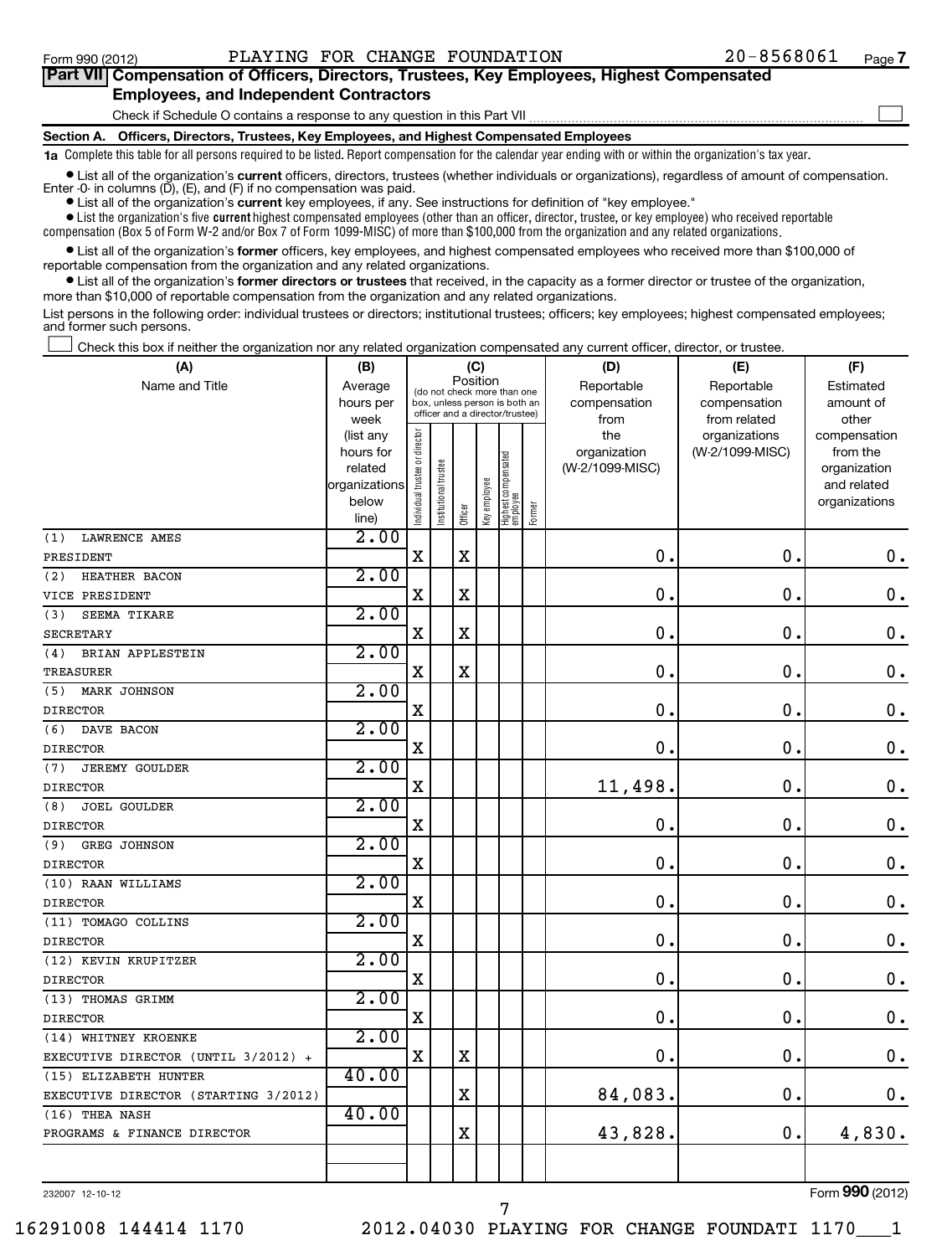|              | PLAYING FOR CHANGE FOUNDATION<br>Form 990 (2012)                                                                                                                                                                                                       |                                                                      |                                |                       |          |              |                                                                                                 |        |                                           | $20 - 8568061$                                    |                  |                     |                                                                          | Page 8 |
|--------------|--------------------------------------------------------------------------------------------------------------------------------------------------------------------------------------------------------------------------------------------------------|----------------------------------------------------------------------|--------------------------------|-----------------------|----------|--------------|-------------------------------------------------------------------------------------------------|--------|-------------------------------------------|---------------------------------------------------|------------------|---------------------|--------------------------------------------------------------------------|--------|
|              | Part VII <br>Section A. Officers, Directors, Trustees, Key Employees, and Highest Compensated Employees (continued)                                                                                                                                    |                                                                      |                                |                       |          |              |                                                                                                 |        |                                           |                                                   |                  |                     |                                                                          |        |
|              | (A)<br>Name and title                                                                                                                                                                                                                                  | (B)<br>Average<br>hours per<br>week                                  |                                |                       | Position | (C)          | (do not check more than one<br>box, unless person is both an<br>officer and a director/trustee) |        | (D)<br>Reportable<br>compensation<br>from | (E)<br>Reportable<br>compensation<br>from related |                  |                     | (F)<br>Estimated<br>amount of<br>other                                   |        |
|              |                                                                                                                                                                                                                                                        | (list any<br>hours for<br>related<br>organizations<br>below<br>line) | Individual trustee or director | Institutional trustee | Officer  | Key employee | Highest compensated<br>  employee                                                               | Former | the<br>organization<br>(W-2/1099-MISC)    | organizations<br>(W-2/1099-MISC)                  |                  |                     | compensation<br>from the<br>organization<br>and related<br>organizations |        |
|              |                                                                                                                                                                                                                                                        |                                                                      |                                |                       |          |              |                                                                                                 |        |                                           |                                                   |                  |                     |                                                                          |        |
|              |                                                                                                                                                                                                                                                        |                                                                      |                                |                       |          |              |                                                                                                 |        |                                           |                                                   |                  |                     |                                                                          |        |
|              |                                                                                                                                                                                                                                                        |                                                                      |                                |                       |          |              |                                                                                                 |        |                                           |                                                   |                  |                     |                                                                          |        |
|              |                                                                                                                                                                                                                                                        |                                                                      |                                |                       |          |              |                                                                                                 |        |                                           |                                                   |                  |                     |                                                                          |        |
|              |                                                                                                                                                                                                                                                        |                                                                      |                                |                       |          |              |                                                                                                 |        |                                           |                                                   |                  |                     |                                                                          |        |
|              |                                                                                                                                                                                                                                                        |                                                                      |                                |                       |          |              |                                                                                                 |        |                                           |                                                   |                  |                     |                                                                          |        |
|              |                                                                                                                                                                                                                                                        |                                                                      |                                |                       |          |              |                                                                                                 |        |                                           |                                                   |                  |                     |                                                                          |        |
|              |                                                                                                                                                                                                                                                        |                                                                      |                                |                       |          |              |                                                                                                 |        |                                           |                                                   |                  |                     |                                                                          |        |
|              |                                                                                                                                                                                                                                                        |                                                                      |                                |                       |          |              |                                                                                                 |        | 139,409.                                  |                                                   | $\overline{0}$ . |                     |                                                                          | 4,830. |
|              | c Total from continuation sheets to Part VII, Section A                                                                                                                                                                                                |                                                                      |                                |                       |          |              |                                                                                                 |        | 0.<br>139,409.                            |                                                   | σ.<br>σ.         |                     | 4,830.                                                                   | 0.     |
| $\mathbf{2}$ | Total number of individuals (including but not limited to those listed above) who received more than \$100,000 of reportable                                                                                                                           |                                                                      |                                |                       |          |              |                                                                                                 |        |                                           |                                                   |                  |                     |                                                                          | 0      |
|              | compensation from the organization $\blacktriangleright$                                                                                                                                                                                               |                                                                      |                                |                       |          |              |                                                                                                 |        |                                           |                                                   |                  |                     | Yes                                                                      | No     |
| з            | Did the organization list any former officer, director, or trustee, key employee, or highest compensated employee on<br>line 1a? If "Yes," complete Schedule J for such individual                                                                     |                                                                      |                                |                       |          |              |                                                                                                 |        |                                           |                                                   |                  | 3                   |                                                                          | x      |
| 4            | For any individual listed on line 1a, is the sum of reportable compensation and other compensation from the organization<br>and related organizations greater than \$150,000? If "Yes," complete Schedule J for such individual                        |                                                                      |                                |                       |          |              |                                                                                                 |        |                                           |                                                   |                  | 4                   |                                                                          | x      |
| 5            | Did any person listed on line 1a receive or accrue compensation from any unrelated organization or individual for services                                                                                                                             |                                                                      |                                |                       |          |              |                                                                                                 |        |                                           |                                                   |                  | 5                   |                                                                          | x      |
|              | <b>Section B. Independent Contractors</b>                                                                                                                                                                                                              |                                                                      |                                |                       |          |              |                                                                                                 |        |                                           |                                                   |                  |                     |                                                                          |        |
| 1            | Complete this table for your five highest compensated independent contractors that received more than \$100,000 of compensation from<br>the organization. Report compensation for the calendar year ending with or within the organization's tax year. |                                                                      |                                |                       |          |              |                                                                                                 |        |                                           |                                                   |                  |                     |                                                                          |        |
|              | (A)<br>Name and business address                                                                                                                                                                                                                       |                                                                      |                                | <b>NONE</b>           |          |              |                                                                                                 |        | (B)<br>Description of services            |                                                   |                  | (C)<br>Compensation |                                                                          |        |
|              |                                                                                                                                                                                                                                                        |                                                                      |                                |                       |          |              |                                                                                                 |        |                                           |                                                   |                  |                     |                                                                          |        |
|              |                                                                                                                                                                                                                                                        |                                                                      |                                |                       |          |              |                                                                                                 |        |                                           |                                                   |                  |                     |                                                                          |        |
|              |                                                                                                                                                                                                                                                        |                                                                      |                                |                       |          |              |                                                                                                 |        |                                           |                                                   |                  |                     |                                                                          |        |
|              |                                                                                                                                                                                                                                                        |                                                                      |                                |                       |          |              |                                                                                                 |        |                                           |                                                   |                  |                     |                                                                          |        |
|              |                                                                                                                                                                                                                                                        |                                                                      |                                |                       |          |              |                                                                                                 |        |                                           |                                                   |                  |                     |                                                                          |        |
| 2            | Total number of independent contractors (including but not limited to those listed above) who received more than<br>\$100,000 of compensation from the organization                                                                                    |                                                                      |                                |                       |          |              | 0                                                                                               |        |                                           |                                                   |                  |                     |                                                                          |        |

| 232008       |  |
|--------------|--|
| -10-12<br>יי |  |

Form (2012) **990**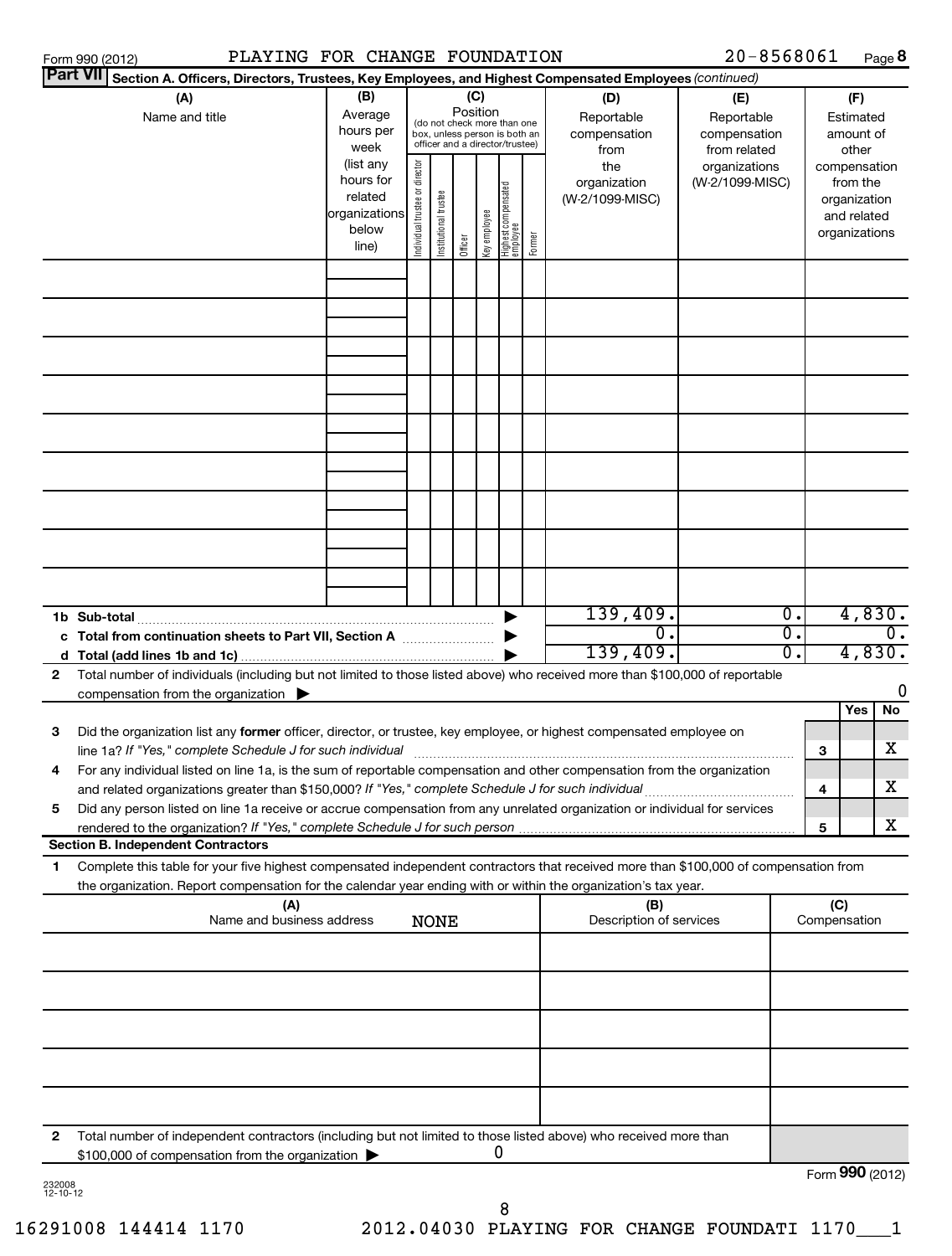| Form 990 (2012) |                                       | PLAYING |
|-----------------|---------------------------------------|---------|
|                 | <b>Part VIII Statement of Revenue</b> |         |

# Form 990 (2012)  $PLAYING FOR CHANGE FOUNDATION$   $20-8568061$  Page

 $20 - 8568061$  Page 9

|                                                           |     | Check if Schedule O contains a response to any question in this Part VIII                                                       |                           |               |                                                 |                                         |                                                                                   |
|-----------------------------------------------------------|-----|---------------------------------------------------------------------------------------------------------------------------------|---------------------------|---------------|-------------------------------------------------|-----------------------------------------|-----------------------------------------------------------------------------------|
|                                                           |     |                                                                                                                                 |                           | Total revenue | (B)<br>Related or<br>exempt function<br>revenue | (C)<br>Unrelated<br>business<br>revenue | (D)<br>Revenue excluded<br>from tax under<br>sections $512$ ,<br>$513$ , or $514$ |
|                                                           |     | 1 a Federated campaigns<br>  1a                                                                                                 |                           |               |                                                 |                                         |                                                                                   |
|                                                           |     | 1 <sub>b</sub><br><b>b</b> Membership dues                                                                                      |                           |               |                                                 |                                         |                                                                                   |
|                                                           |     | l 1c<br>c Fundraising events                                                                                                    |                           |               |                                                 |                                         |                                                                                   |
|                                                           |     | 1 <sub>d</sub><br>d Related organizations                                                                                       |                           |               |                                                 |                                         |                                                                                   |
| Contributions, Gifts, Grants<br>and Other Similar Amounts |     | e Government grants (contributions)<br>1e                                                                                       |                           |               |                                                 |                                         |                                                                                   |
|                                                           |     | f All other contributions, gifts, grants, and                                                                                   |                           |               |                                                 |                                         |                                                                                   |
|                                                           |     | similar amounts not included above<br>1f                                                                                        | $\frac{710,507.}{3,400.}$ |               |                                                 |                                         |                                                                                   |
|                                                           |     | g Noncash contributions included in lines 1a-1f: \$                                                                             |                           |               |                                                 |                                         |                                                                                   |
|                                                           |     |                                                                                                                                 |                           | 710,507.      |                                                 |                                         |                                                                                   |
|                                                           |     |                                                                                                                                 | <b>Business Code</b>      |               |                                                 |                                         |                                                                                   |
| Program Service<br>Revenue                                | 2 a |                                                                                                                                 |                           |               |                                                 |                                         |                                                                                   |
|                                                           |     | b                                                                                                                               |                           |               |                                                 |                                         |                                                                                   |
|                                                           |     | с                                                                                                                               |                           |               |                                                 |                                         |                                                                                   |
|                                                           |     | d<br><u> 1989 - Johann Barn, mars ann an t-Amhain an t-Amhain an t-Amhain an t-Amhain an t-Amhain an t-Amhain an t-Amh</u><br>е |                           |               |                                                 |                                         |                                                                                   |
|                                                           |     |                                                                                                                                 |                           |               |                                                 |                                         |                                                                                   |
|                                                           |     | g.                                                                                                                              |                           |               |                                                 |                                         |                                                                                   |
|                                                           | 3   | Investment income (including dividends, interest, and                                                                           |                           |               |                                                 |                                         |                                                                                   |
|                                                           |     |                                                                                                                                 |                           | 19.           |                                                 |                                         | 19.                                                                               |
|                                                           | 4   | Income from investment of tax-exempt bond proceeds                                                                              |                           |               |                                                 |                                         |                                                                                   |
|                                                           | 5   |                                                                                                                                 |                           |               |                                                 |                                         |                                                                                   |
|                                                           |     | (i) Real                                                                                                                        | (ii) Personal             |               |                                                 |                                         |                                                                                   |
|                                                           | 6а  | 40,000.<br>Gross rents                                                                                                          |                           |               |                                                 |                                         |                                                                                   |
|                                                           |     | σ.<br>Less: rental expenses<br>b                                                                                                |                           |               |                                                 |                                         |                                                                                   |
|                                                           |     | 40,000.<br>c Rental income or (loss)                                                                                            |                           |               |                                                 |                                         |                                                                                   |
|                                                           |     | d Net rental income or (loss)                                                                                                   | ▶                         | 40,000.       |                                                 |                                         | 40,000.                                                                           |
|                                                           |     | (i) Securities<br><b>7 a</b> Gross amount from sales of                                                                         | (ii) Other                |               |                                                 |                                         |                                                                                   |
|                                                           |     | assets other than inventory<br><b>b</b> Less: cost or other basis                                                               |                           |               |                                                 |                                         |                                                                                   |
|                                                           |     | and sales expenses                                                                                                              |                           |               |                                                 |                                         |                                                                                   |
|                                                           |     |                                                                                                                                 |                           |               |                                                 |                                         |                                                                                   |
|                                                           |     |                                                                                                                                 | ▶                         |               |                                                 |                                         |                                                                                   |
|                                                           |     | 8 a Gross income from fundraising events (not                                                                                   |                           |               |                                                 |                                         |                                                                                   |
| g                                                         |     | including \$<br>оf                                                                                                              |                           |               |                                                 |                                         |                                                                                   |
| Other Reven                                               |     | contributions reported on line 1c). See                                                                                         |                           |               |                                                 |                                         |                                                                                   |
|                                                           |     |                                                                                                                                 |                           |               |                                                 |                                         |                                                                                   |
|                                                           |     | b                                                                                                                               |                           |               |                                                 |                                         |                                                                                   |
|                                                           |     | c Net income or (loss) from fundraising events                                                                                  |                           |               |                                                 |                                         |                                                                                   |
|                                                           |     | 9 a Gross income from gaming activities. See                                                                                    |                           |               |                                                 |                                         |                                                                                   |
|                                                           |     |                                                                                                                                 |                           |               |                                                 |                                         |                                                                                   |
|                                                           |     |                                                                                                                                 |                           |               |                                                 |                                         |                                                                                   |
|                                                           |     | c Net income or (loss) from gaming activities                                                                                   |                           |               |                                                 |                                         |                                                                                   |
|                                                           |     | 10 a Gross sales of inventory, less returns                                                                                     | 598.                      |               |                                                 |                                         |                                                                                   |
|                                                           |     | $\mathbf b$                                                                                                                     | $\overline{0}$ .          |               |                                                 |                                         |                                                                                   |
|                                                           |     | c Net income or (loss) from sales of inventory                                                                                  |                           | 598.          |                                                 |                                         | 598.                                                                              |
|                                                           |     | Miscellaneous Revenue                                                                                                           | <b>Business Code</b>      |               |                                                 |                                         |                                                                                   |
|                                                           | 11a |                                                                                                                                 |                           |               |                                                 |                                         |                                                                                   |
|                                                           |     | b                                                                                                                               |                           |               |                                                 |                                         |                                                                                   |
|                                                           |     | с                                                                                                                               |                           |               |                                                 |                                         |                                                                                   |
|                                                           |     | d                                                                                                                               |                           |               |                                                 |                                         |                                                                                   |
|                                                           |     |                                                                                                                                 | $\blacktriangleright$     |               |                                                 |                                         |                                                                                   |
|                                                           | 12  |                                                                                                                                 |                           | 751,124.      | о.                                              | 0.                                      | 40,617.                                                                           |
| 232009<br>12-10-12                                        |     |                                                                                                                                 |                           | 9             |                                                 |                                         | Form 990 (2012)                                                                   |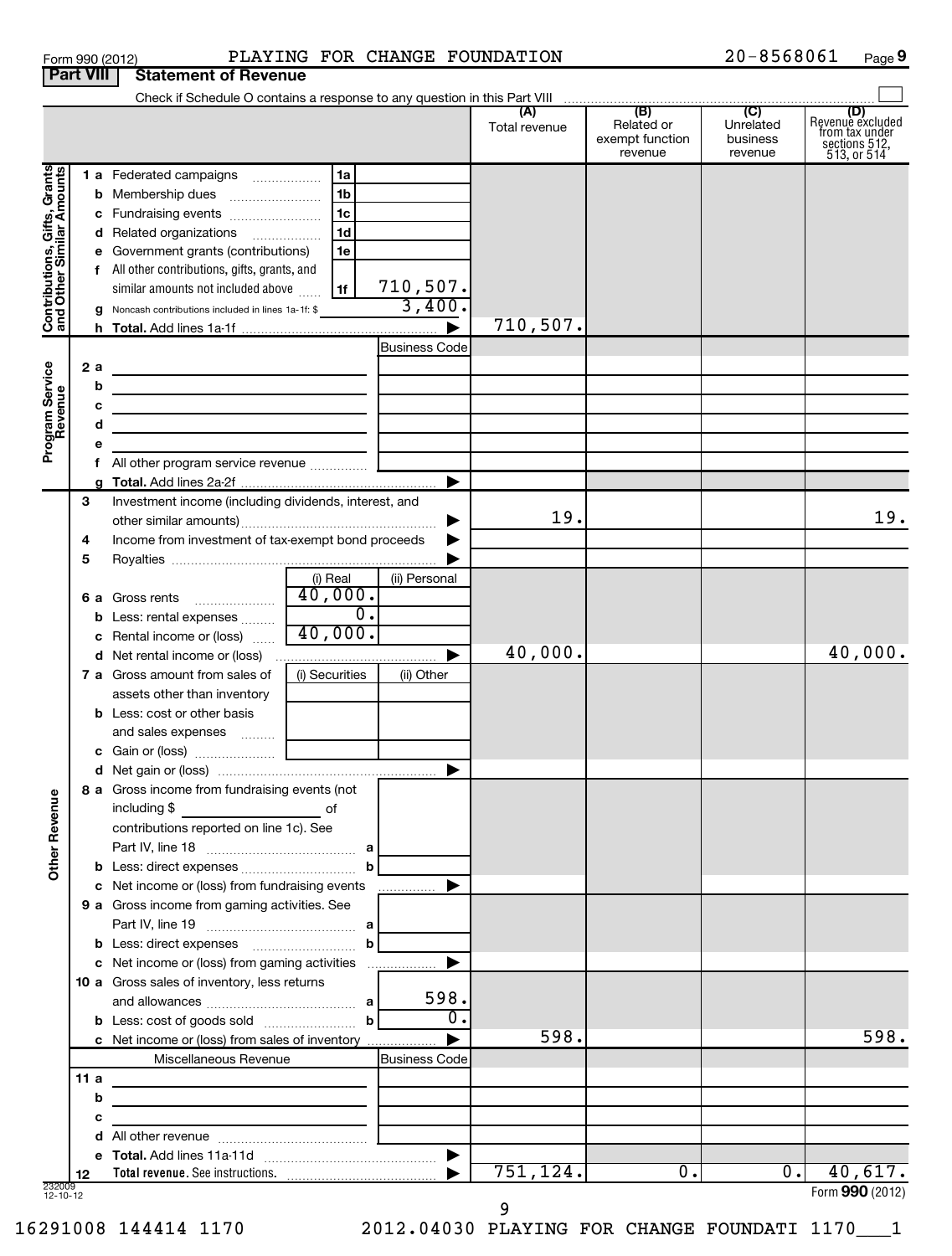# Form 990 (2012) **PLAYING FOR CHANGE FOUNDATION**  $20-8568061$   $_{\text{Page}}$

|          | Section 501(c)(3) and 501(c)(4) organizations must complete all columns. All other organizations must complete column (A).                                |                           |                                    |                                           |                                |
|----------|-----------------------------------------------------------------------------------------------------------------------------------------------------------|---------------------------|------------------------------------|-------------------------------------------|--------------------------------|
|          | Check if Schedule O contains a response to any question in this Part IX                                                                                   |                           |                                    |                                           | X                              |
|          | Do not include amounts reported on lines 6b,<br>7b, 8b, 9b, and 10b of Part VIII.                                                                         | Total expenses            | (B)<br>Program service<br>expenses | (C)<br>Management and<br>general expenses | (D)<br>Fundraising<br>expenses |
| 1.       | Grants and other assistance to governments and                                                                                                            |                           |                                    |                                           |                                |
|          | organizations in the United States. See Part IV, line 21                                                                                                  |                           |                                    |                                           |                                |
| 2        | Grants and other assistance to individuals in                                                                                                             |                           |                                    |                                           |                                |
|          | the United States. See Part IV, line 22                                                                                                                   |                           |                                    |                                           |                                |
| 3        | Grants and other assistance to governments,                                                                                                               |                           |                                    |                                           |                                |
|          | organizations, and individuals outside the                                                                                                                |                           |                                    |                                           |                                |
|          | United States. See Part IV, lines 15 and 16                                                                                                               |                           |                                    |                                           |                                |
| 4        | Benefits paid to or for members                                                                                                                           |                           |                                    |                                           |                                |
| 5        | Compensation of current officers, directors,                                                                                                              |                           |                                    |                                           |                                |
|          | trustees, and key employees                                                                                                                               | 137,828.                  | 76,627.                            | 30,132.                                   | 31,069.                        |
| 6        | Compensation not included above, to disqualified                                                                                                          |                           |                                    |                                           |                                |
|          | persons (as defined under section 4958(f)(1)) and                                                                                                         |                           |                                    |                                           |                                |
|          | persons described in section 4958(c)(3)(B)                                                                                                                |                           |                                    |                                           |                                |
| 7        | Other salaries and wages                                                                                                                                  | 52,970.                   | 14, 101.                           | 22,079.                                   | 16,790.                        |
| 8        | Pension plan accruals and contributions (include                                                                                                          |                           |                                    |                                           |                                |
|          | section 401(k) and 403(b) employer contributions)                                                                                                         |                           |                                    |                                           |                                |
| 9        |                                                                                                                                                           |                           |                                    |                                           |                                |
| 10       |                                                                                                                                                           |                           |                                    |                                           |                                |
| 11       | Fees for services (non-employees):                                                                                                                        |                           |                                    |                                           |                                |
| a        |                                                                                                                                                           |                           |                                    | 10,964.                                   | $\overline{89}$ .              |
| b        |                                                                                                                                                           | $\frac{11,053.}{12,305.}$ |                                    | 12,305.                                   |                                |
| d        |                                                                                                                                                           |                           |                                    |                                           |                                |
|          | Professional fundraising services. See Part IV, line 17                                                                                                   |                           |                                    |                                           |                                |
| f        | Investment management fees                                                                                                                                |                           |                                    |                                           |                                |
| g        | Other. (If line 11g amount exceeds 10% of line 25,                                                                                                        |                           |                                    |                                           |                                |
|          | column (A) amount, list line 11g expenses on Sch O.)                                                                                                      |                           | 78,837.                            | 10,018.                                   |                                |
| 12       |                                                                                                                                                           | $\frac{172,125.}{9,518.}$ |                                    |                                           | $\frac{83,270}{9,518}$         |
| 13       |                                                                                                                                                           |                           |                                    |                                           |                                |
| 14       |                                                                                                                                                           | 11,545.                   | 1,800.                             | 8,545.                                    | 1,200.                         |
| 15       |                                                                                                                                                           |                           |                                    |                                           |                                |
| 16       |                                                                                                                                                           | 136, 267.                 | 67,873.                            | 49,292.                                   | 19, 102.                       |
| 17       |                                                                                                                                                           | 36,561.                   | $\overline{25,446}$ .              | 3,910.                                    | 7,205.                         |
| 18       | Payments of travel or entertainment expenses                                                                                                              |                           |                                    |                                           |                                |
|          | for any federal, state, or local public officials                                                                                                         |                           |                                    |                                           |                                |
| 19       | Conferences, conventions, and meetings                                                                                                                    |                           |                                    |                                           |                                |
| 20       | Interest                                                                                                                                                  |                           |                                    |                                           |                                |
| 21       |                                                                                                                                                           |                           |                                    |                                           |                                |
| 22       | Depreciation, depletion, and amortization                                                                                                                 | 4,116.                    |                                    | 4,116.                                    |                                |
| 23       | Insurance                                                                                                                                                 |                           |                                    |                                           |                                |
| 24       | Other expenses. Itemize expenses not covered<br>above. (List miscellaneous expenses in line 24e. If line<br>24e amount exceeds 10% of line 25, column (A) |                           |                                    |                                           |                                |
|          | amount, list line 24e expenses on Schedule O.)                                                                                                            |                           |                                    |                                           |                                |
| a        | MUSIC PROGRAMS                                                                                                                                            | 160, 445.                 | 160, 445.                          |                                           |                                |
|          | TAXES, LICENSES & FEES                                                                                                                                    | 8,618.<br>5,519.          | 1,889.                             | 6,709.<br>3,237.                          | 20.<br>2,282.                  |
|          | POSTAGE + PRINTING                                                                                                                                        |                           |                                    |                                           |                                |
| d        |                                                                                                                                                           |                           |                                    |                                           |                                |
| е        | All other expenses<br>Total functional expenses. Add lines 1 through 24e                                                                                  | 758,870.                  | 427,018.                           | 161, 307.                                 | 170, 545.                      |
| 25<br>26 | Joint costs. Complete this line only if the organization                                                                                                  |                           |                                    |                                           |                                |
|          | reported in column (B) joint costs from a combined                                                                                                        |                           |                                    |                                           |                                |
|          | educational campaign and fundraising solicitation.                                                                                                        |                           |                                    |                                           |                                |
|          | Check here<br>if following SOP 98-2 (ASC 958-720)                                                                                                         |                           |                                    |                                           |                                |
|          |                                                                                                                                                           |                           |                                    |                                           |                                |

232010 12-10-12

Form **990** (2012)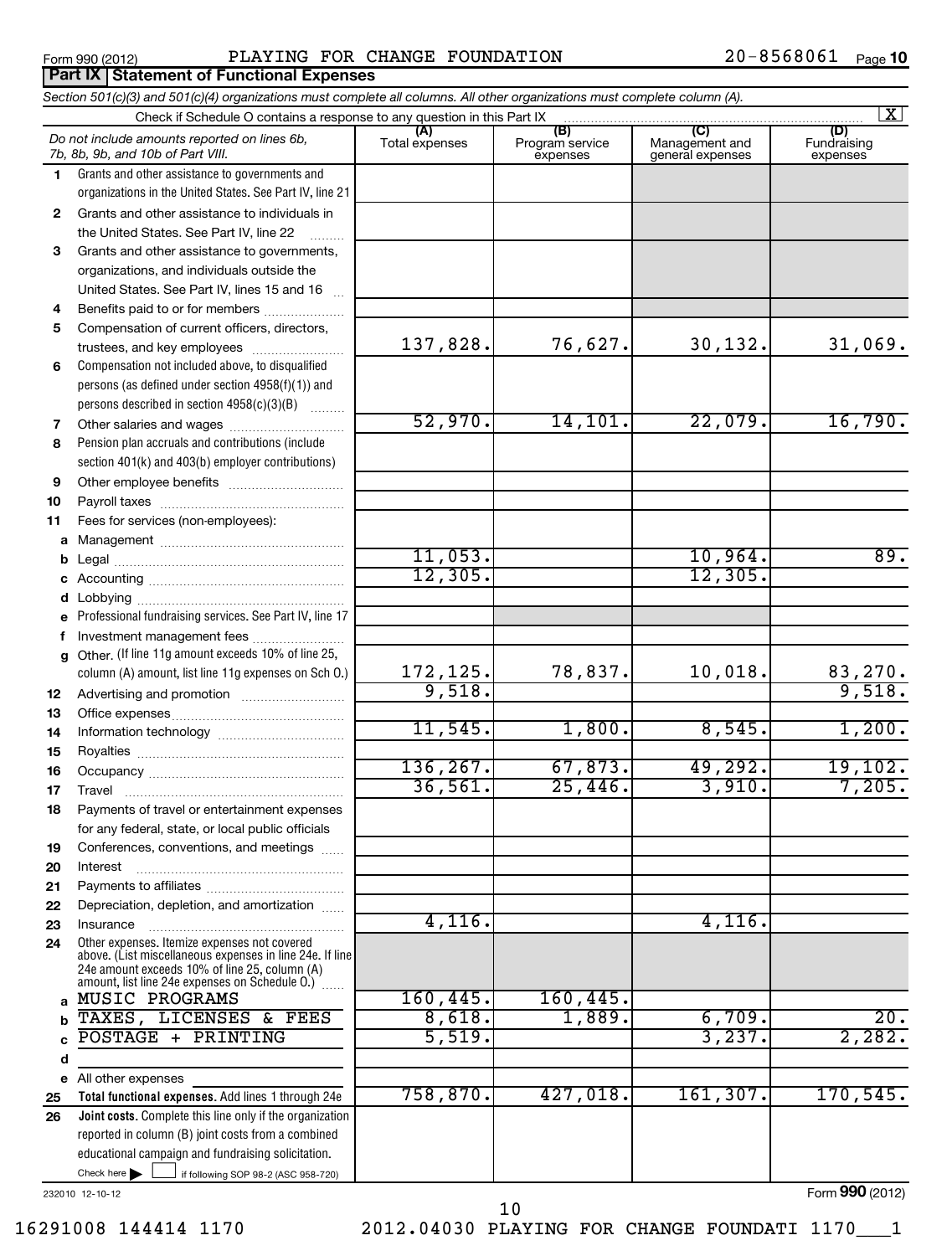16291008 144414 1170 2012.04030 PLAYING FOR CHANGE FOUNDATI 1170\_\_\_1 11

| Form 990 (2012) | CHANGE FOUNDATION<br>PLAYING<br>FOR                                    | $20 - 8568061$ |                          | Page 11 |
|-----------------|------------------------------------------------------------------------|----------------|--------------------------|---------|
| <b>Part X</b>   | <b>Balance Sheet</b>                                                   |                |                          |         |
|                 | Check if Schedule O contains a response to any question in this Part X |                |                          |         |
|                 |                                                                        |                | Expedition of the second |         |

|                             |          |                                                                                                                                                                                                                                | (A)<br>Beginning of year |                 | (B)<br>End of year |
|-----------------------------|----------|--------------------------------------------------------------------------------------------------------------------------------------------------------------------------------------------------------------------------------|--------------------------|-----------------|--------------------|
|                             | 1        |                                                                                                                                                                                                                                | 80,400.                  | 1               | 96,568.            |
|                             | 2        |                                                                                                                                                                                                                                |                          | $\mathbf{2}$    |                    |
|                             | З        |                                                                                                                                                                                                                                | 21,391.                  | $\mathbf{3}$    | 29,652.            |
|                             | 4        |                                                                                                                                                                                                                                |                          | 4               |                    |
|                             | 5        | Loans and other receivables from current and former officers, directors,                                                                                                                                                       |                          |                 |                    |
|                             |          | trustees, key employees, and highest compensated employees. Complete                                                                                                                                                           |                          |                 |                    |
|                             |          | Part II of Schedule Later and Communications and Contract II of Schedule Later and Communications and Den                                                                                                                      |                          | 5               |                    |
|                             | 6        | Loans and other receivables from other disqualified persons (as defined under                                                                                                                                                  |                          |                 |                    |
|                             |          | section $4958(f)(1)$ , persons described in section $4958(c)(3)(B)$ , and contributing                                                                                                                                         |                          |                 |                    |
|                             |          | employers and sponsoring organizations of section 501(c)(9) voluntary                                                                                                                                                          |                          |                 |                    |
|                             |          | employees' beneficiary organizations (see instr). Complete Part II of Sch L                                                                                                                                                    |                          | 6               |                    |
| Assets                      | 7        |                                                                                                                                                                                                                                |                          | $\overline{7}$  |                    |
|                             | 8        |                                                                                                                                                                                                                                |                          | 8               |                    |
|                             | 9        | Prepaid expenses and deferred charges [11] matter continuum matter and referred charges [11] matter continuum matter continuum matter and continuum matter continuum matter and continuum matter continuum matter continuum ma | 1,381.                   | 9               | 2,945.             |
|                             |          | <b>10a</b> Land, buildings, and equipment: cost or other                                                                                                                                                                       |                          |                 |                    |
|                             |          | basis. Complete Part VI of Schedule D    10a                                                                                                                                                                                   |                          |                 |                    |
|                             |          |                                                                                                                                                                                                                                |                          | 10 <sub>c</sub> |                    |
|                             | 11       |                                                                                                                                                                                                                                |                          | 11              |                    |
|                             | 12       |                                                                                                                                                                                                                                |                          | 12              |                    |
|                             | 13       |                                                                                                                                                                                                                                | 45,806.                  | 13              |                    |
|                             | 14       |                                                                                                                                                                                                                                |                          | 14              | 34, 261.           |
|                             | 15       |                                                                                                                                                                                                                                | 148,978.                 | 15              | 163,426.           |
|                             | 16<br>17 | <b>Total assets.</b> Add lines 1 through 15 (must equal line 34) <i></i>                                                                                                                                                       | 58, 159.                 | 16<br>17        | 79,883.            |
|                             | 18       |                                                                                                                                                                                                                                |                          | 18              |                    |
|                             | 19       |                                                                                                                                                                                                                                |                          | 19              |                    |
|                             | 20       |                                                                                                                                                                                                                                |                          | 20              |                    |
|                             | 21       | Escrow or custodial account liability. Complete Part IV of Schedule D                                                                                                                                                          |                          | 21              |                    |
| Liabilities                 | 22       | Loans and other payables to current and former officers, directors, trustees,                                                                                                                                                  |                          |                 |                    |
|                             |          | key employees, highest compensated employees, and disqualified persons.                                                                                                                                                        |                          |                 |                    |
|                             |          |                                                                                                                                                                                                                                |                          | 22              |                    |
|                             | 23       | Secured mortgages and notes payable to unrelated third parties                                                                                                                                                                 |                          | 23              |                    |
|                             | 24       |                                                                                                                                                                                                                                |                          | 24              |                    |
|                             | 25       | Other liabilities (including federal income tax, payables to related third                                                                                                                                                     |                          |                 |                    |
|                             |          | parties, and other liabilities not included on lines 17-24). Complete Part X of                                                                                                                                                |                          |                 |                    |
|                             |          | Schedule D                                                                                                                                                                                                                     |                          | 25              |                    |
|                             | 26       | Total liabilities. Add lines 17 through 25                                                                                                                                                                                     | 58, 159.                 | 26              | 79,883.            |
|                             |          | Organizations that follow SFAS 117 (ASC 958), check here $\blacktriangleright$ $\boxed{X}$ and                                                                                                                                 |                          |                 |                    |
|                             |          | complete lines 27 through 29, and lines 33 and 34.                                                                                                                                                                             |                          |                 |                    |
|                             | 27       |                                                                                                                                                                                                                                | 74,152.                  | 27              | 80,424.            |
|                             | 28       | Temporarily restricted net assets                                                                                                                                                                                              | 16,667.                  | 28              | 3,119.             |
|                             | 29       | Permanently restricted net assets                                                                                                                                                                                              |                          | 29              |                    |
|                             |          | Organizations that do not follow SFAS 117 (ASC 958), check here ▶ □                                                                                                                                                            |                          |                 |                    |
| Net Assets or Fund Balances |          | and complete lines 30 through 34.                                                                                                                                                                                              |                          |                 |                    |
|                             | 30       |                                                                                                                                                                                                                                |                          | 30              |                    |
|                             | 31       | Paid-in or capital surplus, or land, building, or equipment fund                                                                                                                                                               |                          | 31<br>32        |                    |
|                             | 32       | Retained earnings, endowment, accumulated income, or other funds                                                                                                                                                               | 90,819.                  | 33              | 83,543.            |
|                             | 33<br>34 |                                                                                                                                                                                                                                | 148,978.                 | 34              | 163, 426.          |
|                             |          |                                                                                                                                                                                                                                |                          |                 |                    |

Form (2012) **990**

**Part X Balance Sheet**<br>**Part X Balance**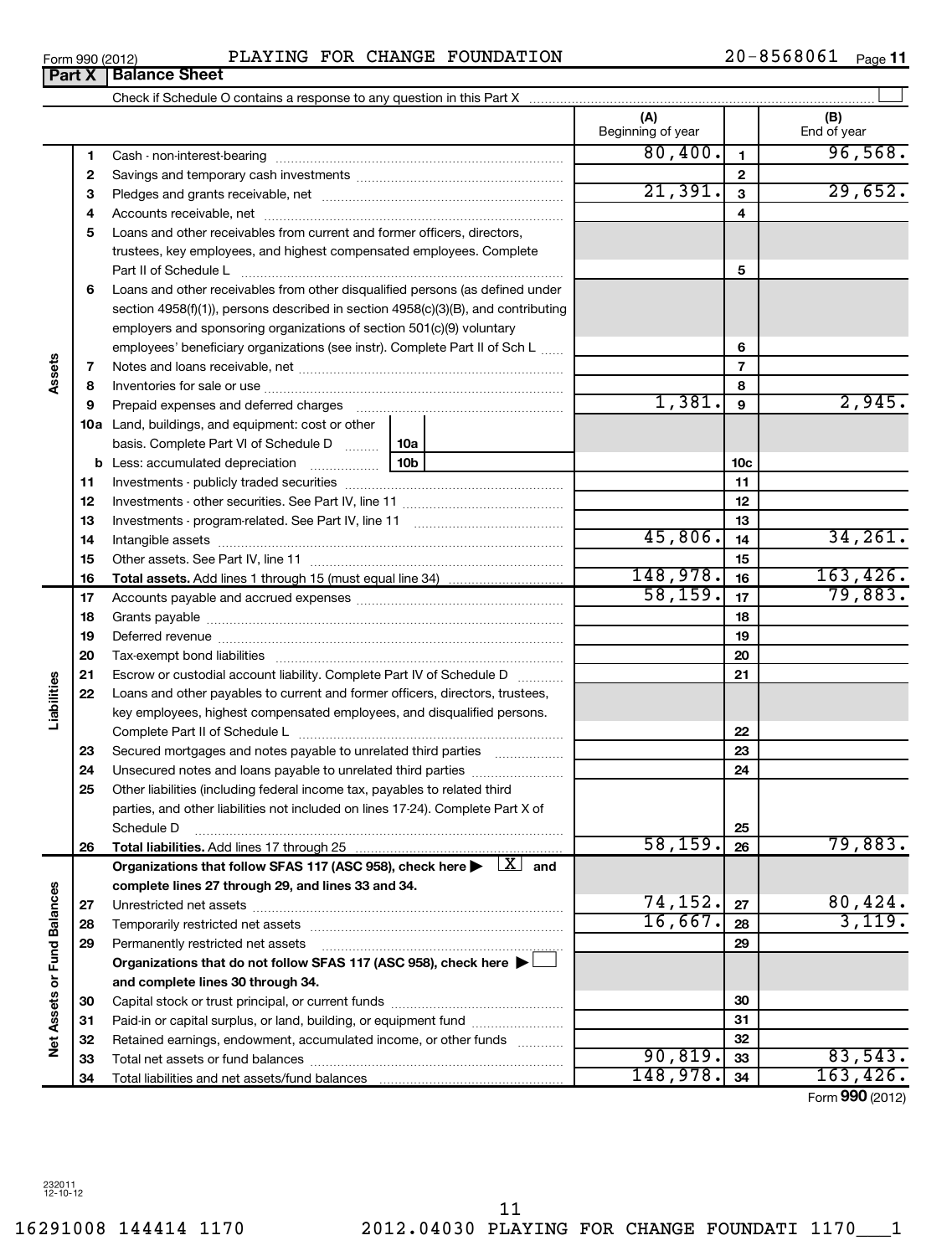| 1  |                                                                                                                                 | $\mathbf{1}$            |                | 751,124.  |                  |
|----|---------------------------------------------------------------------------------------------------------------------------------|-------------------------|----------------|-----------|------------------|
| 2  |                                                                                                                                 | $\mathbf{2}$            |                | 758,870.  |                  |
| 3  | Revenue less expenses. Subtract line 2 from line 1                                                                              | $\mathbf{3}$            |                | $-7,746.$ |                  |
| 4  |                                                                                                                                 | $\overline{\mathbf{4}}$ |                | 90,819.   |                  |
| 5  |                                                                                                                                 | 5                       |                |           | 470.             |
| 6  | Donated services and use of facilities                                                                                          | 6                       |                |           |                  |
| 7  | Investment expenses                                                                                                             | $\overline{7}$          |                |           |                  |
| 8  | Prior period adjustments                                                                                                        | 8                       |                |           |                  |
| 9  |                                                                                                                                 | $\mathbf{9}$            |                |           | $\overline{0}$ . |
| 10 | Net assets or fund balances at end of year. Combine lines 3 through 9 (must equal Part X, line 33,                              |                         |                |           |                  |
|    | column (B))                                                                                                                     | 10                      |                | 83,543.   |                  |
|    | Part XII Financial Statements and Reporting                                                                                     |                         |                |           |                  |
|    |                                                                                                                                 |                         |                |           |                  |
|    |                                                                                                                                 |                         |                | Yes l     | <b>No</b>        |
|    | Accounting method used to prepare the Form 990: $\Box$ Cash $\Box X$ Accrual $\Box$ Other                                       |                         |                |           |                  |
|    | If the organization changed its method of accounting from a prior year or checked "Other," explain in Schedule O.               |                         |                |           |                  |
| 2a |                                                                                                                                 |                         | 2a             | х         |                  |
|    | If "Yes," check a box below to indicate whether the financial statements for the year were compiled or reviewed on a            |                         |                |           |                  |
|    | separate basis, consolidated basis, or both:                                                                                    |                         |                |           |                  |
|    | $\lfloor \underline{X} \rfloor$ Separate basis<br><b>Consolidated basis</b><br>Both consolidated and separate basis             |                         |                |           |                  |
|    |                                                                                                                                 |                         | 2 <sub>b</sub> |           | x                |
|    | If "Yes," check a box below to indicate whether the financial statements for the year were audited on a separate basis,         |                         |                |           |                  |
|    | consolidated basis, or both:                                                                                                    |                         |                |           |                  |
|    | Consolidated basis<br>Both consolidated and separate basis<br>Separate basis                                                    |                         |                |           |                  |
|    | c If "Yes" to line 2a or 2b, does the organization have a committee that assumes responsibility for oversight of the audit,     |                         |                |           |                  |
|    |                                                                                                                                 |                         | 2c             |           | x                |
|    | If the organization changed either its oversight process or selection process during the tax year, explain in Schedule O.       |                         |                |           |                  |
|    | 3a As a result of a federal award, was the organization required to undergo an audit or audits as set forth in the Single Audit |                         |                |           |                  |
|    |                                                                                                                                 |                         | 3a             |           | x                |
|    | b If "Yes," did the organization undergo the required audit or audits? If the organization did not undergo the required audit   |                         |                |           |                  |
|    |                                                                                                                                 |                         | 3 <sub>b</sub> |           |                  |

Check if Schedule O contains a response to any question in this Part XI

Form **990** (2012)

 $\sim$ 

| Form 990 (2012) |                                             | PLAYING FOR CHANGE FOUNDATION | 20-8568061 | Page 12 |
|-----------------|---------------------------------------------|-------------------------------|------------|---------|
|                 | <b>Part XI Reconciliation of Net Assets</b> |                               |            |         |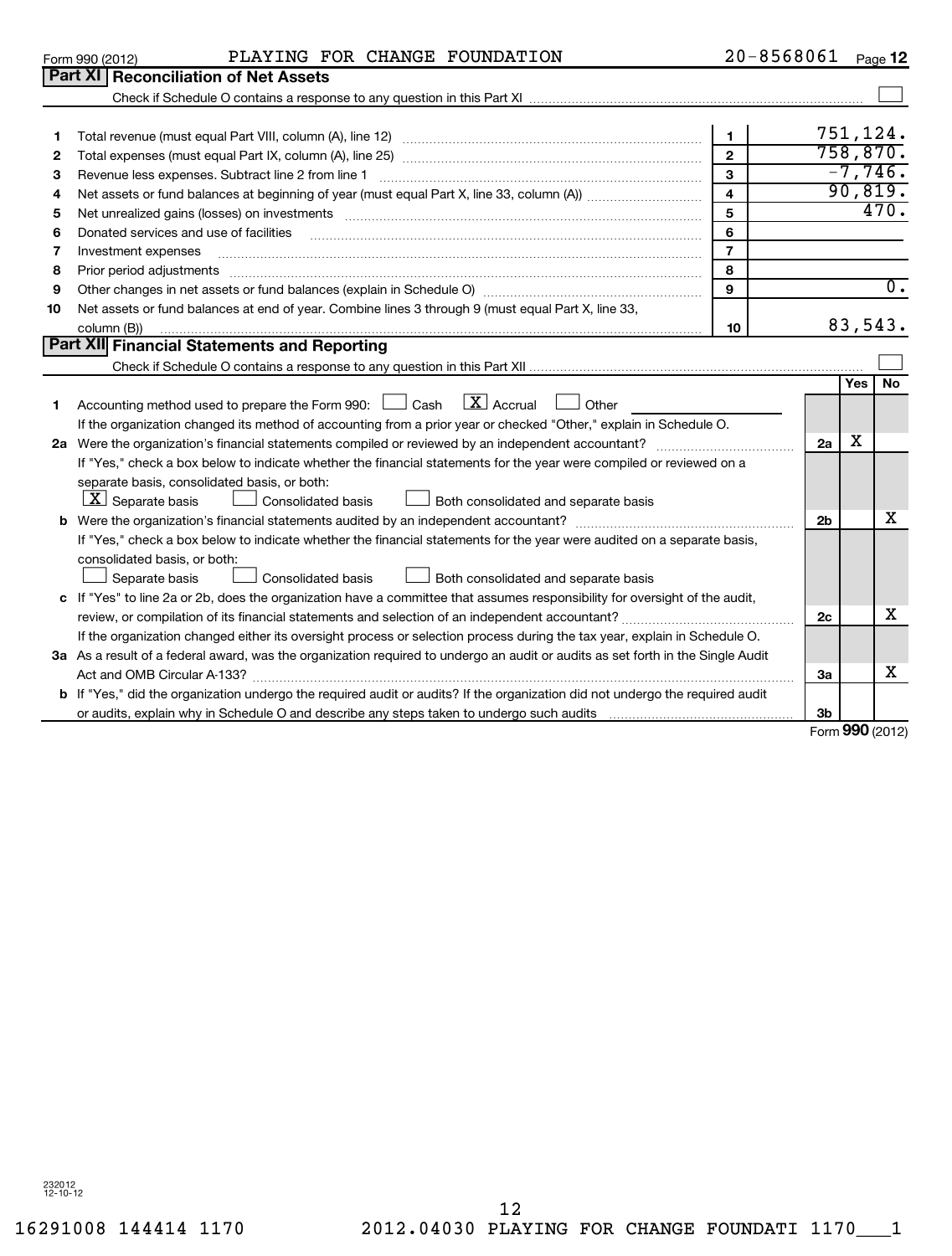| <b>SCHEDULE A</b><br><b>Public Charity Status and Public Support</b><br>(Form 990 or 990-EZ)<br>Complete if the organization is a section 501(c)(3) organization or a section |                                       |                                               |                                                                                                                                               |                                    |                                                   |     | OMB No. 1545-0047    |                                                             |    |                                        |                   |    |
|-------------------------------------------------------------------------------------------------------------------------------------------------------------------------------|---------------------------------------|-----------------------------------------------|-----------------------------------------------------------------------------------------------------------------------------------------------|------------------------------------|---------------------------------------------------|-----|----------------------|-------------------------------------------------------------|----|----------------------------------------|-------------------|----|
| Internal Revenue Service                                                                                                                                                      | Department of the Treasury            |                                               | 4947(a)(1) nonexempt charitable trust.                                                                                                        |                                    |                                                   |     |                      |                                                             |    | <b>Open to Public</b>                  | <b>Inspection</b> |    |
|                                                                                                                                                                               | Name of the organization              |                                               | Attach to Form 990 or Form 990-EZ. See separate instructions.                                                                                 |                                    |                                                   |     |                      |                                                             |    | <b>Employer identification number</b>  |                   |    |
|                                                                                                                                                                               |                                       |                                               | PLAYING FOR CHANGE FOUNDATION                                                                                                                 |                                    |                                                   |     |                      |                                                             |    | 20-8568061                             |                   |    |
| Part I                                                                                                                                                                        |                                       |                                               | Reason for Public Charity Status (All organizations must complete this part.) See instructions.                                               |                                    |                                                   |     |                      |                                                             |    |                                        |                   |    |
|                                                                                                                                                                               |                                       |                                               | The organization is not a private foundation because it is: (For lines 1 through 11, check only one box.)                                     |                                    |                                                   |     |                      |                                                             |    |                                        |                   |    |
| 1                                                                                                                                                                             |                                       |                                               | A church, convention of churches, or association of churches described in section 170(b)(1)(A)(i).                                            |                                    |                                                   |     |                      |                                                             |    |                                        |                   |    |
| 2                                                                                                                                                                             |                                       |                                               | A school described in section 170(b)(1)(A)(ii). (Attach Schedule E.)                                                                          |                                    |                                                   |     |                      |                                                             |    |                                        |                   |    |
| з                                                                                                                                                                             |                                       |                                               | A hospital or a cooperative hospital service organization described in section 170(b)(1)(A)(iii).                                             |                                    |                                                   |     |                      |                                                             |    |                                        |                   |    |
| 4                                                                                                                                                                             |                                       |                                               | A medical research organization operated in conjunction with a hospital described in section 170(b)(1)(A)(iii). Enter the hospital's name,    |                                    |                                                   |     |                      |                                                             |    |                                        |                   |    |
|                                                                                                                                                                               | city, and state:                      |                                               |                                                                                                                                               |                                    |                                                   |     |                      |                                                             |    |                                        |                   |    |
| 5                                                                                                                                                                             |                                       |                                               | An organization operated for the benefit of a college or university owned or operated by a governmental unit described in                     |                                    |                                                   |     |                      |                                                             |    |                                        |                   |    |
|                                                                                                                                                                               |                                       | section 170(b)(1)(A)(iv). (Complete Part II.) |                                                                                                                                               |                                    |                                                   |     |                      |                                                             |    |                                        |                   |    |
| 6                                                                                                                                                                             |                                       |                                               | A federal, state, or local government or governmental unit described in section 170(b)(1)(A)(v).                                              |                                    |                                                   |     |                      |                                                             |    |                                        |                   |    |
| $\mathbf{X}$<br>$\overline{7}$                                                                                                                                                |                                       |                                               | An organization that normally receives a substantial part of its support from a governmental unit or from the general public described in     |                                    |                                                   |     |                      |                                                             |    |                                        |                   |    |
|                                                                                                                                                                               |                                       | section 170(b)(1)(A)(vi). (Complete Part II.) |                                                                                                                                               |                                    |                                                   |     |                      |                                                             |    |                                        |                   |    |
| 8                                                                                                                                                                             |                                       |                                               | A community trust described in section 170(b)(1)(A)(vi). (Complete Part II.)                                                                  |                                    |                                                   |     |                      |                                                             |    |                                        |                   |    |
| 9                                                                                                                                                                             |                                       |                                               | An organization that normally receives: (1) more than 33 1/3% of its support from contributions, membership fees, and gross receipts from     |                                    |                                                   |     |                      |                                                             |    |                                        |                   |    |
|                                                                                                                                                                               |                                       |                                               | activities related to its exempt functions - subject to certain exceptions, and (2) no more than 33 1/3% of its support from gross investment |                                    |                                                   |     |                      |                                                             |    |                                        |                   |    |
|                                                                                                                                                                               |                                       |                                               | income and unrelated business taxable income (less section 511 tax) from businesses acquired by the organization after June 30, 1975.         |                                    |                                                   |     |                      |                                                             |    |                                        |                   |    |
|                                                                                                                                                                               |                                       | See section 509(a)(2). (Complete Part III.)   |                                                                                                                                               |                                    |                                                   |     |                      |                                                             |    |                                        |                   |    |
| 10                                                                                                                                                                            |                                       |                                               | An organization organized and operated exclusively to test for public safety. See section 509(a)(4).                                          |                                    |                                                   |     |                      |                                                             |    |                                        |                   |    |
| 11                                                                                                                                                                            |                                       |                                               | An organization organized and operated exclusively for the benefit of, to perform the functions of, or to carry out the purposes of one or    |                                    |                                                   |     |                      |                                                             |    |                                        |                   |    |
|                                                                                                                                                                               |                                       |                                               | more publicly supported organizations described in section 509(a)(1) or section 509(a)(2). See section 509(a)(3). Check the box that          |                                    |                                                   |     |                      |                                                             |    |                                        |                   |    |
|                                                                                                                                                                               |                                       |                                               | describes the type of supporting organization and complete lines 11e through 11h.                                                             |                                    |                                                   |     |                      |                                                             |    |                                        |                   |    |
|                                                                                                                                                                               | $\Box$ Type I<br>a L                  | bl                                            | Type II<br>c l                                                                                                                                | Fype III - Functionally integrated |                                                   |     |                      | d l                                                         |    | Type III - Non-functionally integrated |                   |    |
| e۱                                                                                                                                                                            |                                       |                                               | By checking this box, I certify that the organization is not controlled directly or indirectly by one or more disqualified persons other than |                                    |                                                   |     |                      |                                                             |    |                                        |                   |    |
|                                                                                                                                                                               |                                       |                                               | foundation managers and other than one or more publicly supported organizations described in section 509(a)(1) or section 509(a)(2).          |                                    |                                                   |     |                      |                                                             |    |                                        |                   |    |
| f                                                                                                                                                                             |                                       |                                               | If the organization received a written determination from the IRS that it is a Type I, Type II, or Type III                                   |                                    |                                                   |     |                      |                                                             |    |                                        |                   |    |
|                                                                                                                                                                               |                                       | supporting organization, check this box       |                                                                                                                                               |                                    |                                                   |     |                      |                                                             |    |                                        |                   |    |
| g                                                                                                                                                                             |                                       |                                               | Since August 17, 2006, has the organization accepted any gift or contribution from any of the following persons?                              |                                    |                                                   |     |                      |                                                             |    |                                        |                   |    |
|                                                                                                                                                                               | (i)                                   |                                               | A person who directly or indirectly controls, either alone or together with persons described in (ii) and (iii) below,                        |                                    |                                                   |     |                      |                                                             |    |                                        | Yes               | No |
|                                                                                                                                                                               |                                       |                                               | the governing body of the supported organization?                                                                                             |                                    |                                                   |     |                      |                                                             |    | 11g(i)                                 |                   |    |
|                                                                                                                                                                               | (ii)                                  |                                               |                                                                                                                                               |                                    |                                                   |     |                      |                                                             |    | 11g(ii)                                |                   |    |
|                                                                                                                                                                               |                                       |                                               | (iii) A 35% controlled entity of a person described in (i) or (ii) above?                                                                     |                                    |                                                   |     |                      |                                                             |    | 11g(iii)                               |                   |    |
| h                                                                                                                                                                             |                                       |                                               | Provide the following information about the supported organization(s).                                                                        |                                    |                                                   |     |                      |                                                             |    |                                        |                   |    |
|                                                                                                                                                                               |                                       |                                               |                                                                                                                                               |                                    |                                                   |     |                      |                                                             |    |                                        |                   |    |
|                                                                                                                                                                               | (i) Name of supported<br>organization | (ii) EIN                                      | (iii) Type of organization<br>(described on lines 1-9                                                                                         | In col. (i) listed in your         | (iv) is the organization $(v)$ Did you notify the |     | organization in col. | (vi) is the<br>organizátion in col.<br>(i) organized in the |    | (vii) Amount of monetary<br>support    |                   |    |
|                                                                                                                                                                               |                                       |                                               | above or IRC section                                                                                                                          | governing document?                |                                                   |     | (i) of your support? | U.S.?                                                       |    |                                        |                   |    |
|                                                                                                                                                                               |                                       |                                               | (see instructions))                                                                                                                           | Yes                                | No                                                | Yes | No                   | Yes                                                         | No |                                        |                   |    |
|                                                                                                                                                                               |                                       |                                               |                                                                                                                                               |                                    |                                                   |     |                      |                                                             |    |                                        |                   |    |

LHA **For Paperwork Reduction Act Notice, see the Instructions for Form 990 or 990-EZ.**

**Schedule A (Form 990 or 990-EZ) 2012**

232021 12-04-12

**Total**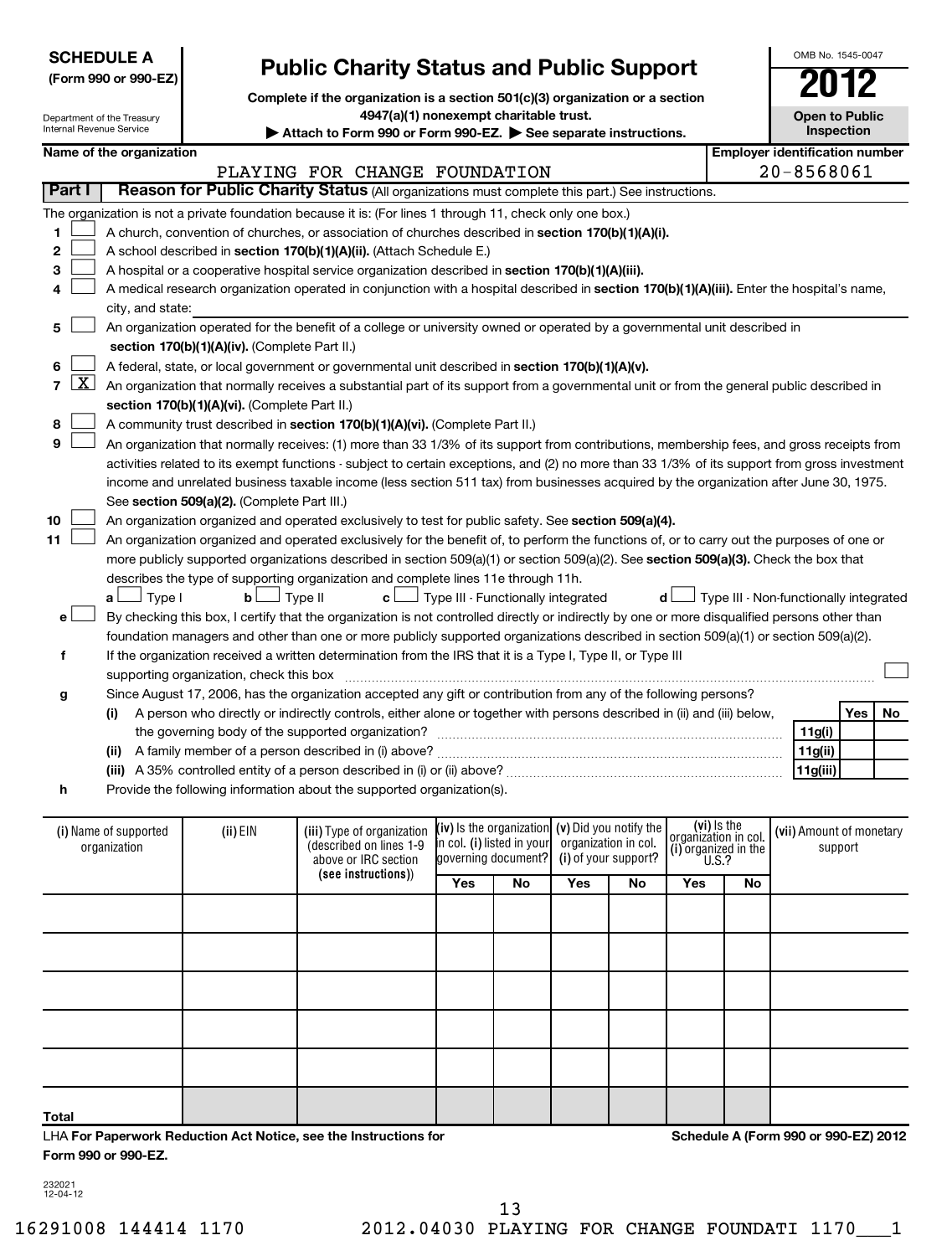# Schedule A (Form 990 or 990-EZ) 2012  $\rm\,PLAYING$   $\rm\,FOR$   $\rm\,CHANGE$   $\rm\,FOUNDATION$  20-8568061  $\rm\,Page$

20-8568061 Page 2

(Complete only if you checked the box on line 5, 7, or 8 of Part I or if the organization failed to qualify under Part III. If the organization fails to qualify under the tests listed below, please complete Part III.) **Part II Support Schedule for Organizations Described in Sections 170(b)(1)(A)(iv) and 170(b)(1)(A)(vi)**

|   | <b>Section A. Public Support</b>                                                                                                                                                                                               |          |                           |                                |            |                                      |                                    |
|---|--------------------------------------------------------------------------------------------------------------------------------------------------------------------------------------------------------------------------------|----------|---------------------------|--------------------------------|------------|--------------------------------------|------------------------------------|
|   | Calendar year (or fiscal year beginning in)                                                                                                                                                                                    | (a) 2008 | (b) 2009                  | $(c)$ 2010                     | $(d)$ 2011 | (e) 2012                             | (f) Total                          |
|   | 1 Gifts, grants, contributions, and                                                                                                                                                                                            |          |                           |                                |            |                                      |                                    |
|   | membership fees received. (Do not                                                                                                                                                                                              |          |                           |                                |            |                                      |                                    |
|   | include any "unusual grants.")                                                                                                                                                                                                 | 138,622. |                           | $192, 911.$ 636, 423.          | 676,805.   | 710,507.                             | 2, 355, 268.                       |
|   | 2 Tax revenues levied for the organ-                                                                                                                                                                                           |          |                           |                                |            |                                      |                                    |
|   | ization's benefit and either paid to                                                                                                                                                                                           |          |                           |                                |            |                                      |                                    |
|   | or expended on its behalf                                                                                                                                                                                                      |          |                           |                                |            |                                      |                                    |
|   | 3 The value of services or facilities                                                                                                                                                                                          |          |                           |                                |            |                                      |                                    |
|   | furnished by a governmental unit to                                                                                                                                                                                            |          |                           |                                |            |                                      |                                    |
|   | the organization without charge                                                                                                                                                                                                |          |                           |                                |            |                                      |                                    |
|   | <b>Total.</b> Add lines 1 through 3                                                                                                                                                                                            |          |                           | $138,622.$ 192, 911. 636, 423. | 676,805.   | 710, 507.                            | 2,355,268.                         |
|   | 5 The portion of total contributions                                                                                                                                                                                           |          |                           |                                |            |                                      |                                    |
|   | by each person (other than a                                                                                                                                                                                                   |          |                           |                                |            |                                      |                                    |
|   | governmental unit or publicly                                                                                                                                                                                                  |          |                           |                                |            |                                      |                                    |
|   | supported organization) included                                                                                                                                                                                               |          |                           |                                |            |                                      |                                    |
|   | on line 1 that exceeds 2% of the                                                                                                                                                                                               |          |                           |                                |            |                                      |                                    |
|   | amount shown on line 11,                                                                                                                                                                                                       |          |                           |                                |            |                                      |                                    |
|   | column (f)                                                                                                                                                                                                                     |          |                           |                                |            |                                      | 1, 165, 579.                       |
|   | 6 Public support. Subtract line 5 from line 4.                                                                                                                                                                                 |          |                           |                                |            |                                      | 1,189,689.                         |
|   | <b>Section B. Total Support</b>                                                                                                                                                                                                |          |                           |                                |            |                                      |                                    |
|   | Calendar year (or fiscal year beginning in)                                                                                                                                                                                    | (a) 2008 | $\frac{192,909}{192,911}$ | (c) 2010                       | $(d)$ 2011 | (e) $2012$<br>710, 507.              | (f) Total                          |
|   | 7 Amounts from line 4                                                                                                                                                                                                          | 138,622. |                           | 636,423.                       | 676,805.   |                                      | 2,355,268.                         |
| 8 | Gross income from interest,                                                                                                                                                                                                    |          |                           |                                |            |                                      |                                    |
|   | dividends, payments received on                                                                                                                                                                                                |          |                           |                                |            |                                      |                                    |
|   | securities loans, rents, royalties                                                                                                                                                                                             |          |                           |                                |            |                                      |                                    |
|   | and income from similar sources                                                                                                                                                                                                | 580.     | 182.                      | 538.                           | 37.        | 40,019.                              | 41,356.                            |
| 9 | Net income from unrelated business                                                                                                                                                                                             |          |                           |                                |            |                                      |                                    |
|   | activities, whether or not the                                                                                                                                                                                                 |          |                           |                                |            |                                      |                                    |
|   | business is regularly carried on                                                                                                                                                                                               |          |                           |                                |            |                                      |                                    |
|   | 10 Other income. Do not include gain                                                                                                                                                                                           |          |                           |                                |            |                                      |                                    |
|   | or loss from the sale of capital                                                                                                                                                                                               |          |                           |                                |            |                                      |                                    |
|   | assets (Explain in Part IV.)                                                                                                                                                                                                   |          |                           |                                | 2,139.     |                                      | 2,139.                             |
|   | 11 Total support. Add lines 7 through 10                                                                                                                                                                                       |          |                           |                                |            |                                      | 2,398,763.<br>598.                 |
|   | 12 Gross receipts from related activities, etc. (see instructions)                                                                                                                                                             |          |                           |                                |            | 12                                   |                                    |
|   | 13 First five years. If the Form 990 is for the organization's first, second, third, fourth, or fifth tax year as a section 501(c)(3)                                                                                          |          |                           |                                |            |                                      |                                    |
|   | organization, check this box and stop here<br><b>Section C. Computation of Public Support Percentage</b>                                                                                                                       |          |                           |                                |            |                                      |                                    |
|   |                                                                                                                                                                                                                                |          |                           |                                |            | 14                                   | 49.60                              |
|   |                                                                                                                                                                                                                                |          |                           |                                |            | 15                                   | %<br>47.22<br>%                    |
|   | 16a 33 1/3% support test - 2012. If the organization did not check the box on line 13, and line 14 is 33 1/3% or more, check this box and                                                                                      |          |                           |                                |            |                                      |                                    |
|   | stop here. The organization qualifies as a publicly supported organization manufaction contains and the organization of the state of the state of the state of the state of the state of the state of the state of the state o |          |                           |                                |            |                                      | $\blacktriangleright$ $\mathbf{X}$ |
|   | b 33 1/3% support test - 2011. If the organization did not check a box on line 13 or 16a, and line 15 is 33 1/3% or more, check this box                                                                                       |          |                           |                                |            |                                      |                                    |
|   |                                                                                                                                                                                                                                |          |                           |                                |            |                                      |                                    |
|   | 17a 10% -facts-and-circumstances test - 2012. If the organization did not check a box on line 13, 16a, or 16b, and line 14 is 10% or more,                                                                                     |          |                           |                                |            |                                      |                                    |
|   | and if the organization meets the "facts-and-circumstances" test, check this box and stop here. Explain in Part IV how the organization                                                                                        |          |                           |                                |            |                                      |                                    |
|   | meets the "facts-and-circumstances" test. The organization qualifies as a publicly supported organization <i>[[[[[[[[]]</i>                                                                                                    |          |                           |                                |            |                                      |                                    |
|   | b 10% -facts-and-circumstances test - 2011. If the organization did not check a box on line 13, 16a, 16b, or 17a, and line 15 is 10% or                                                                                        |          |                           |                                |            |                                      |                                    |
|   | more, and if the organization meets the "facts-and-circumstances" test, check this box and stop here. Explain in Part IV how the                                                                                               |          |                           |                                |            |                                      |                                    |
|   | organization meets the "facts-and-circumstances" test. The organization qualifies as a publicly supported organization                                                                                                         |          |                           |                                |            |                                      |                                    |
|   | 18 Private foundation. If the organization did not check a box on line 13, 16a, 16b, 17a, or 17b, check this box and see instructions                                                                                          |          |                           |                                |            |                                      |                                    |
|   |                                                                                                                                                                                                                                |          |                           |                                |            | Schedule A (Form 990 or 990-EZ) 2012 |                                    |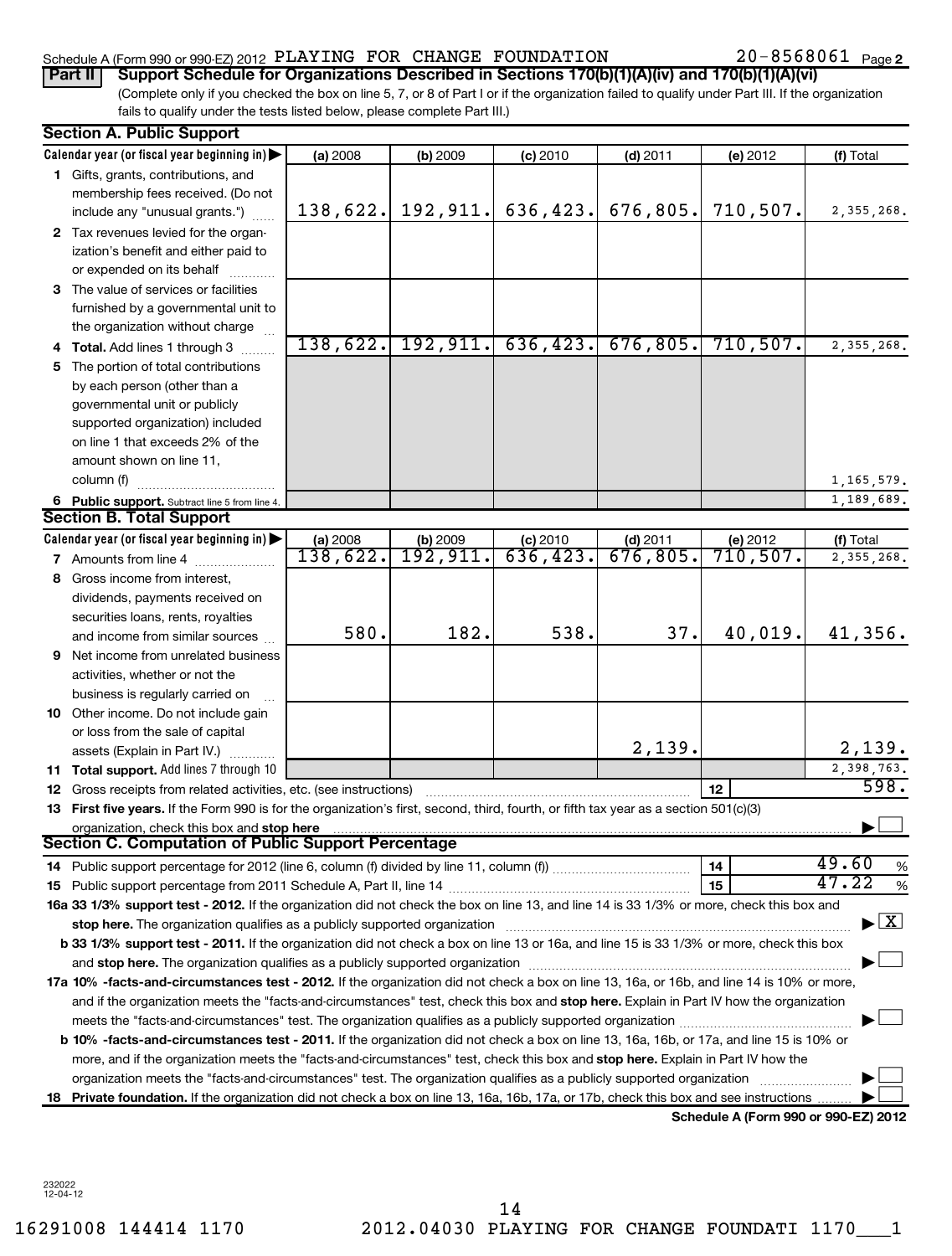### **Part III Support Schedule for Organizations Described in Section 509(a)(2)**

(Complete only if you checked the box on line 9 of Part I or if the organization failed to qualify under Part II. If the organization fails to qualify under the tests listed below, please complete Part II.)

| <b>Section A. Public Support</b>                                                                                                                                                                                               |          |          |            |            |                                      |           |
|--------------------------------------------------------------------------------------------------------------------------------------------------------------------------------------------------------------------------------|----------|----------|------------|------------|--------------------------------------|-----------|
| Calendar year (or fiscal year beginning in)                                                                                                                                                                                    | (a) 2008 | (b) 2009 | $(c)$ 2010 | $(d)$ 2011 | (e) 2012                             | (f) Total |
| 1 Gifts, grants, contributions, and                                                                                                                                                                                            |          |          |            |            |                                      |           |
| membership fees received. (Do not                                                                                                                                                                                              |          |          |            |            |                                      |           |
| include any "unusual grants.")                                                                                                                                                                                                 |          |          |            |            |                                      |           |
| <b>2</b> Gross receipts from admissions,<br>merchandise sold or services per-<br>formed, or facilities furnished in<br>any activity that is related to the<br>organization's tax-exempt purpose                                |          |          |            |            |                                      |           |
| 3 Gross receipts from activities that<br>are not an unrelated trade or bus-                                                                                                                                                    |          |          |            |            |                                      |           |
| iness under section 513                                                                                                                                                                                                        |          |          |            |            |                                      |           |
| Tax revenues levied for the organ-<br>4<br>ization's benefit and either paid to                                                                                                                                                |          |          |            |            |                                      |           |
| or expended on its behalf                                                                                                                                                                                                      |          |          |            |            |                                      |           |
| 5 The value of services or facilities<br>furnished by a governmental unit to<br>the organization without charge                                                                                                                |          |          |            |            |                                      |           |
| <b>6 Total.</b> Add lines 1 through 5                                                                                                                                                                                          |          |          |            |            |                                      |           |
| 7a Amounts included on lines 1, 2, and<br>3 received from disqualified persons                                                                                                                                                 |          |          |            |            |                                      |           |
| <b>b</b> Amounts included on lines 2 and 3 received<br>from other than disqualified persons that<br>exceed the greater of \$5,000 or 1% of the<br>amount on line 13 for the year                                               |          |          |            |            |                                      |           |
| c Add lines 7a and 7b                                                                                                                                                                                                          |          |          |            |            |                                      |           |
| 8 Public support (Subtract line 7c from line 6.)                                                                                                                                                                               |          |          |            |            |                                      |           |
| <b>Section B. Total Support</b>                                                                                                                                                                                                |          |          |            |            |                                      |           |
| Calendar year (or fiscal year beginning in)                                                                                                                                                                                    | (a) 2008 | (b) 2009 | (c) 2010   | $(d)$ 2011 | (e) 2012                             | (f) Total |
| <b>9</b> Amounts from line 6                                                                                                                                                                                                   |          |          |            |            |                                      |           |
| <b>10a</b> Gross income from interest,<br>dividends, payments received on<br>securities loans, rents, royalties<br>and income from similar sources                                                                             |          |          |            |            |                                      |           |
| <b>b</b> Unrelated business taxable income                                                                                                                                                                                     |          |          |            |            |                                      |           |
| (less section 511 taxes) from businesses<br>acquired after June 30, 1975<br>$\overline{\phantom{a}}$                                                                                                                           |          |          |            |            |                                      |           |
| c Add lines 10a and 10b                                                                                                                                                                                                        |          |          |            |            |                                      |           |
| <b>11</b> Net income from unrelated business<br>activities not included in line 10b,<br>whether or not the business is<br>regularly carried on                                                                                 |          |          |            |            |                                      |           |
| 12 Other income. Do not include gain<br>or loss from the sale of capital<br>assets (Explain in Part IV.)                                                                                                                       |          |          |            |            |                                      |           |
| <b>13</b> Total support. (Add lines 9, 10c, 11, and 12.)                                                                                                                                                                       |          |          |            |            |                                      |           |
| 14 First five years. If the Form 990 is for the organization's first, second, third, fourth, or fifth tax year as a section 501(c)(3) organization,                                                                            |          |          |            |            |                                      |           |
| check this box and stop here manufactured and content to the state of the state of the state of the state of the state of the state of the state of the state of the state of the state of the state of the state of the state |          |          |            |            |                                      |           |
| Section C. Computation of Public Support Percentage                                                                                                                                                                            |          |          |            |            |                                      |           |
|                                                                                                                                                                                                                                |          |          |            |            | 15                                   | %         |
| Section D. Computation of Investment Income Percentage                                                                                                                                                                         |          |          |            |            | 16                                   | %         |
|                                                                                                                                                                                                                                |          |          |            |            | 17                                   |           |
| 18 Investment income percentage from 2011 Schedule A, Part III, line 17                                                                                                                                                        |          |          |            |            | 18                                   | %<br>%    |
| 19a 33 1/3% support tests - 2012. If the organization did not check the box on line 14, and line 15 is more than 33 1/3%, and line 17 is not                                                                                   |          |          |            |            |                                      |           |
| more than 33 1/3%, check this box and stop here. The organization qualifies as a publicly supported organization                                                                                                               |          |          |            |            |                                      |           |
| b 33 1/3% support tests - 2011. If the organization did not check a box on line 14 or line 19a, and line 16 is more than 33 1/3%, and                                                                                          |          |          |            |            |                                      |           |
| line 18 is not more than 33 1/3%, check this box and stop here. The organization qualifies as a publicly supported organization                                                                                                |          |          |            |            |                                      |           |
| 20                                                                                                                                                                                                                             |          |          |            |            |                                      |           |
| 232023 12-04-12                                                                                                                                                                                                                |          |          |            |            | Schedule A (Form 990 or 990-EZ) 2012 |           |
|                                                                                                                                                                                                                                |          |          | 15         |            |                                      |           |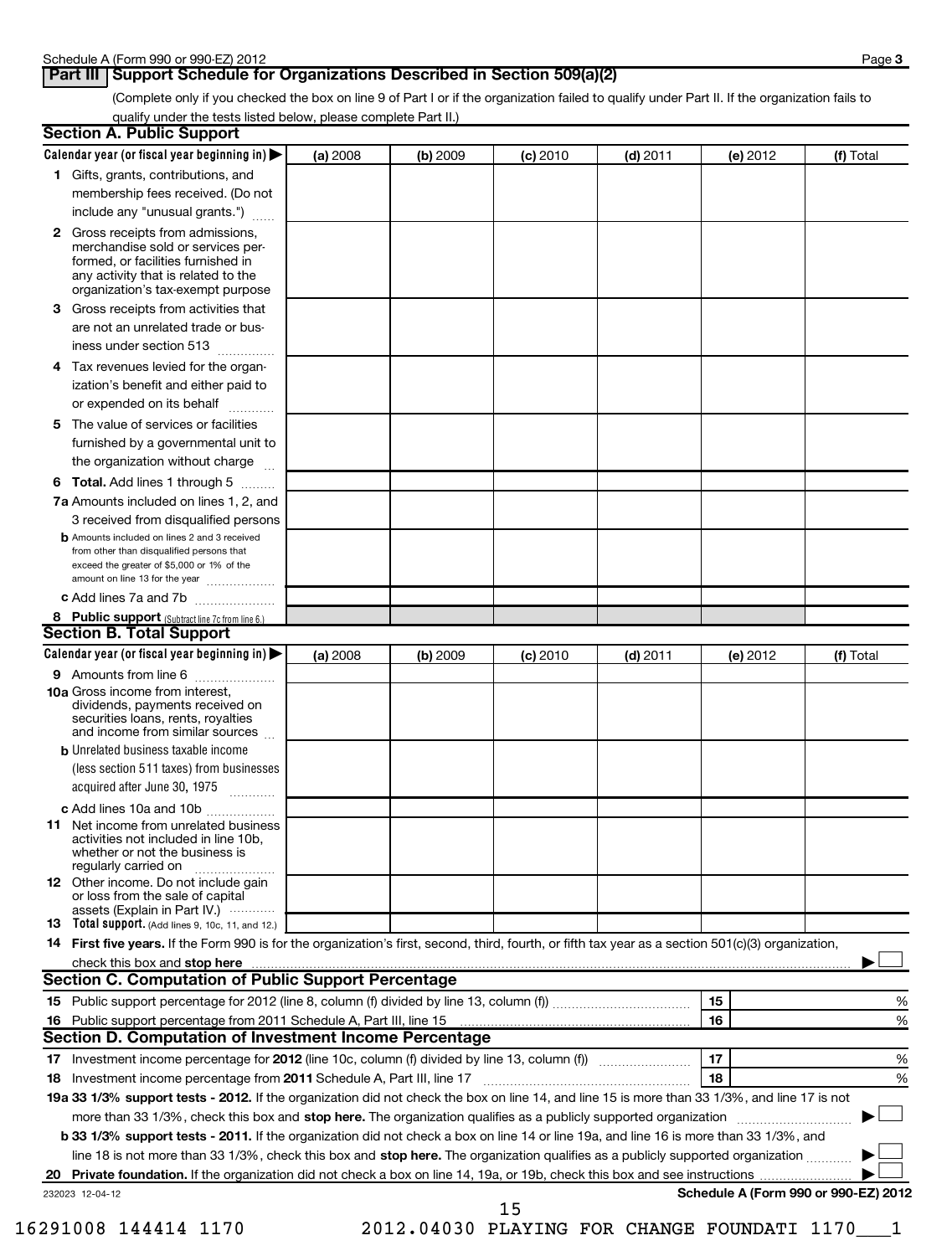| SCHEDULE F<br>(Form 990) |  |
|--------------------------|--|

Department of the Treasury

# **Statement of Activities Outside the United States**

**| Complete if the organization answered "Yes" to Form 990,**

**Part IV, line 14b, 15, or 16. and Separate instructions.** The Attach to Form 990. All See separate instructions. **The Conduction of the See Separate instructions.** The See Separate instructions. The See Separate instruc

| OMB No. 1545-0047                   |
|-------------------------------------|
| - 1<br><b>10</b>                    |
| <b>Open to Public</b><br>Inspection |

| Internal Revenue Service                   |                                                                                                                                                                                                                                                           |                                                                                       |                                                                                                                                                      |                     |                                                                                                             | Inspection                                                       |  |  |  |  |
|--------------------------------------------|-----------------------------------------------------------------------------------------------------------------------------------------------------------------------------------------------------------------------------------------------------------|---------------------------------------------------------------------------------------|------------------------------------------------------------------------------------------------------------------------------------------------------|---------------------|-------------------------------------------------------------------------------------------------------------|------------------------------------------------------------------|--|--|--|--|
| Name of the organization                   |                                                                                                                                                                                                                                                           |                                                                                       |                                                                                                                                                      |                     | <b>Employer identification number</b>                                                                       |                                                                  |  |  |  |  |
| PLAYING FOR CHANGE FOUNDATION              |                                                                                                                                                                                                                                                           |                                                                                       |                                                                                                                                                      |                     | 20-8568061                                                                                                  |                                                                  |  |  |  |  |
| Part I                                     |                                                                                                                                                                                                                                                           |                                                                                       | General Information on Activities Outside the United States. Complete if the organization answered "Yes"                                             |                     |                                                                                                             |                                                                  |  |  |  |  |
| to Form 990, Part IV, line 14b.            |                                                                                                                                                                                                                                                           |                                                                                       |                                                                                                                                                      |                     |                                                                                                             |                                                                  |  |  |  |  |
|                                            | For grantmakers. Does the organization maintain records to substantiate the amount of its grants and other assistance,<br>1<br>the grantees' eligibility for the grants or assistance, and the selection criteria used to award the grants or assistance? |                                                                                       |                                                                                                                                                      |                     |                                                                                                             |                                                                  |  |  |  |  |
|                                            |                                                                                                                                                                                                                                                           |                                                                                       |                                                                                                                                                      |                     |                                                                                                             | Yes<br><b>No</b>                                                 |  |  |  |  |
| 2<br>United States.                        |                                                                                                                                                                                                                                                           |                                                                                       | For grantmakers. Describe in Part V the organization's procedures for monitoring the use of its grants and other assistance outside the              |                     |                                                                                                             |                                                                  |  |  |  |  |
| 3                                          |                                                                                                                                                                                                                                                           |                                                                                       | Activities per Region. (The following Part I, line 3 table can be duplicated if additional space is needed.)                                         |                     |                                                                                                             |                                                                  |  |  |  |  |
| (a) Region                                 | (b) Number of<br>offices<br>in the region                                                                                                                                                                                                                 | (c) Number of<br>employees,<br>agents, and<br>independent<br>contractors<br>in region | (d) Activities conducted in region<br>(by type) (e.g., fundraising, program<br>services, investments, grants to<br>recipients located in the region) |                     | (e) If activity listed in (d)<br>is a program service,<br>describe specific type<br>of service(s) in region | (f) Total<br>expenditures<br>for and<br>investments<br>in region |  |  |  |  |
|                                            |                                                                                                                                                                                                                                                           |                                                                                       |                                                                                                                                                      |                     | MUSIC & DANCE SCHOOLS                                                                                       |                                                                  |  |  |  |  |
|                                            |                                                                                                                                                                                                                                                           |                                                                                       |                                                                                                                                                      |                     | AND CULTURAL PROGRAMS:                                                                                      |                                                                  |  |  |  |  |
| SUB-SAHARAN AFRICA -                       |                                                                                                                                                                                                                                                           |                                                                                       |                                                                                                                                                      |                     | CONSTRUCTION OF SCHOOLS.                                                                                    |                                                                  |  |  |  |  |
| ANGOLA,                                    | 0                                                                                                                                                                                                                                                         | 21                                                                                    | PROGRAM SERVICES                                                                                                                                     | SUPPLIES OF MUSICAL | MUSIC PROGRAM: SUPPLIES                                                                                     | 91,102.                                                          |  |  |  |  |
| SOUTH ASIA -                               |                                                                                                                                                                                                                                                           |                                                                                       |                                                                                                                                                      |                     | OF MUSICAL INSTRUMENTS                                                                                      |                                                                  |  |  |  |  |
| AFGHANISTAN.                               |                                                                                                                                                                                                                                                           |                                                                                       |                                                                                                                                                      | AND OTHER ITEMS,    |                                                                                                             |                                                                  |  |  |  |  |
| BANGLADESH,                                | 0                                                                                                                                                                                                                                                         | 34                                                                                    | PROGRAM SERVICES                                                                                                                                     |                     | COMPENSATION TO TEACHERS                                                                                    | 13,754.                                                          |  |  |  |  |
|                                            |                                                                                                                                                                                                                                                           |                                                                                       |                                                                                                                                                      |                     |                                                                                                             |                                                                  |  |  |  |  |
|                                            |                                                                                                                                                                                                                                                           |                                                                                       |                                                                                                                                                      |                     |                                                                                                             |                                                                  |  |  |  |  |
| 3 a Sub-total                              | 0                                                                                                                                                                                                                                                         | 55                                                                                    |                                                                                                                                                      |                     |                                                                                                             | 104,856.                                                         |  |  |  |  |
| <b>b</b> Total from continuation           |                                                                                                                                                                                                                                                           |                                                                                       |                                                                                                                                                      |                     |                                                                                                             |                                                                  |  |  |  |  |
| sheets to Part I<br>c Totals (add lines 3a | 0                                                                                                                                                                                                                                                         | 0                                                                                     |                                                                                                                                                      |                     |                                                                                                             | $\mathbf{0}$ .                                                   |  |  |  |  |
| and 3b)                                    | 0                                                                                                                                                                                                                                                         | 55                                                                                    |                                                                                                                                                      |                     |                                                                                                             | 104,856.                                                         |  |  |  |  |

**For Paperwork Reduction Act Notice, see the Instructions for Form 990. Schedule F (Form 990) 2012** LHA SEE PART V FOR COLUMN (E) DESCRIPTIONS

232071 12-10-12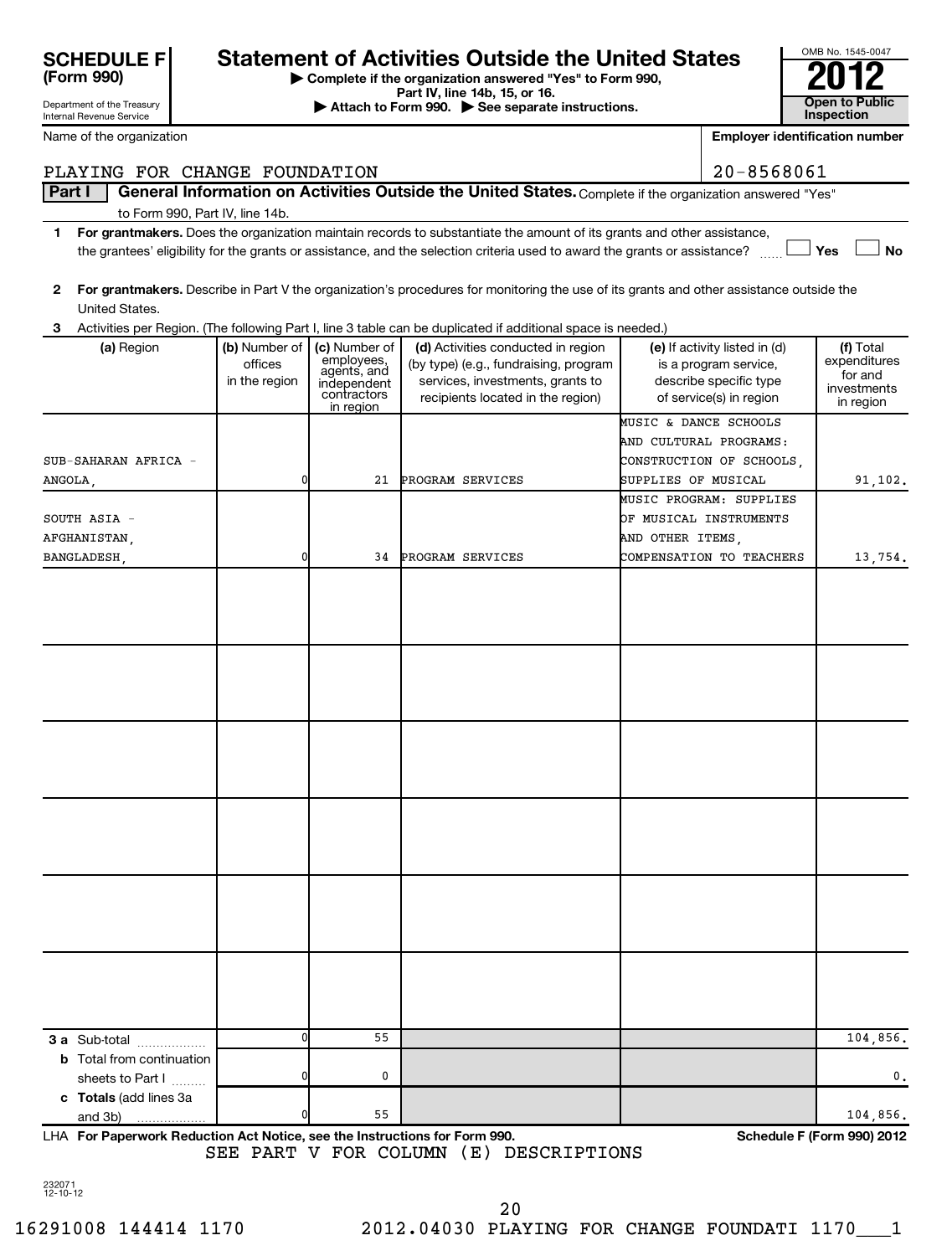**3** Enter total number of other organizations or entities |

**Schedule F (Form 990) 2012**

## Part II | Grants and Other Assistance to Organizations or Entities Outside the United States. Complete if the organization answered "Yes" to Form 990, Part IV, line 15, for any recipient who received more than \$5,000. Part II can be duplicated if additional space is needed.

| $\mathbf{1}$<br>(a) Name of organization | (b) IRS code section<br>and EIN (if applicable) | (c) Region | (d) Purpose of<br>grant                                                                                                                                                                                                                                          | (e) Amount<br>of cash grant | (f) Manner of<br>cash disbursement | (g) Amount of<br>non-cash<br>assistance | (h) Description<br>of non-cash<br>assistance | (i) Method of<br>valuation (book, FMV,<br>appraisal, other) |
|------------------------------------------|-------------------------------------------------|------------|------------------------------------------------------------------------------------------------------------------------------------------------------------------------------------------------------------------------------------------------------------------|-----------------------------|------------------------------------|-----------------------------------------|----------------------------------------------|-------------------------------------------------------------|
|                                          |                                                 |            |                                                                                                                                                                                                                                                                  |                             |                                    |                                         |                                              |                                                             |
|                                          |                                                 |            |                                                                                                                                                                                                                                                                  |                             |                                    |                                         |                                              |                                                             |
|                                          |                                                 |            |                                                                                                                                                                                                                                                                  |                             |                                    |                                         |                                              |                                                             |
|                                          |                                                 |            |                                                                                                                                                                                                                                                                  |                             |                                    |                                         |                                              |                                                             |
|                                          |                                                 |            |                                                                                                                                                                                                                                                                  |                             |                                    |                                         |                                              |                                                             |
|                                          |                                                 |            |                                                                                                                                                                                                                                                                  |                             |                                    |                                         |                                              |                                                             |
|                                          |                                                 |            |                                                                                                                                                                                                                                                                  |                             |                                    |                                         |                                              |                                                             |
|                                          |                                                 |            |                                                                                                                                                                                                                                                                  |                             |                                    |                                         |                                              |                                                             |
|                                          |                                                 |            |                                                                                                                                                                                                                                                                  |                             |                                    |                                         |                                              |                                                             |
| $\mathbf{2}$                             |                                                 |            | Enter total number of recipient organizations listed above that are recognized as charities by the foreign country, recognized as tax-exempt by<br>the IRS, or for which the grantee or counsel has provided a section 501(c)(3) equivalency letter [[[[[[[[[[[[ |                             |                                    |                                         |                                              |                                                             |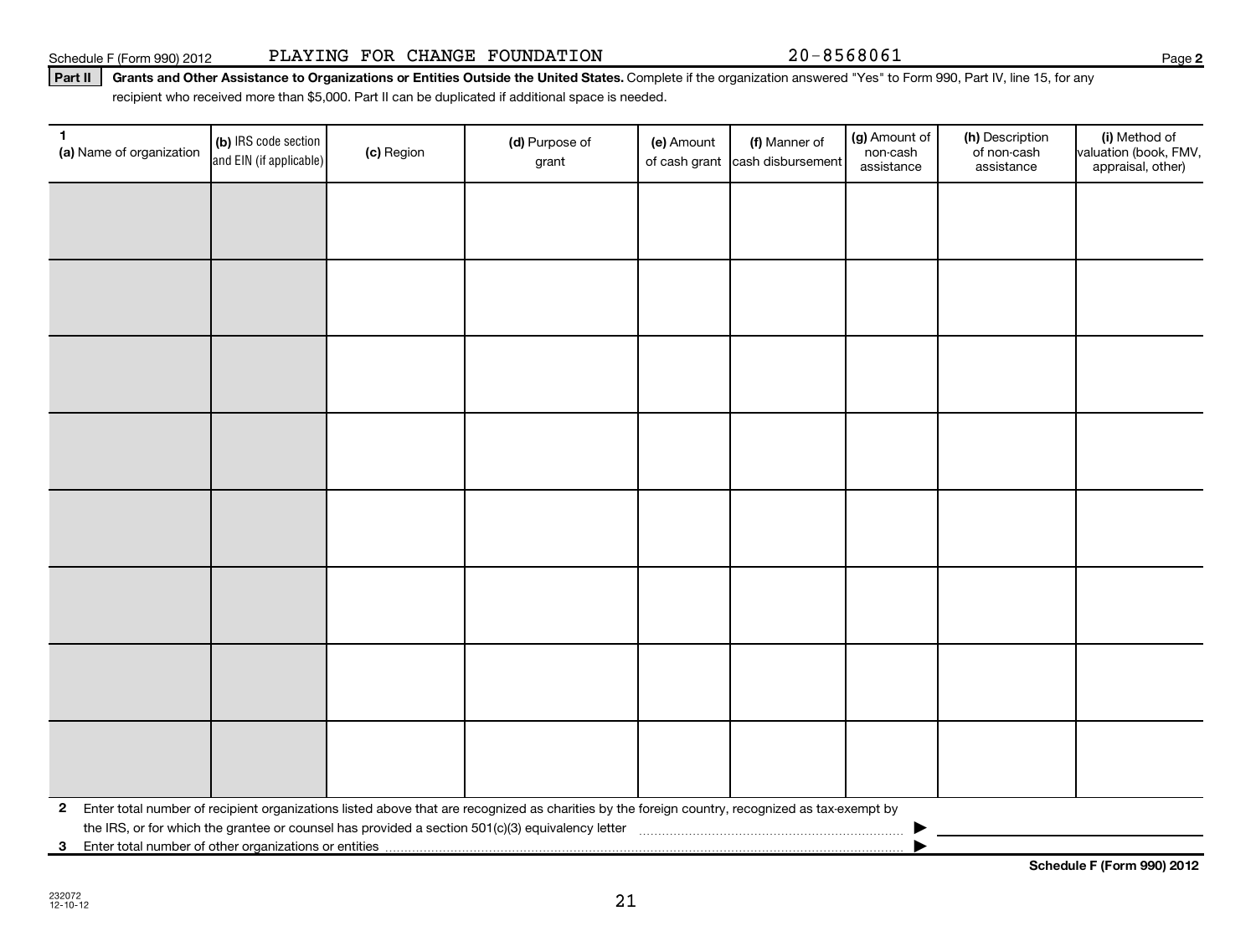**Schedule F (Form 990) 2012**

22

| (a) Type of grant or assistance | (b) Region | (c) Number of<br>recipients | (d) Amount of<br>cash grant | (e) Manner of<br>cash disbursement | (f) Amount of<br>non-cash<br>assistance | (g) Description of<br>non-cash assistance | (h) Method of<br>valuation<br>(book, FMV,<br>appraisal, other) |
|---------------------------------|------------|-----------------------------|-----------------------------|------------------------------------|-----------------------------------------|-------------------------------------------|----------------------------------------------------------------|
|                                 |            |                             |                             |                                    |                                         |                                           |                                                                |
|                                 |            |                             |                             |                                    |                                         |                                           |                                                                |
|                                 |            |                             |                             |                                    |                                         |                                           |                                                                |
|                                 |            |                             |                             |                                    |                                         |                                           |                                                                |
|                                 |            |                             |                             |                                    |                                         |                                           |                                                                |
|                                 |            |                             |                             |                                    |                                         |                                           |                                                                |
|                                 |            |                             |                             |                                    |                                         |                                           |                                                                |
|                                 |            |                             |                             |                                    |                                         |                                           |                                                                |
|                                 |            |                             |                             |                                    |                                         |                                           |                                                                |
|                                 |            |                             |                             |                                    |                                         |                                           |                                                                |
|                                 |            |                             |                             |                                    |                                         |                                           |                                                                |

# Schedule F (Form 990) 2012 PLAYING FOR CHANGE FOUNDATION 20-8568061 Page

Part III Grants and Other Assistance to Individuals Outside the United States. Complete if the organization answered "Yes" to Form 990, Part IV, line 16.

Part III can be duplicated if additional space is needed.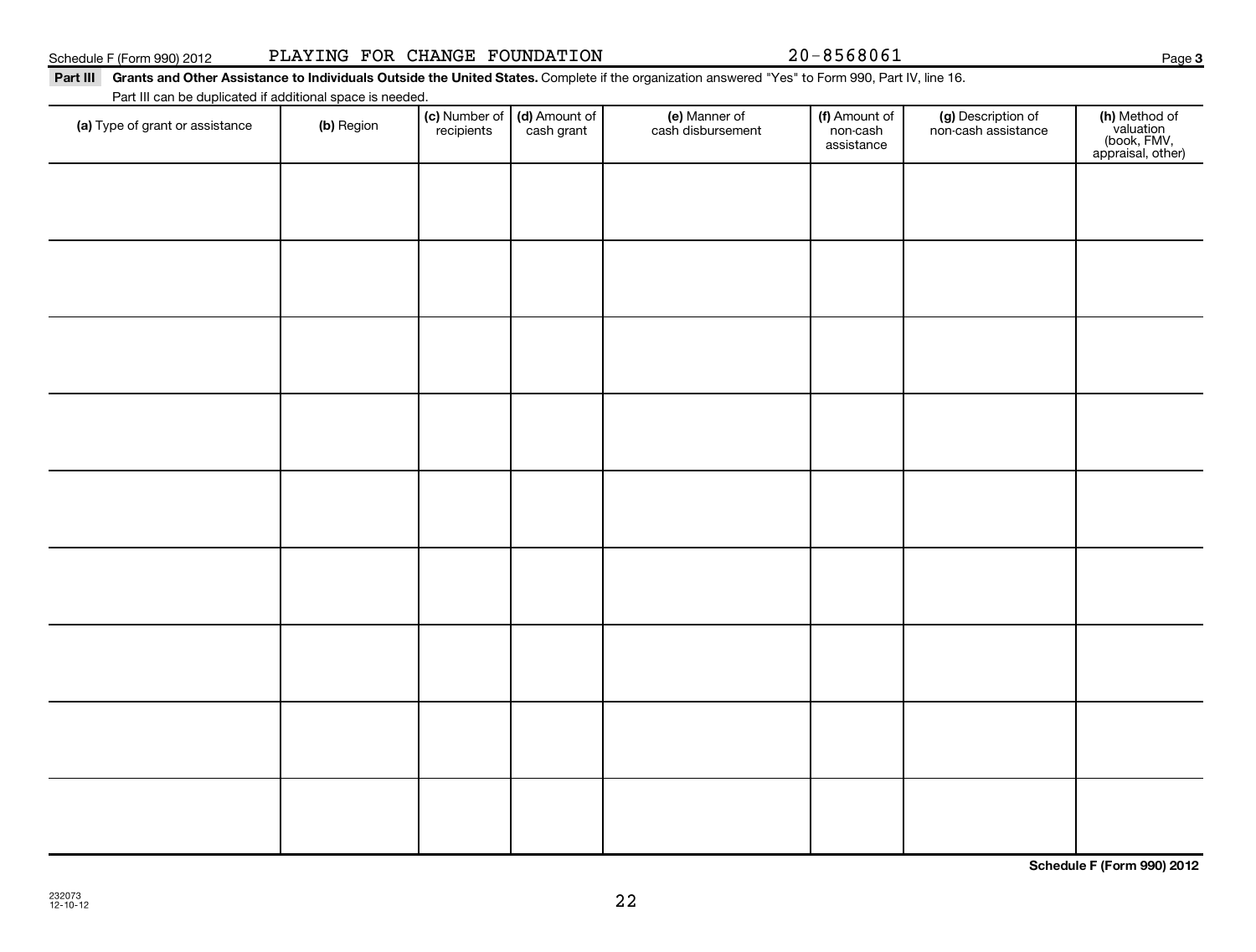# Schedule F (Form 990) 2012 PLAYING FOR CHANGE FOUNDATION  $20-8568061$  Page **Part IV Foreign Forms**

| 1            | Was the organization a U.S. transferor of property to a foreign corporation during the tax year? If "Yes," the<br>organization may be required to file Form 926, Return by a U.S. Transferor of Property to a Foreign<br>Corporation (see Instructions for Form 926) [11] Corporation (2015) [12] Corporation (see Instructions for Form 926)                   | Yes | $ X _{\text{No}}$ |
|--------------|-----------------------------------------------------------------------------------------------------------------------------------------------------------------------------------------------------------------------------------------------------------------------------------------------------------------------------------------------------------------|-----|-------------------|
| $\mathbf{2}$ | Did the organization have an interest in a foreign trust during the tax year? If "Yes," the organization<br>may be required to file Form 3520, Annual Return to Report Transactions with Foreign Trusts and<br>Receipt of Certain Foreign Gifts, and/or Form 3520-A, Annual Information Return of Foreign Trust With                                            | Yes | $ X _{\sf No}$    |
| 3            | Did the organization have an ownership interest in a foreign corporation during the tax year? If "Yes,"<br>the organization may be required to file Form 5471, Information Return of U.S. Persons With Respect To                                                                                                                                               | Yes | $X _{N_Q}$        |
| 4            | Was the organization a direct or indirect shareholder of a passive foreign investment company or a<br>qualified electing fund during the tax year? If "Yes," the organization may be required to file Form 8621,<br>Information Return by a Shareholder of a Passive Foreign Investment Company or Qualified Electing Fund.<br>(see Instructions for Form 8621) | Yes | $\sqrt{X}$ No     |
| 5            | Did the organization have an ownership interest in a foreign partnership during the tax year? If "Yes,"<br>the organization may be required to file Form 8865, Return of U.S. Persons With Respect To Certain                                                                                                                                                   | Yes | $X_{N0}$          |
| 6            | Did the organization have any operations in or related to any boycotting countries during the tax year? If<br>"Yes," the organization may be required to file Form 5713, International Boycott Report. (see Instructions<br>for Form 5713)                                                                                                                      | Yes |                   |

**Schedule F (Form 990) 2012**

232074 12-10-12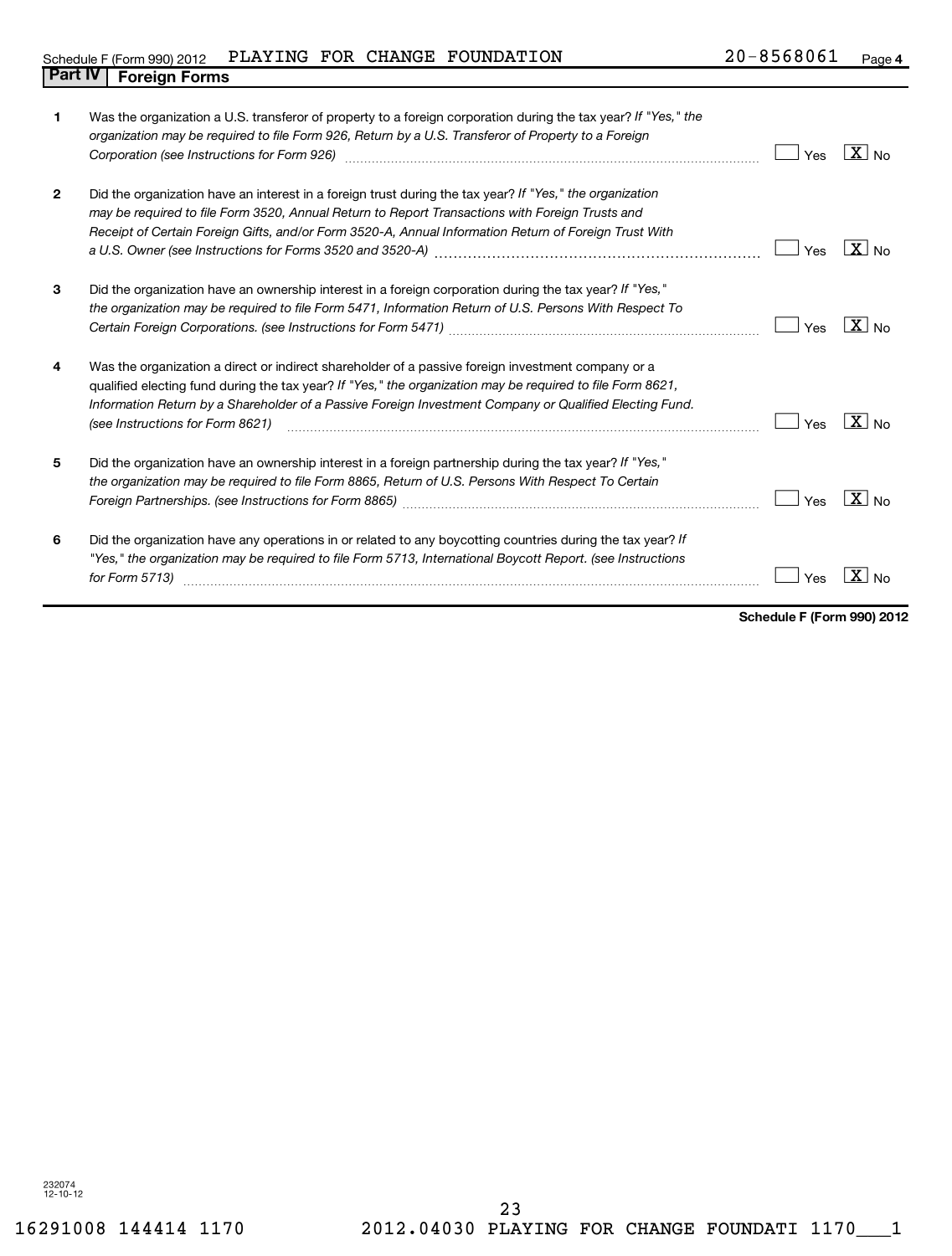| PLAYING FOR CHANGE FOUNDATION<br>Schedule F (Form 990) 2012                                                                                    | 20-8568061<br>Page 5 |  |
|------------------------------------------------------------------------------------------------------------------------------------------------|----------------------|--|
| <b>Part V</b><br><b>Supplemental Information</b>                                                                                               |                      |  |
| Complete this part to provide the information required by Part I, line 2 (monitoring of funds); Part I, line 3, column (f) (accounting method; |                      |  |
| amounts of investments vs. expenditures per region); Part II, line 1 (accounting method); Part III (accounting method); and Part III, column   |                      |  |
| (c) (estimated number of recipients), as applicable. Also complete this part to provide any additional information.                            |                      |  |
| SCHEDULE F, PART I, LINE 2: THE PLAYING FOR CHANGE FOUNDATION ESTABLISHES                                                                      |                      |  |
| A BUDGET WITH OUR PARTNERS IN COUNTRY FOR THE CONSTRUCTION,                                                                                    | SUPPORT AND          |  |
| THE MUSIC SCHOOL/PROGRAM. PFCF OBTAINS THE NECESSARY<br>OPERATIONS OF                                                                          |                      |  |
| RECORDS AND WIRES THE APPROPRIATE FUNDS<br>RELATED<br>TO.                                                                                      | THE BUDGET AND       |  |
| THE EXPENDITURES ARE ALLOCATED<br>SUPPORTING<br>DOCUMENTATION.                                                                                 | FOR                  |  |
| CONSTRUCTION, OPERATIONAL COSTS (E.G. UTILITY, TRANSPORT, ETC),                                                                                |                      |  |
| COMPENSATION TO TEACHERS<br>ADMINISTRATORS AND CERTAIN KEY PROGRAM                                                                             |                      |  |
| COORDINATORS AS WELL AS<br>NECESSARY TRAVEL<br>EXPENSES. ALL WIRES                                                                             | CLEARLY              |  |
| AMOUNT AND<br>DIRECTLY RELATED<br>EXPENDITURE.<br>INDICATE THE                                                                                 | ALL DOCUMENTS ARE    |  |
| ON FILE AT THE PFCF'S<br>UNITED<br><b>STATES</b><br>OFFICE<br>IN LOS<br>KEPT                                                                   | ANGELES.             |  |
|                                                                                                                                                |                      |  |

SCHEDULE F, PART I, LINE 3: PFCF PROGRAM DIRECTOR AND IN-COUNTRY PROGRAM COORDINATORS MAINTAIN CONSISTENT COMMUNICATION VIA SKYPE AND PHONE. PFCF RECEIVES REGULAR UPDATES, INCLUDING PICTURES, VIDEO, BLOGS, SCHEDULES, UPDATES FROM THE FIELD, AS WELL AS VIDEO OF CLASSES TAKING PLACE, COMMUNICATION WITH STUDENTS, ETC. PFCF PROGRAM COORDINATOR AND/OR DIRECTOR AND ANY NECESSARY STAFF MAKE AT MINIMUM AN ANNUAL VISIT TO ALL PROGRAMS. PFCF HAS BEEN ON THE GROUND PRIOR TO ALL BUILDING CONSTRUCTION AND IMPLANTATION OF THE CURRENT MUSIC PROGRAMS IN PLACE. PFCF WORKS WITH THE COMMUNITY, ELDERS/APPROPRIATE GOVERNMENT MEMBERS AND ESPECIALLY THE PARTNERS AND MUSICIANS TO ESTABLISH THE GOALS, PRIORITIES AND IMPLEMENTATION OF THE MUSIC SCHOOL/PROGRAM.

232075 12-10-12 **Schedule F (Form 990) 2012** PART I, LINE 3, COLUMN (E): REGION: SUB-SAHARAN AFRICA - ANGOLA, (E) SPECIFIC TYPES OF SERVICES IN REGION: MUSIC & DANCE SCHOOLS AND CULTURAL PROGRAMS: CONSTRUCTION OF SCHOOLS, SUPPLIES OF MUSICAL 16291008 144414 1170 2012.04030 PLAYING FOR CHANGE FOUNDATI 1170\_\_\_1 24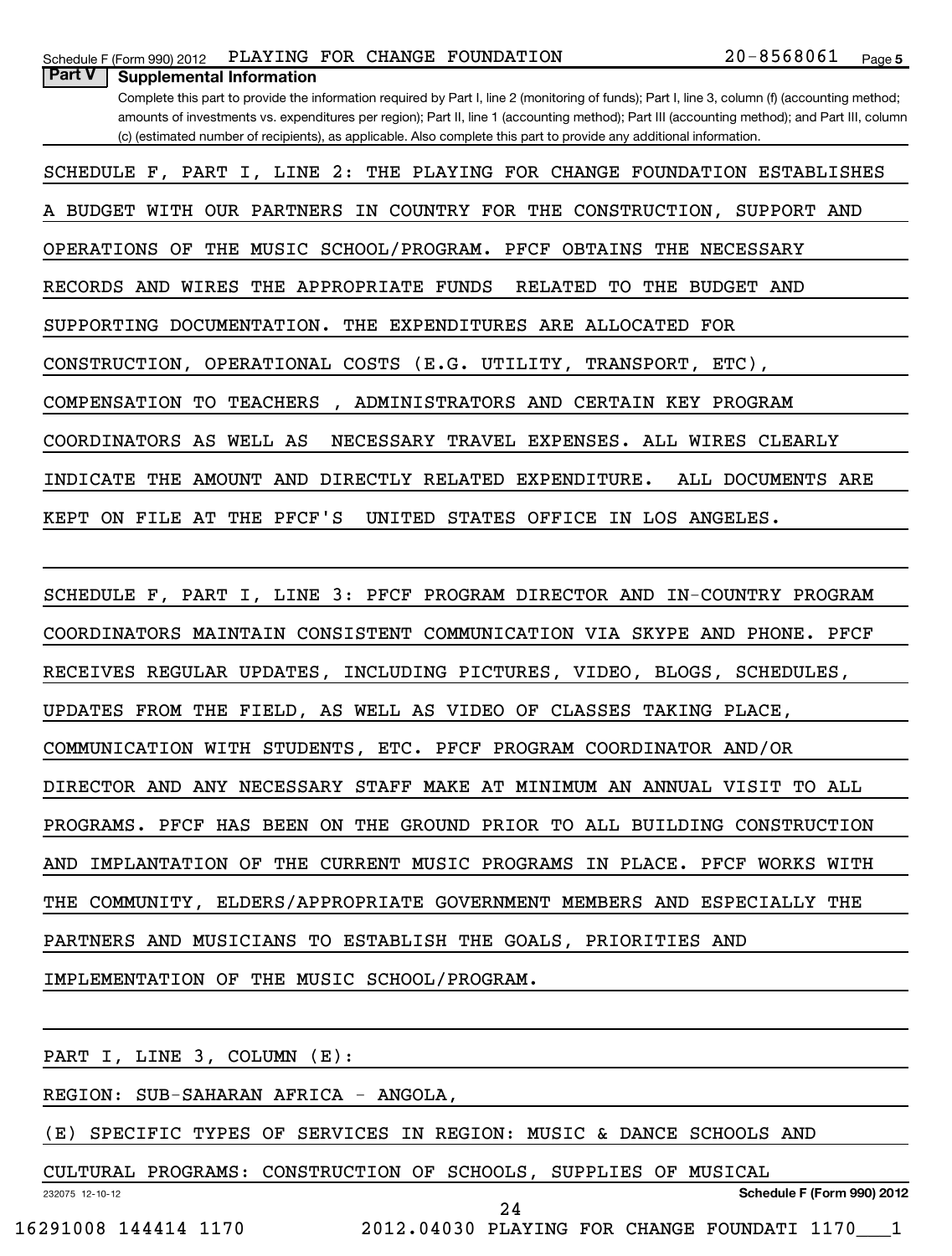### Schedule F (Form 990) 2012 PLAYING FOR CHANGE FOUNDATION  $20-8568061$  Page

Complete this part to provide the information required by Part I, line 2 (monitoring of funds); Part I, line 3, column (f) (accounting method; amounts of investments vs. expenditures per region); Part II, line 1 (accounting method); Part III (accounting method); and Part III, column (c) (estimated number of recipients), as applicable. Also complete this part to provide any additional information.

### INSTRUMENTS AND OTHER SCHOOL SUPPLIES, COMPENSATION TO TEACHERS AND

### ADMINISTRATORS.

**Part V Supplemental Information**

REGION: SOUTH ASIA - AFGHANISTAN, BANGLADESH,

(E) SPECIFIC TYPES OF SERVICES IN REGION: MUSIC PROGRAM: SUPPLIES OF

MUSICAL INSTRUMENTS AND OTHER ITEMS, COMPENSATION TO TEACHERS AND

### ADMINISTRATORS.

232075 12-10-12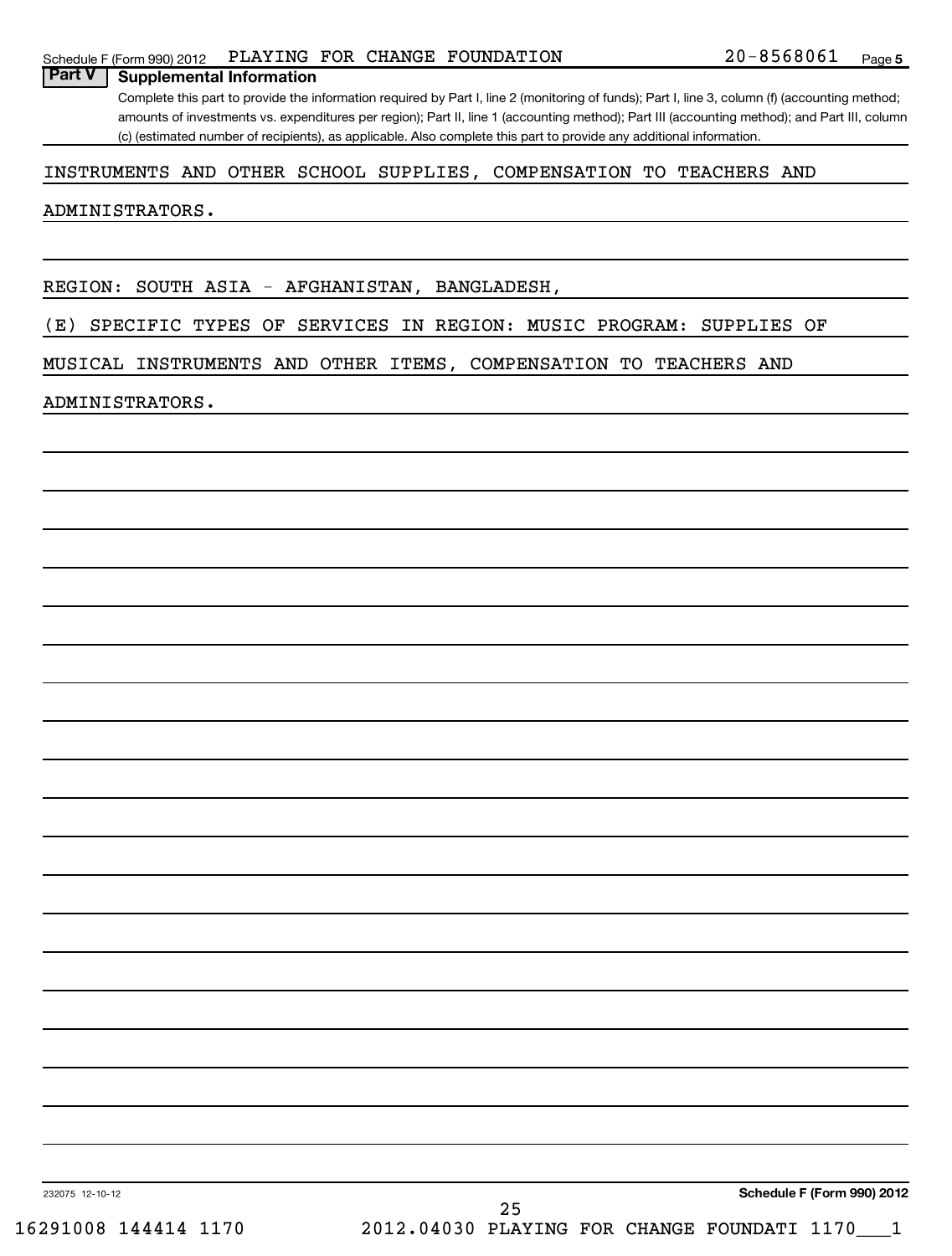Name of the organization

**SCHEDULE O Supplemental Information to Form 990 or 990-EZ 2012**

Department of the Treasury Internal Revenue Service

**(Form 990 or 990-EZ) Complete to provide information for responses to specific questions on Form 990 or 990-EZ or to provide any additional information.** <del>U</del> Open to Provide any additional information. <br>
→ Attach to Form 990 or 990-EZ.

**Inspection**

OMB No. 1545-0047

PLAYING FOR CHANGE FOUNDATION | 20-8568061

**Employer identification number**

FORM 990, PART III, LINE 4A, PROGRAM SERVICE ACCOMPLISHMENTS:

STRENGTHEN THEIR SENSE OF THEMSELVES, THEIR COMMUNITIES AND THEIR PLACE

IN THE GLOBAL COMMUNITY.

FORM 990, PART III, LINE 4B, PROGRAM SERVICE ACCOMPLISHMENTS:

TO THE REGIONS WHERE OUR OTHER PROGRAMS ARE AND IS FOCUSED ON PLAYING

MUSIC WITH A GRASSROOTS MENTALITY.

FORM 990, PART VI, SECTION A, LINE 2: MARK JOHNSON AND GREG JOHNSON HAVE A FAMILY RELATIONSHIP. HEATHER BACON AND DAVE BACON HAVE A FAMILY RELATIONSHIP. JOEL GOULDER AND JEREMY GOULDER HAVE A FAMILY RELATIONSHIP.

FORM 990, PART VI, SECTION B, LINE 11: THE FORM 990 IS REVIEWED IN DETAIL BY THE PROGRAM AND FINANCE DIRECTOR AND THE BOOKKEEPER TO ENSURE THAT EVERYTHING REPORTED ON THE RETURN IS ACCURATE. UPON APPROVAL OF THE DRAFT OF THE RETURN, THE CPA FIRM PREPARING THE RETURN WILL MAKE ANY NECESSARY CHANGES. A COPY OF THE FINAL FORM 990 WILL BE FORWARDED TO THE ENTIRE BOARD OF DIRECTORS BEFORE FILING WITH THE IRS.

232211 01-04-13 LHA For Paperwork Reduction Act Notice, see the Instructions for Form 990 or 990-EZ. Schedule O (Form 990 or 990-EZ) (2012) FORM 990, PART VI, SECTION B, LINE 12C: THE CONFLICT OF INTEREST POLICY IS MONITORED BY ALL BOARD MEMBERS HAVING REVIEWED AND SIGNED THE POLICY. IN THE EVENT AN INTERESTED PARTY BECOMES AWARE OF A POTENTIAL CONFLICT OF INTEREST, THE BOARD IS NOTIFIED. IF THERE IS UNCERTAINTY, THE BOARD PRESIDENT CONSULTS WITH LEGAL COUNSEL AND CONVEYS THE RECOMMENDATION TO THE BOARD. PROCEDURES ARE IN PLACE TO ADDRESS THE CONFLICT OF INTEREST INCLUDING FACTS, QUESTIONS, THE INTERESTED PARTY RECUSES HIMSELF OR HERSELF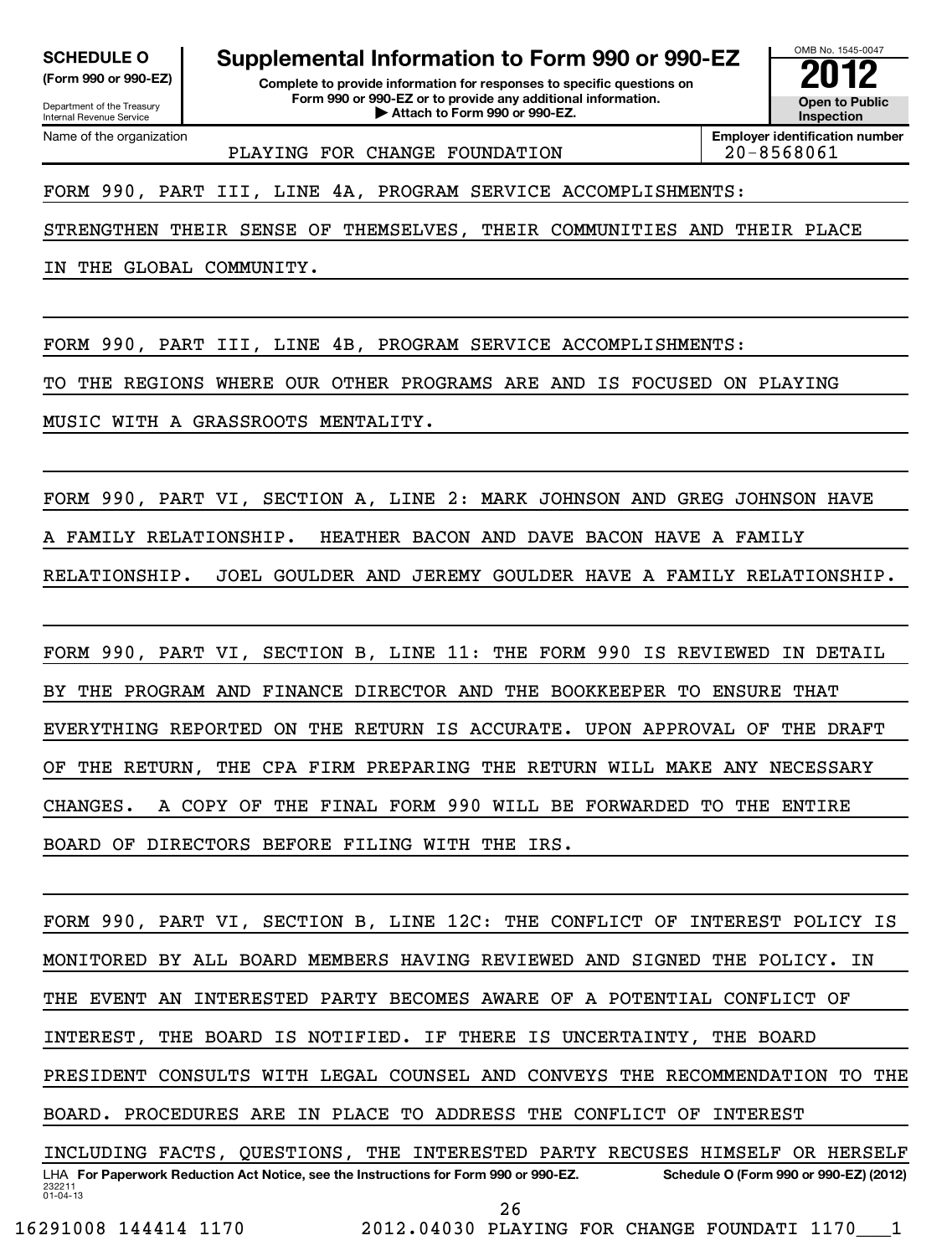| Schedule O (Form 990 or 990-EZ) (2012)                                  | Page 2                                              |
|-------------------------------------------------------------------------|-----------------------------------------------------|
| Name of the organization<br>PLAYING FOR CHANGE FOUNDATION               | <b>Employer identification number</b><br>20-8568061 |
| FROM THE BOARD'S DELIBERATIONS ON THE MATTER.<br>THE<br>INTERESTED      | PARTY<br>WILL                                       |
| ABSTAIN FROM VOTING ON THE MATTER AND<br>WILL NOT BE PRESENT            | DURING VOTING.                                      |
| THERE ARE ALSO PROCEDURES IN PLACE TO ADDRESS IF THE BOARD OR COMMITTEE | HAS                                                 |
| BELIEVE A POTENTIAL INTERESTED<br>REASONABLE CAUSE TO                   | PARTY HAS FAILED TO                                 |
| DISCLOSE ACTUAL OR POSSIBLE CONFLICT OF<br>INTEREST.                    |                                                     |

FORM 990, PART VI, SECTION B, LINE 15: FOR THE EXECUTIVE DIRECTOR, THE BOARD RESEARCHED COMPENSATION INFORMATION AND INDEPENDENTLY VOTED ON AND APPROVED THE COMPENSATION BASED ON THE ROLE AND GIVEN THE CURRENT BUDGET AND SIZE OF OPERATIONS.

FOR THE TOP MANAGEMENT OFFICIAL, THE BOARD PRESIDENT AND ASSOCIATE DIRECTOR RESERACHED COMPARABLE ENTITIES TO DETERMINE THE APPROPRIATE SALARY, GIVEN THE SIZE AND BUDGET OF OPERATIONS FOR THE YEAR.

FORM 990, PART VI, SECTION C, LINE 19: THE FORM 1023, FORM 990, GOVERNING DOCUMENTS, AND FINANCIAL STATEMENTS ARE MADE AVAILABLE TO THE PUBLIC UPON REQUEST EITHER BY MAIL OR IN PERSON. THE FORM 990 AND FINANCIAL STATEMENTS ARE AVAILABLE ON THE ORGANIZATION'S WEBSITE.

27

FORM 990, PART IX, LINE 11G, OTHER FEES:

PLAYING FOR CHANGE DAY:

PROGRAM SERVICE EXPENSES 67,637.

MANAGEMENT AND GENERAL EXPENSES 175.

FUNDRAISING EXPENSES 45,091.

TOTAL EXPENSES 112,903.

232212 01-04-13 OTHER:

**Schedule O (Form 990 or 990-EZ) (2012)**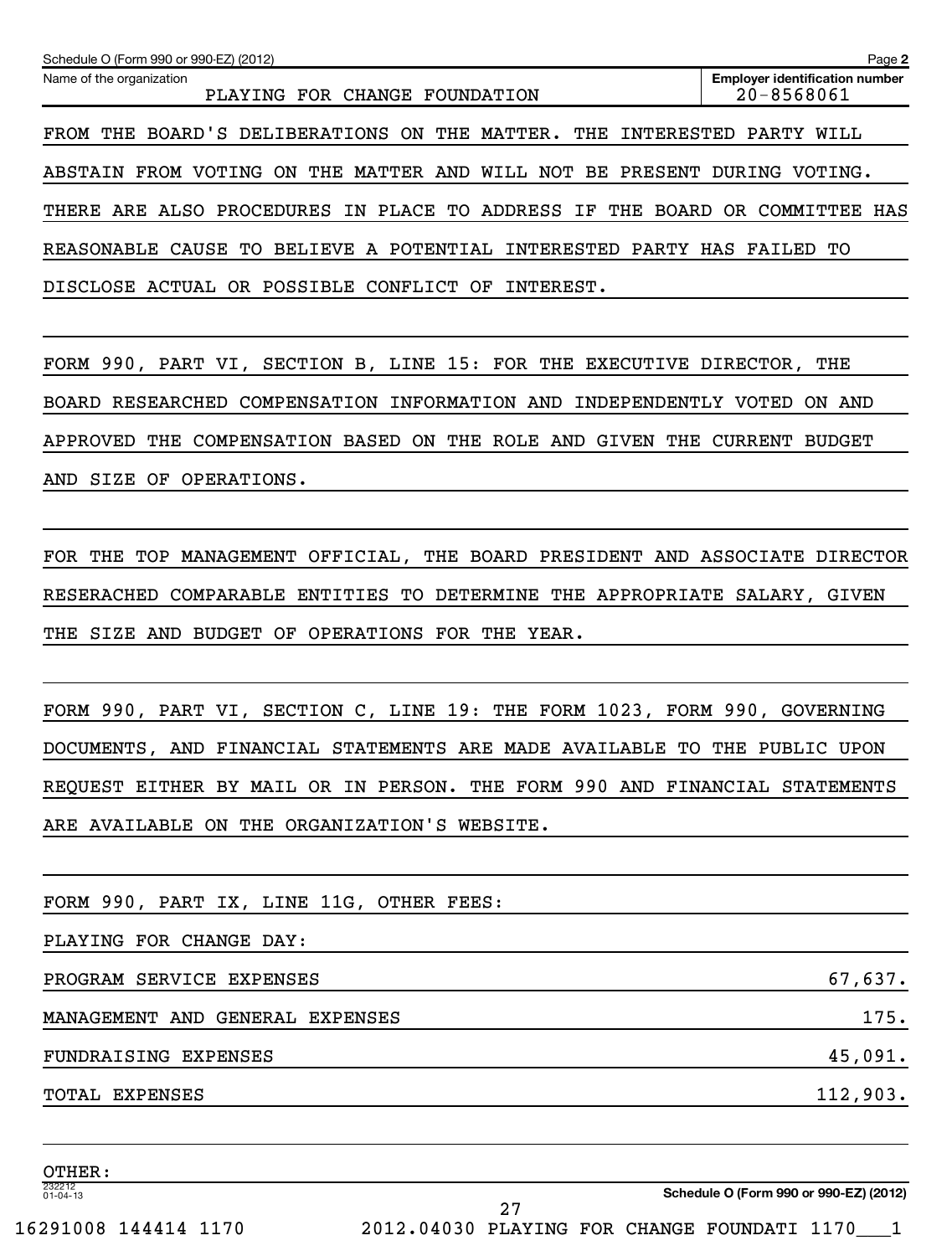| Schedule O (Form 990 or 990-EZ) (2012)<br>Name of the organization | PLAYING FOR CHANGE FOUNDATION |    | Page 2<br><b>Employer identification number</b><br>$20 - 8568061$ |
|--------------------------------------------------------------------|-------------------------------|----|-------------------------------------------------------------------|
|                                                                    |                               |    |                                                                   |
| PROGRAM SERVICE EXPENSES                                           |                               |    | 11,200.                                                           |
| MANAGEMENT AND GENERAL EXPENSES                                    |                               |    | 9,843.                                                            |
| FUNDRAISING EXPENSES                                               |                               |    | 38,179.                                                           |
| TOTAL EXPENSES                                                     |                               |    | 59,222.                                                           |
| TOTAL OTHER FEES ON FORM 990, PART IX, LINE 11G, COL A             |                               |    | 172, 125.                                                         |
|                                                                    |                               |    |                                                                   |
|                                                                    |                               |    |                                                                   |
|                                                                    |                               |    |                                                                   |
|                                                                    |                               |    |                                                                   |
|                                                                    |                               |    |                                                                   |
|                                                                    |                               |    |                                                                   |
|                                                                    |                               |    |                                                                   |
|                                                                    |                               |    |                                                                   |
|                                                                    |                               |    |                                                                   |
|                                                                    |                               |    |                                                                   |
|                                                                    |                               |    |                                                                   |
|                                                                    |                               |    |                                                                   |
|                                                                    |                               |    |                                                                   |
|                                                                    |                               |    |                                                                   |
|                                                                    |                               |    |                                                                   |
| 232212<br>01-04-13                                                 |                               |    | Schedule O (Form 990 or 990-EZ) (2012)                            |
| 16291008 144414 1170                                               |                               | 28 | 2012.04030 PLAYING FOR CHANGE FOUNDATI 1170<br>$\mathbf{1}$       |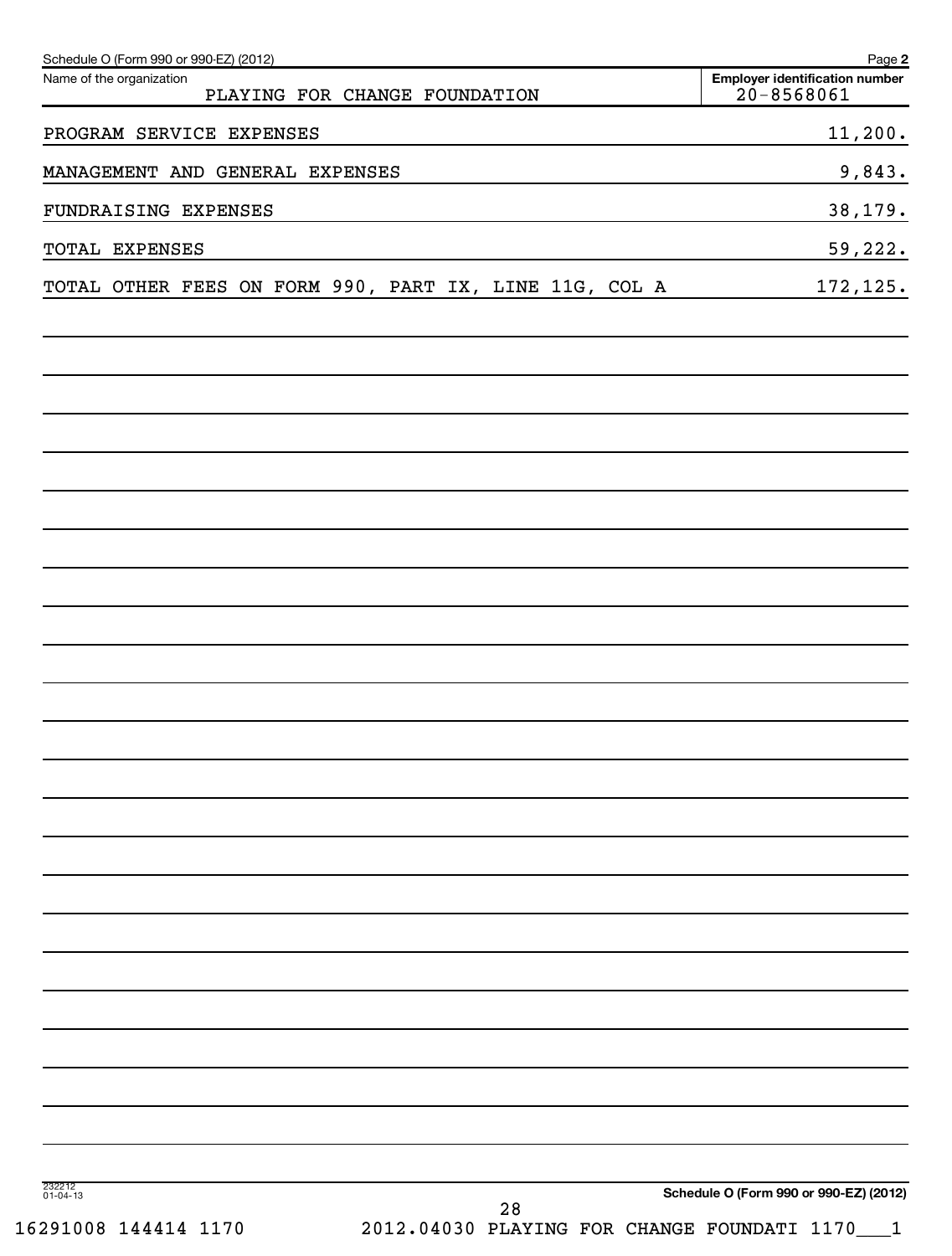**2**  $\lfloor x \rfloor$ 

● If you are filing for an Additional (Not Automatic) 3-Month Extension, complete only Part II and check this box <sub>……………………</sub>………

**Note.**  Only complete Part II if you have already been granted an automatic 3-month extension on a previously filed Form 8868.

|                                                                                                                                                                                                                                                                                                                                                                                                                                                                                                                                                                                                                                                                                                                                                                                                                      |                                                                                                                    |                                                                                                                                                                | . If you are filing for an Automatic 3-Month Extension, complete only Part I (on page 1). |                              |                                                    |  |  |
|----------------------------------------------------------------------------------------------------------------------------------------------------------------------------------------------------------------------------------------------------------------------------------------------------------------------------------------------------------------------------------------------------------------------------------------------------------------------------------------------------------------------------------------------------------------------------------------------------------------------------------------------------------------------------------------------------------------------------------------------------------------------------------------------------------------------|--------------------------------------------------------------------------------------------------------------------|----------------------------------------------------------------------------------------------------------------------------------------------------------------|-------------------------------------------------------------------------------------------|------------------------------|----------------------------------------------------|--|--|
|                                                                                                                                                                                                                                                                                                                                                                                                                                                                                                                                                                                                                                                                                                                                                                                                                      | Additional (Not Automatic) 3-Month Extension of Time. Only file the original (no copies needed).<br><b>Part II</b> |                                                                                                                                                                |                                                                                           |                              |                                                    |  |  |
|                                                                                                                                                                                                                                                                                                                                                                                                                                                                                                                                                                                                                                                                                                                                                                                                                      |                                                                                                                    |                                                                                                                                                                |                                                                                           |                              | Enter filer's identifying number, see instructions |  |  |
| Type or                                                                                                                                                                                                                                                                                                                                                                                                                                                                                                                                                                                                                                                                                                                                                                                                              | Name of exempt organization or other filer, see instructions                                                       |                                                                                                                                                                |                                                                                           |                              | Employer identification number (EIN) or            |  |  |
| print                                                                                                                                                                                                                                                                                                                                                                                                                                                                                                                                                                                                                                                                                                                                                                                                                |                                                                                                                    |                                                                                                                                                                |                                                                                           |                              |                                                    |  |  |
| PLAYING FOR CHANGE FOUNDATION<br>File by the<br>due date for                                                                                                                                                                                                                                                                                                                                                                                                                                                                                                                                                                                                                                                                                                                                                         |                                                                                                                    |                                                                                                                                                                |                                                                                           | 20-8568061                   |                                                    |  |  |
| Number, street, and room or suite no. If a P.O. box, see instructions.<br>filing your                                                                                                                                                                                                                                                                                                                                                                                                                                                                                                                                                                                                                                                                                                                                |                                                                                                                    |                                                                                                                                                                |                                                                                           | Social security number (SSN) |                                                    |  |  |
| 3110 MAIN STREET, THE ANNEX<br>return. See<br>instructions.                                                                                                                                                                                                                                                                                                                                                                                                                                                                                                                                                                                                                                                                                                                                                          |                                                                                                                    |                                                                                                                                                                |                                                                                           |                              |                                                    |  |  |
| City, town or post office, state, and ZIP code. For a foreign address, see instructions.<br>SANTA MONICA, CA 90405                                                                                                                                                                                                                                                                                                                                                                                                                                                                                                                                                                                                                                                                                                   |                                                                                                                    |                                                                                                                                                                |                                                                                           |                              |                                                    |  |  |
| Enter the Return code for the return that this application is for (file a separate application for each return)                                                                                                                                                                                                                                                                                                                                                                                                                                                                                                                                                                                                                                                                                                      |                                                                                                                    |                                                                                                                                                                |                                                                                           |                              | 0 1                                                |  |  |
| Application                                                                                                                                                                                                                                                                                                                                                                                                                                                                                                                                                                                                                                                                                                                                                                                                          | Return                                                                                                             | Application                                                                                                                                                    |                                                                                           |                              | Return                                             |  |  |
| Is For                                                                                                                                                                                                                                                                                                                                                                                                                                                                                                                                                                                                                                                                                                                                                                                                               | Code                                                                                                               | Is For                                                                                                                                                         |                                                                                           |                              | Code                                               |  |  |
| Form 990 or Form 990-EZ                                                                                                                                                                                                                                                                                                                                                                                                                                                                                                                                                                                                                                                                                                                                                                                              | 01                                                                                                                 |                                                                                                                                                                |                                                                                           |                              |                                                    |  |  |
| Form 990-BL                                                                                                                                                                                                                                                                                                                                                                                                                                                                                                                                                                                                                                                                                                                                                                                                          | 02                                                                                                                 | Form 1041-A                                                                                                                                                    |                                                                                           |                              | 08                                                 |  |  |
| Form 4720 (individual)                                                                                                                                                                                                                                                                                                                                                                                                                                                                                                                                                                                                                                                                                                                                                                                               | 03                                                                                                                 | Form 4720                                                                                                                                                      |                                                                                           |                              | 09                                                 |  |  |
| Form 990-PF                                                                                                                                                                                                                                                                                                                                                                                                                                                                                                                                                                                                                                                                                                                                                                                                          | 04                                                                                                                 | Form 5227                                                                                                                                                      |                                                                                           |                              | 10                                                 |  |  |
| Form 990-T (sec. 401(a) or 408(a) trust)                                                                                                                                                                                                                                                                                                                                                                                                                                                                                                                                                                                                                                                                                                                                                                             | 05                                                                                                                 | Form 6069                                                                                                                                                      |                                                                                           |                              | 11                                                 |  |  |
| Form 990-T (trust other than above)                                                                                                                                                                                                                                                                                                                                                                                                                                                                                                                                                                                                                                                                                                                                                                                  | 06                                                                                                                 | Form 8870                                                                                                                                                      |                                                                                           |                              | 12                                                 |  |  |
| STOP! Do not complete Part II if you were not already granted an automatic 3-month extension on a previously filed Form 8868.<br><b>JAN LANGER</b>                                                                                                                                                                                                                                                                                                                                                                                                                                                                                                                                                                                                                                                                   |                                                                                                                    |                                                                                                                                                                |                                                                                           |                              |                                                    |  |  |
| Telephone No. $\triangleright$ 310-558-2900<br>If this is for a Group Return, enter the organization's four digit Group Exemption Number (GEN) [If this is for the whole group, check this<br>. If it is for part of the group, check this box $\blacktriangleright$ L<br>$box \blacktriangleright$<br>I request an additional 3-month extension of time until<br>4<br>For calendar year $2012$ , or other tax year beginning<br>5<br>If the tax year entered in line 5 is for less than 12 months, check reason:<br>6<br>Change in accounting period<br>State in detail why you need the extension<br>7<br>AN ATTEMPT TO OBTAIN INFORMATION NECESSARY FOR FILING A RETURN WAS<br>REQUESTED IN A TIMELY FASHION, BUT THE INFORMATION WAS NOT FURNISHED<br>SUFFICIENT TIME TO PERMIT THE TIMELY FILING OF THE RETURN. |                                                                                                                    | FAX No.<br>$\Box$ and attach a list with the names and EINs of all members the extension is for.<br><b>NOVEMBER 15, 2013</b><br>, and ending<br>Initial return | Final return                                                                              |                              | ΙN                                                 |  |  |
| If this application is for Form 990-BL, 990-PF, 990-T, 4720, or 6069, enter the tentative tax, less any<br>8a                                                                                                                                                                                                                                                                                                                                                                                                                                                                                                                                                                                                                                                                                                        |                                                                                                                    |                                                                                                                                                                |                                                                                           |                              |                                                    |  |  |
| nonrefundable credits. See instructions.                                                                                                                                                                                                                                                                                                                                                                                                                                                                                                                                                                                                                                                                                                                                                                             |                                                                                                                    |                                                                                                                                                                | 8a                                                                                        |                              | 0.                                                 |  |  |
| If this application is for Form 990-PF, 990-T, 4720, or 6069, enter any refundable credits and estimated<br>b                                                                                                                                                                                                                                                                                                                                                                                                                                                                                                                                                                                                                                                                                                        |                                                                                                                    |                                                                                                                                                                |                                                                                           |                              |                                                    |  |  |
| tax payments made. Include any prior year overpayment allowed as a credit and any amount paid                                                                                                                                                                                                                                                                                                                                                                                                                                                                                                                                                                                                                                                                                                                        |                                                                                                                    |                                                                                                                                                                |                                                                                           |                              | 0.                                                 |  |  |
| previously with Form 8868.                                                                                                                                                                                                                                                                                                                                                                                                                                                                                                                                                                                                                                                                                                                                                                                           |                                                                                                                    |                                                                                                                                                                | 8b                                                                                        | \$                           |                                                    |  |  |
| Balance due. Subtract line 8b from line 8a. Include your payment with this form, if required, by using<br>c                                                                                                                                                                                                                                                                                                                                                                                                                                                                                                                                                                                                                                                                                                          |                                                                                                                    |                                                                                                                                                                |                                                                                           | \$                           | 0.                                                 |  |  |
| EFTPS (Electronic Federal Tax Payment System). See instructions.                                                                                                                                                                                                                                                                                                                                                                                                                                                                                                                                                                                                                                                                                                                                                     |                                                                                                                    | Signature and Verification must be completed for Part II only.                                                                                                 | 8с                                                                                        |                              |                                                    |  |  |
| Under penalties of perjury, I declare that I have examined this form, including accompanying schedules and statements, and to the best of my knowledge and belief,<br>it is true, correct, and complete, and that I am authorized to prepare this form.                                                                                                                                                                                                                                                                                                                                                                                                                                                                                                                                                              |                                                                                                                    |                                                                                                                                                                |                                                                                           |                              |                                                    |  |  |
| Signature $\blacktriangleright$                                                                                                                                                                                                                                                                                                                                                                                                                                                                                                                                                                                                                                                                                                                                                                                      | Title $\blacktriangleright$ CPA                                                                                    |                                                                                                                                                                | Date $\blacktriangleright$                                                                |                              |                                                    |  |  |

Form 8868 (Rev. 1-2013)

223842 01-21-13